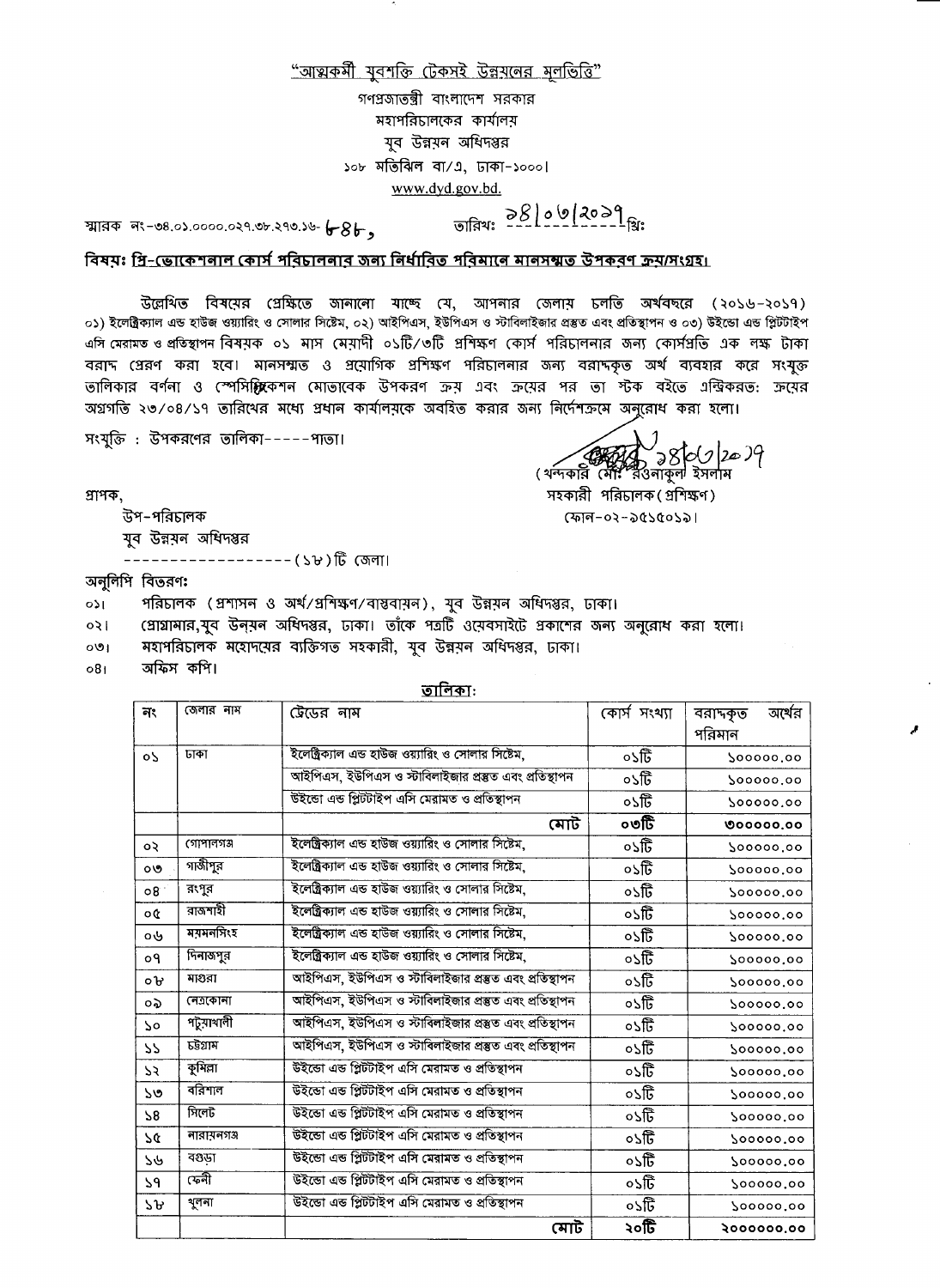"উইন্ডো এন্ড স্প্লিটটাইপ এসি মেরামত ও প্রতিস্থাপন" বিষয়ক প্রশিক্ষণ কোর্স প্রশিক্ষণ উপকরণ ও মালামালের বিবরণ নিম্নে প্রদত্ত ৪-

 $\sim 10^{-11}$ 

| अभिक गए        | মালামালের বিবরণ            | পরিমাণ              | একক দর                  | মোট টাকা | মন্তব্য |
|----------------|----------------------------|---------------------|-------------------------|----------|---------|
| $\circ$        | রোফজারেন্ট- $R-22$         | ১ সিলিভার           | ৬৫০০                    | ৬৫০০     |         |
| $\omega$       | কপার পাইপ ৩/৮ সাইজ         | ১ কয়েল             | ৩৬০০                    | ৩৬০০     |         |
| 心想             | কপার পাইপ ৫/৮ সাইজ         | ১ কয়েল             | 8@00                    | 8@00     |         |
| $\alpha$ B     | $C\&\Phi$ शाम পাম্প 1 hp   | ১ সেট               | ৬০০০                    | ৬০০০     |         |
| $\alpha q$     | ৰাালাই টস                  | ১ সেট               | 5000                    | 5000     |         |
| $Q\mathcal{Q}$ | ৰালাই গ্যাস                | $8\overline{)}$ টিন | $\mathcal{O}^{\bullet}$ | ১২০০     |         |
| O <sup>4</sup> | ৱিসিং রড                   | ১ কেজি              | ১৫০০                    | 5000     |         |
| $\mathbf{Q}$   | রানিং ক্যাপাসিটর ৫০ ইউএফ   | $8\,$ টি            | 800                     | २२००     |         |
| $\sigma$       | ক্যাদ ক্যাপাসিটর ৫ ইউএফ    | ৬ টি                | 550                     | 950      |         |
| ১০             | কম্প্ৰেসর ১/৫ এইচপি        | ১ সেট               | 9000                    | 9000     |         |
| 22             | ফায়ারিং টলস সেট           | ২ সেট।              | 0000                    | ৬০০০     |         |
| 55             | ফেয়ারিং নাট ৩/৮ সাইজ      | ৬ টা                | 500                     | ৬০০      |         |
| ১৩             | সেয়াৰিং নাট ৫/৮ সাইজ      | ৬ টা                | ১০০                     | ৬০০      |         |
| $\mathcal{S}$  | জিজিটাল ক্লিপন মিটার       | ১ টা                | 900                     | 5800     |         |
| $\mathfrak{d}$ | সিলেষ্টার সৃইচ             | ২ টা                | <u>ଏ୦୦</u>              | ৬০০      |         |
| ১৬             | কম্বাইড ক্যাপাসিটর ৬০ ইউএফ | $81$ প্রস           | ৬০০                     | 2800     |         |
| 59             | 'ডাৰল গেজ মিটার            | ২ সেট               | 5080                    | ২৬৮০     |         |
| ১৮             | হোজ পাইপ                   | ৪ পিস               | $\&$ 00                 | २०००     |         |
| 58             | গিলেল গেজ মিটার            | ৰিস                 | $\infty$                | 5000     |         |
|                |                            |                     |                         |          |         |

 $\sim 8$ 

 $\sim 10^{11}$  m  $^{-1}$ 

 $\sim 10^{-1}$ 

কথায়ঃ একাঢ়া হাজার টাকা মাত্র।



**、 (2) 自己的一个人的复数形式 医大脑性贫血病 医心包** 

 $\mathcal{A}_{\mathcal{F}}=\mathcal{A}_{\mathcal{F}}$ 

and the state of

 $\mathcal{L}_{\text{max}}$  and  $\mathcal{L}_{\text{max}}$ 

and the state of

 $\sim 200$ 

 $\sim 10^{-11}$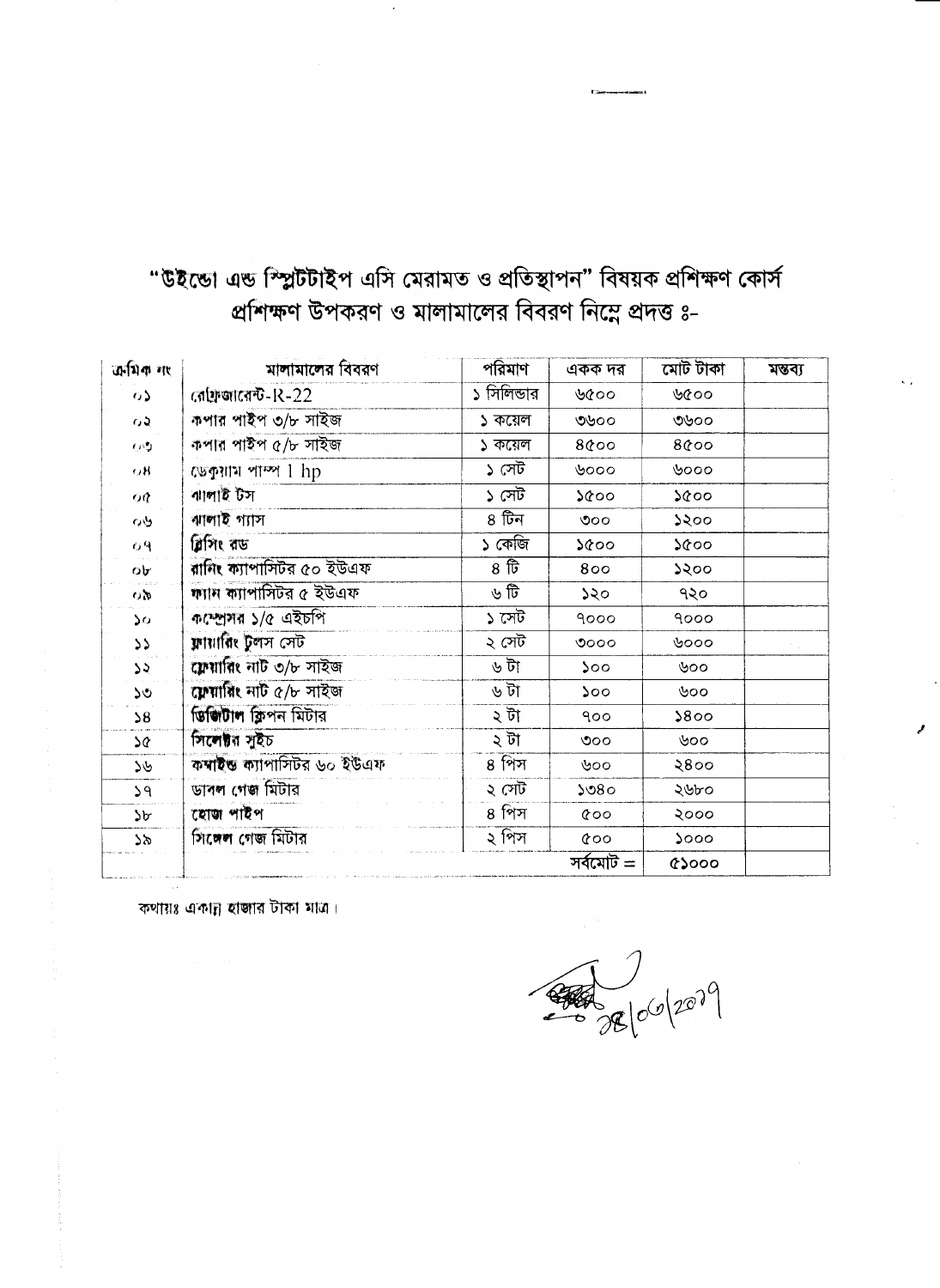

 $\bullet$  .

 $\sim$ 

# **Electrical & House Wiring and Solar System**

the contract of the contract of the contract of the contract of the contract of

**Training materials List:** 

| Item No | <b>Item Name</b>           | Quantity                                    | Taka      | <b>Remarks</b> |
|---------|----------------------------|---------------------------------------------|-----------|----------------|
|         | Wire-3/20, Flexible Cable  | 2 Coil                                      | 10,000.00 |                |
|         | Switch-One and Two Way     | 4 Dozen                                     | 2,000.00  |                |
| 3.      | Mk Switch 2,4,5 point      | O                                           | 1,500.00  |                |
|         | Two Pin Socket, Plug, Fuse | 4 Dozen                                     | 1,500.00  |                |
|         | Three Pin Socket,          | 3 Piece                                     | 500.00    |                |
| 6.      | Plug                       | 3 Piece                                     | 500.00    |                |
|         | Light-60 Watt, 100 Watt    | 2 Dozen                                     | 1,200.00  |                |
| -8.     | Tube Holder                | 1 Dozen                                     | 1,000.00  |                |
|         | <b>Blast</b>               | 6 Piece                                     | 1,000.00  |                |
| 10.     | <b>Starter</b>             | 1 Dozen                                     | 300.00    |                |
| 11.     | <b>Energy Saving Light</b> | 3 Piece                                     | 1,000.00  |                |
| 12.     | <b>Circuit Breaker</b>     | 2 Piece                                     | 1,500.00  |                |
| 13.     | Change Over Switch-30 A    | 1 Piece                                     | 1,200.00  |                |
| 14.     | Channel, PVC Pipe          | As Necessary                                | 1,500.00  |                |
| 15.     | <b>PVC Tape</b>            | 4 Piece                                     | 200.00    |                |
| 16.     | 6 Pin Socket               | 2 Piece                                     | 500.00    |                |
| 17.     | <b>Energy Meter</b>        | 1 Piece                                     | 1,500.00  |                |
| 18.     | Ammeter                    | 1 Piece                                     | 800.00    |                |
| 19.     | <b>Volt Meter</b>          | 1 Piece                                     | 800.00    |                |
| 20.     | Solar System               | 1 Piece                                     | 13,000.00 |                |
| 21.     | <b>Tool Box</b>            | 1 Piece                                     | 6,500.00  |                |
| 22.     | <b>Switch Board</b>        | 6 Piece                                     | 1,000.00  |                |
| 23      | Clamp meter                | 1 piece                                     | 1,000.00  |                |
| 24      | Holder-batten, pended      | 3 dozen                                     | 1,000.00  |                |
|         |                            | Total amount (Fifty one thousand taka only) | 51,000.00 |                |



 $\blacksquare$ 

 $\sim 10^{-11}$ 

 $\sim 10^{-1}$ 

 $\sim 100$  km s  $^{-1}$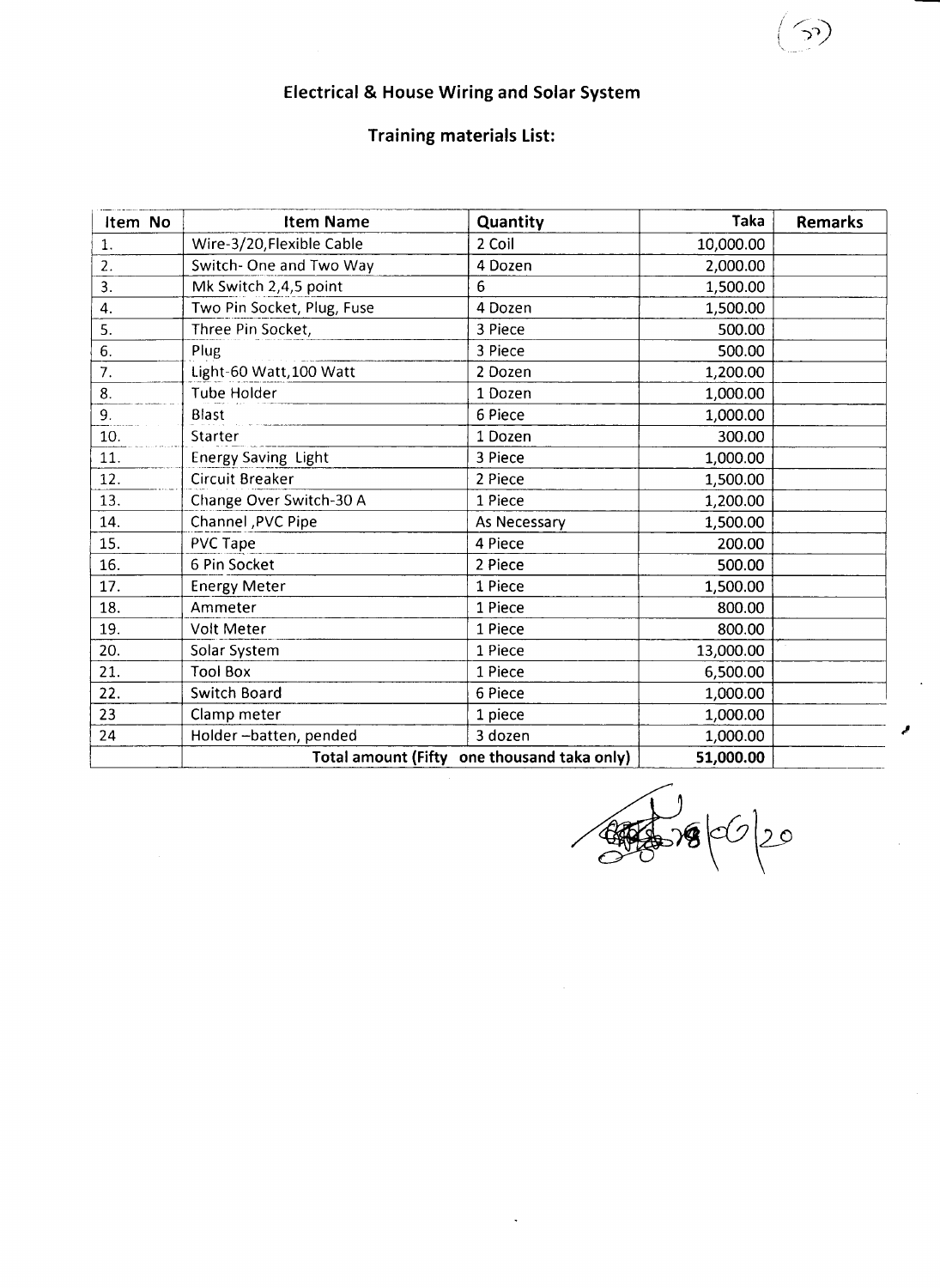

 $\sim 10^{-11}$ 

 $\mathbf{v}$ 

 $\mathcal{L}(\mathcal{L})$  and  $\mathcal{L}(\mathcal{L})$  and  $\mathcal{L}(\mathcal{L})$ 

 $\bullet$  .

# IPS, UPS, Stabilizer Assemble & Installation course

4 (four) Weeks

St of Training Materials

| Item           | Item Name                                                                                     | <b>Quantify</b> |            | Rate                           | Taka   | Remark |
|----------------|-----------------------------------------------------------------------------------------------|-----------------|------------|--------------------------------|--------|--------|
| no             |                                                                                               |                 |            |                                |        |        |
|                | Digital Multi meter                                                                           |                 | Pcs        | 2500                           | 2500   |        |
|                | Analog Multi meter                                                                            |                 | <b>Pcs</b> | 500                            | 1000   |        |
|                | <b>Clip-on Meter</b>                                                                          |                 | Pcs        | 1400                           | 1400   |        |
| $\overline{4}$ | Volt Meter digital                                                                            |                 | Pcs        | 500                            | 1000   |        |
|                | Ampere Meter digital                                                                          |                 | Pcs        | 500                            | 1000   |        |
| O.             | <b>Screw Gage Meter</b>                                                                       |                 | Pcs        | 2000                           | 2000   |        |
|                | Clip on meter                                                                                 |                 | <b>Pcs</b> | 1000                           | 1000   |        |
| 8 <sup>8</sup> | De-Soldering Pump/Sucker                                                                      |                 | <b>Pcs</b> | 450                            | 900    |        |
| 9              | Soldering Iron Goot                                                                           |                 | <b>Pcs</b> | 800                            | 800    |        |
| 10             | <b>Nose Pliers</b>                                                                            |                 | Pcs        | 350                            | 700    |        |
| 11             | <b>Cutting Pliers</b>                                                                         |                 | Pcs        | 600                            | 1200   |        |
| 12             | <b>Combination Pliers</b>                                                                     |                 | Pcs        | 450                            | 900    |        |
| 13             | Clampers tools RJ 45                                                                          |                 | Pcs        | 1100                           | 1100   |        |
| 14             | Electric Blower Machine                                                                       |                 | <b>Pcs</b> | 1500                           | 1500   |        |
| 15             | Rechargeable Electric hand drill machine                                                      |                 | <b>Pcs</b> | 2200                           | 2200   |        |
| 16             | Drill Bet                                                                                     |                 | <b>Pcs</b> | 400                            | 800    |        |
| 17             | <b>IPS 600VA</b>                                                                              |                 | Pcs        | 6000                           | 6000   |        |
| 18             | Battery 12V 100Ah                                                                             |                 | <b>Pcs</b> | 10000                          | 10000  |        |
| 19             | Battery 12V 7.4Ah                                                                             |                 | <b>Pcs</b> | 1250                           | 1250   |        |
| 20             | <b>Super Enamel Wire</b>                                                                      |                 | Pcs        | 1300                           | 1300   |        |
| 21             | Resister-1/4W, 100pcs X 30 Item                                                               | 30 <sup>1</sup> | Pcs        | 25                             | 750    |        |
| 22             | VR-5pcs X 5Item                                                                               | 25              | <b>Pcs</b> | 10                             | 250    |        |
| 23             | Capacitor- 10pcs X 5 Item                                                                     | 50              | <b>Pcs</b> | 10                             | 500    |        |
| 24             | Capacitor non polar 4.7uf/400v                                                                |                 | Pcs        | 50                             | 100    |        |
| 25             | Zener Diode- 10pcs X 6 Item                                                                   | 60              | Pcs        |                                | 300    |        |
| 26             | Diode-25pcs X 4 Item                                                                          | 100             | Pcs        |                                | 500    |        |
| 27             | Triac                                                                                         | 10              | Pcs        | 25                             | 250    |        |
| 28             | <b>SCR</b>                                                                                    | 10              | Pcs        | 25                             | 250    |        |
| 29             | Transistor- 5pcs X10 Item                                                                     | 50              | Pcs        | 10                             | 500    |        |
| 30             | MOSFET-10pcs X 2 Item                                                                         | 20              | <b>Pcs</b> | 50                             | 1000   |        |
| 31             | IC- Spcs X 5 Item                                                                             | 25              | <b>Pcs</b> | 50                             | 1250   |        |
| 32             | LED-Red, Green, Blue, Yellow, 20pcs X 4 Item                                                  | 80              | Pcs        | 10                             | 800    |        |
| 33             | Brad board                                                                                    |                 | Pcs        | 300                            | 600    |        |
| 34             | IPS, UPS Circuit board                                                                        |                 | Pcs        | 1250                           | 1250   |        |
| 35             | 2Pin Holder                                                                                   |                 | PCS        | 50                             | 250    |        |
| 36             | Soldering Lead 1KG                                                                            |                 | Pcs        | 1700                           | 1700   |        |
| 37             | <b>Soldering Paste</b>                                                                        |                 | <b>PCS</b> | 100                            | 200    |        |
| 38             | المراجع المستقصيات والمركوب الأراج وتتفقع الحاجر فالمراجع والمراجع والسنادي والمتوارث<br>Wire |                 | Coil       | 2000                           | 2000   |        |
|                |                                                                                               |                 |            | (Fifty one Thousand taka only) | 51,000 |        |

 $\frac{1}{26}$ 

المحتاسا والواردي والمتهارين

المراد والمتقومات ومصاصر المواريح المماري

ما<mark>ید ماهد میکنید و به مواد به اینکه با به اینکه</mark> در این اینکه به اینکه به اینکه به مواد به مواد به مواد به این<br>اینکه اینکه با اینکه به اینکه با اینکه با اینکه با اینکه به اینکه به اینکه به این اینکه با این اینکه به این ا

 $\sim 100$ 

and the state of the components of the

 $\mathcal{A}$ 

 $\frac{1}{3}$ 

 $\frac{\Delta}{\Delta}$ 

 $\frac{1}{3}$ 

 $\sim 10^{-5}$ 

 $\langle \rangle$  $\sim 10$ 

 $\blacksquare$ 

**Contract Contract** 

 $\sim 100$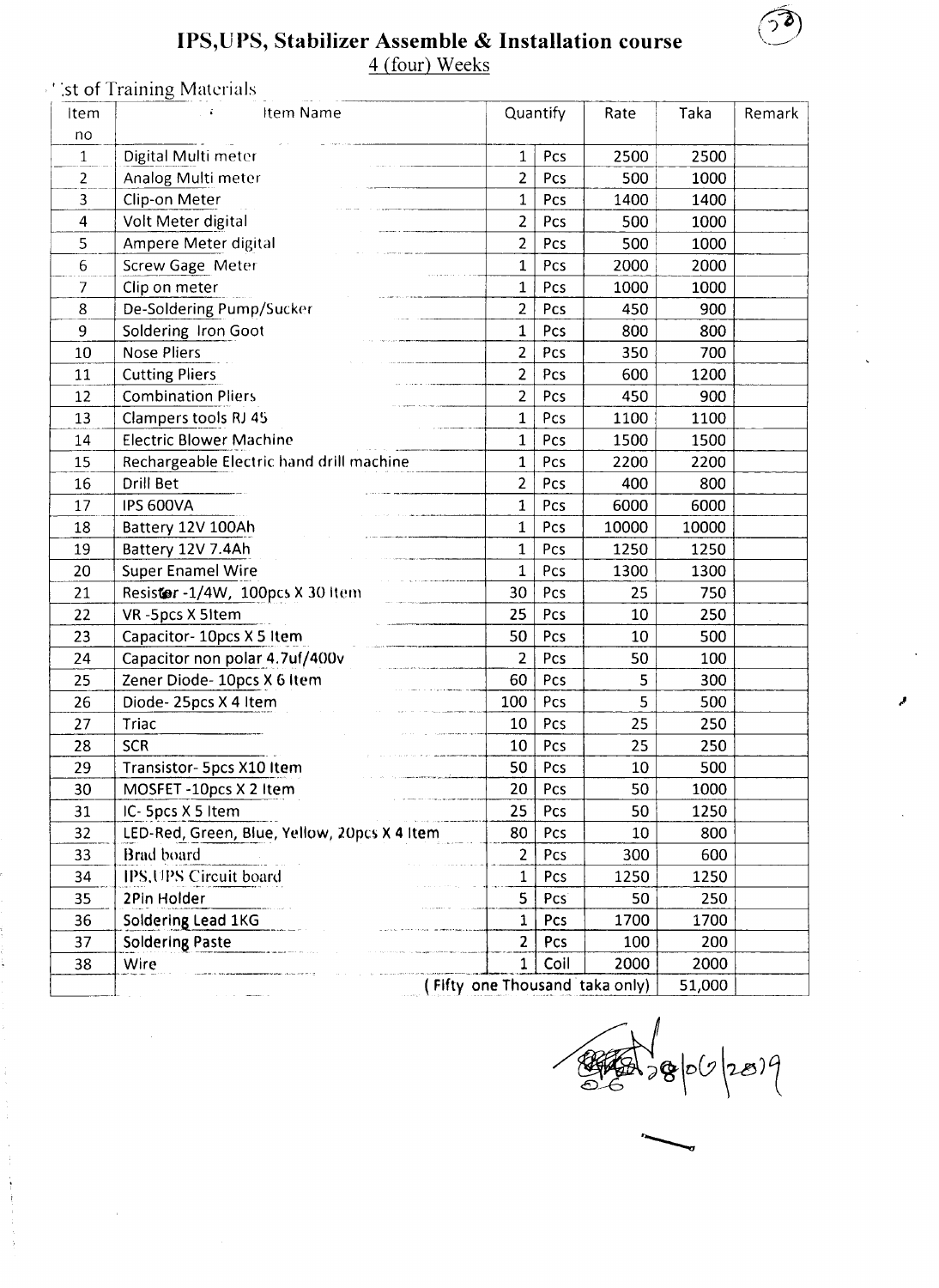#### 1

১০৮ মতিঝিল বাণিজ্যিক এলাকা

ঢাকা-১০০০ প্ৰস্তুতকাল ঃ ২০১৬ খ্ৰিঃ

যুব উন্নয়ন অধিদপ্তর যুব ও ক্রীড়া মন্ত্রণালয় গণপ্রজাতন্ত্রী বাংলাদেশ সরকার



## প্ৰশিক্ষণ পাঠ্যক্ৰম **TRAINING CURRICULUM**

## ও সোলার সিস্টেম" বিষয়ক প্রশিক্ষণ কোর্স

"ইলেকট্রিক্যাল এন্ড হাউজ ওয়্যারিং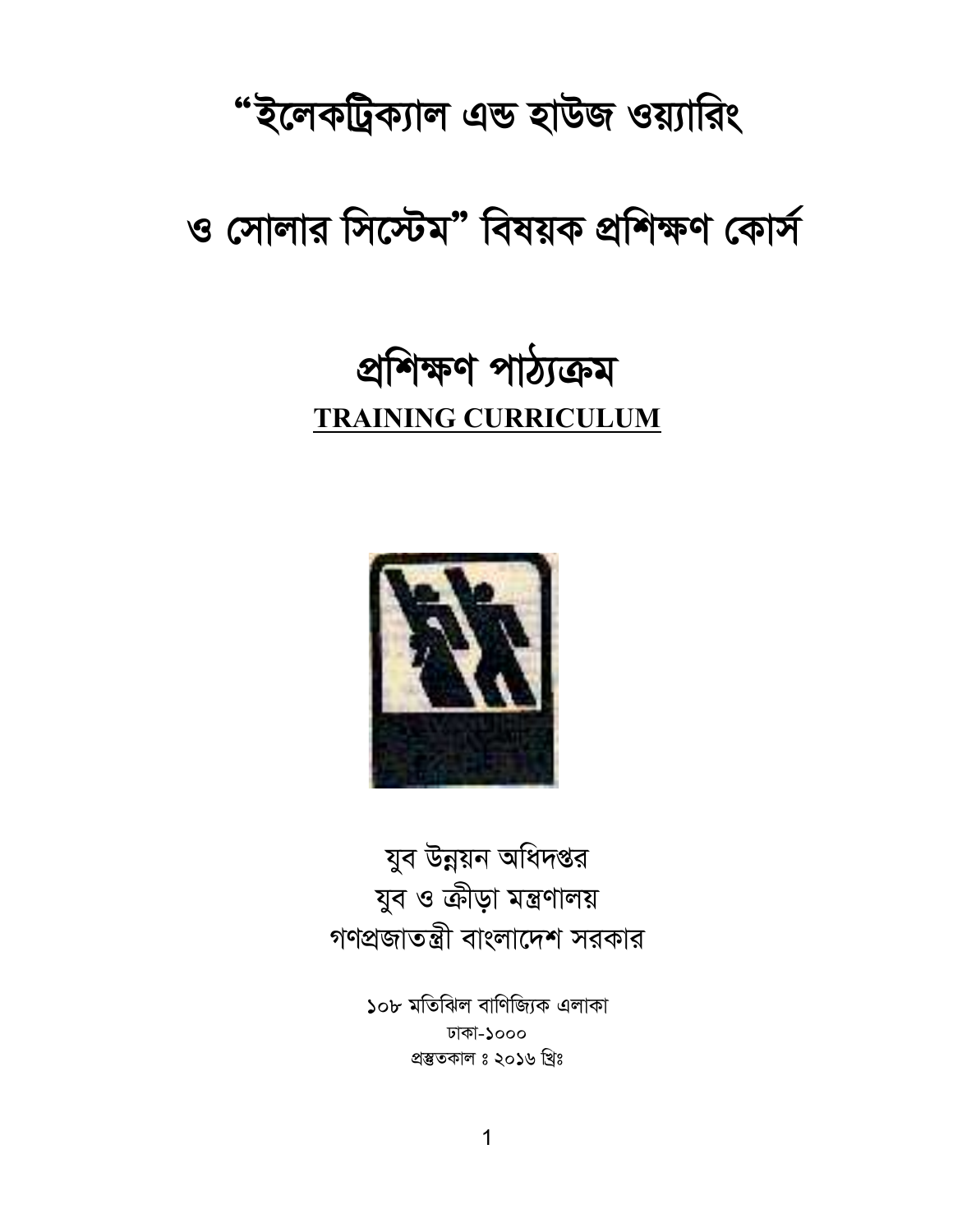## <u>কোর্স কারিকুলাম</u>

| কোর্সের নাম          | $\mathbf{.}$   | "ইলেকট্রিক্যাল এন্ড হাউজ ওয়্যারিং ও সোলার সিস্টেম"- বিষয়ক প্রশিক্ষণ কোর্স                       |
|----------------------|----------------|---------------------------------------------------------------------------------------------------|
| প্রশিক্ষণের মেয়াদ   | $\ddot{\cdot}$ | $\circ$ ১(এক) মাস।                                                                                |
| প্রশিক্ষণাথীর ধরণ    | $\colon$       | বেকার যুবক ও যুবমহিলা।                                                                            |
| প্রশিক্ষণাথীর সংখ্যা | $\colon$       | ২৫জন                                                                                              |
| প্রশিক্ষণের ধরণ      | $\cdot$        | অনাবাসিক                                                                                          |
| উদ্দেশ্য             | $\ddot{\cdot}$ | কোর্সটি শেষ হলে অংশগ্রহণকারীগণঃ-ইলেকট্রিক্যাল এন্ড হাউজওয়্যারিং সম্পর্কে বিশদ আলোচনা ও           |
|                      |                | হাতে কলমে শিক্ষা প্ৰদান।                                                                          |
|                      |                | সোলার সিস্টেম সম্পর্কে হাতে কলমে শিক্ষাদান।                                                       |
|                      |                | মটর সম্পর্কে হাতে কলমে শিক্ষা দান।                                                                |
|                      |                | মটর কিভাবে স্টার ও ডেল্টা স্টাটারের সাহায্যে কিভাবে চালানে হয় তা হাতে কলমে শিক্ষা দান।           |
|                      |                | পাওয়ার কন্ট্রোল বোর্ড সম্পর্কে ধারনা                                                             |
|                      |                | যুব উন্নয়ন অধিদপ্তরের কার্যক্রমের উপর আলোচনা।                                                    |
|                      |                |                                                                                                   |
| বিষয়বম্ভ            | $\ddot{\cdot}$ | এ ট্রেডে প্রশিক্ষণ গ্রহণ করলে ইলেকট্রিসিটি সংশ্লিষ্ট বিভিন্ন বিষয়ে যেমন-কারেন্ট, ভোল্টেজ, ওয়াট  |
|                      |                | পাওয়ার এনার্জি, তার ও ক্যাবল সম্পর্কে ধারনা, বিভিন্ন রকম মিটারের সংযোগ পদ্ধতি, বিভিন্ন রকম       |
|                      |                | ওয়্যারিং সম্পর্কে ধারনা ও হাতে কলমে শিক্ষাদান, মটরের ক্রটি চিহ্নিতকরণ ও মেরামতকরণ,               |
|                      |                | থ্রি-ফেজ মটর সংযোগ পদ্ধতি হাতে কলমে শিক্ষা দান।সোলার সিস্টেম স্থাপন রক্ষণা-বেক্ষণ ও               |
|                      |                | মেরামত, ব্যাটারী রক্ষণাবেক্ষণ করা এ কোর্সেও মাধ্যমে শিক্ষা লাভ করা যাবে।                          |
|                      |                |                                                                                                   |
|                      |                |                                                                                                   |
| প্রশিক্ষণের স্থান    | $\ddot{\cdot}$ | ৫টি জেলায় (ঢাকা,টাঙ্গাইল,জামালপুর,ফেনী ও কুমিল্লা)।                                              |
| অধিবেশন সংখ্যা       | $\colon$       | ৮৮(আটাশি) টি।                                                                                     |
| উপকরণ                |                | হোয়াইট বোর্ড, হোয়াইট বোর্ড মার্কার, পোস্টার পেপার, হ্যান্ড নোট, সার্কিট ডায়াগ্রাম ও যন্ত্রাংশ, |
|                      |                | কম্পোন্যান্টস,টুলস- ইকুইপমেন্ট, সফটওয়্যার ডিভাইস ইত্যাদি।                                        |
| প্ৰশিক্ষণ পদ্ধতি     | :              | বক্তৃতা,প্রশ্নোত্তর,মস্তিস্কে ঝড়, প্রদর্শন, দলীয় আলোচনা ও উপস্থাপনা, অনুশীলন, ত্বাত্তিক ও       |
|                      |                | ব্যবহারিক, ঘটনা বিশ্লেষণ।                                                                         |
| কোৰ্স ফি             | :              | ১০০ (একশত) টাকা ।                                                                                 |
| শিক্ষাগত যোগ্যতা     | $\ddot{\cdot}$ | অষ্টম শ্ৰেণী।                                                                                     |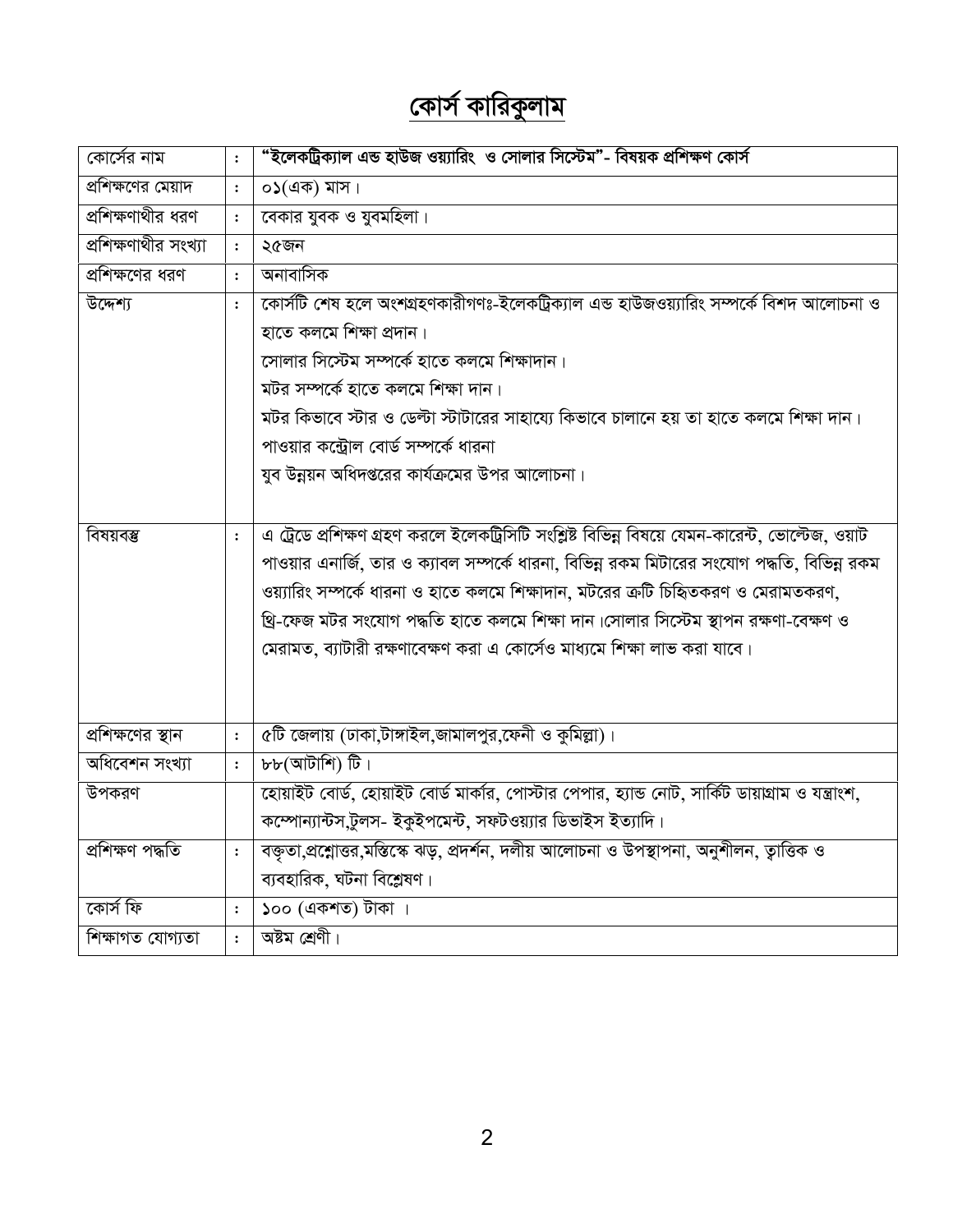#### <u>কোর্সের কার্যকরী দিন</u>

| কোর্সের মেয়াদ | ° | ৩০ দিন      |
|----------------|---|-------------|
| সাপ্তাহিক ছুটি | ů | ৮ দিন       |
| কাৰ্যদিবস      | ů | ২২ দিন      |
| কাৰ্যকরী সেশন  | ů | ৮৮(আটাশি)টি |

### "ইলেকট্রিক্যাল এন্ড হাউজ ওয়্যারিং ও সোলার সিস্টেম"- বিষয়ক প্রশিক্ষণ কোর্স প্ৰশিক্ষণ সূচি

১ম দিন ঃ

তারিখ ঃ

| অধিবেশন নং | সময়          | বিষয়বম্ভ                               | ক্লাসের ধরণ         | রিসোর্স পার্সন/সহায়ক |
|------------|---------------|-----------------------------------------|---------------------|-----------------------|
| $\circ$    | $2.00 - 2.00$ | রেজিষ্টেশন                              |                     |                       |
|            |               | উদ্বোধনী অনুষ্ঠান                       |                     |                       |
| ০২         | $2.00 - 0.00$ | সারস্পরিক পরিচিতি এবং প্রশিক্ষণ         | তাত্তিক             |                       |
|            |               | পূর্ব ধারণা যাচাই। যুব উন্নয়ন          |                     |                       |
|            |               | অধিদপ্তরের সার্বিক যুব কার্যক্রম        |                     |                       |
| ೦೨         | $0.00 - 8.00$ | কারেন্ট, ভেল্টেস, রেজিট্র্যান্স, ওয়াট, | তাত্তিক ও ব্যবহারিক |                       |
|            |               | ওহমের সূত্র                             |                     |                       |
| $\circ 8$  | $8.00 - 0.00$ | ইলেকট্রিক্যাল এন্ড হাউজওয়্যারিং        | তাত্তিক ও ব্যবহারিক |                       |
|            |               | কাজে ব্যবহৃত বিভিন্ন ট্যালসের ও         |                     |                       |
|            |               | ইকুভমেন্ট এর পরিচিতি।                   |                     |                       |

| ২য় দিনঃ       |               |                                                                     |                       | তারিখঃ                |
|----------------|---------------|---------------------------------------------------------------------|-----------------------|-----------------------|
| অধিবেশন নং     | সময়          | বিষয়বম্ভ                                                           | ক্লাসের ধরণ           | রিসোর্স পার্সন/সহায়ক |
| ০৫             | $0.90 - 2.00$ | ইলেকট্রিক্যাল এন্ড হাউজওয়্যারিং<br>কাজে ব্যবহৃত বিভিন্ন ট্যালসের ও | তাত্তিক ও ব্যবহারিক   |                       |
|                |               | ইকুভমেন্ট পরিচিতি ও এর ব্যবহার।                                     |                       |                       |
| ০৬             | $2.00 - 0.00$ | বৈদ্যুতিক এনজি, পাওয়ার, পরিবাহী<br>ও অপরিবাহী                      | তাত্ত্বিক ও ব্যবহারিক |                       |
| O <sub>9</sub> | $0.00 - 8.00$ | বৈদ্যুতিক এনাজি ও পাওয়ারে<br>সমস্যাবলী লোড ক্যালকুলেশন)            | তাত্ত্বিক ও ব্যবহারিক |                       |
| ob             | $8.00 - 000$  | যুব কাৰ্যক্ৰম                                                       | তাত্তিক               |                       |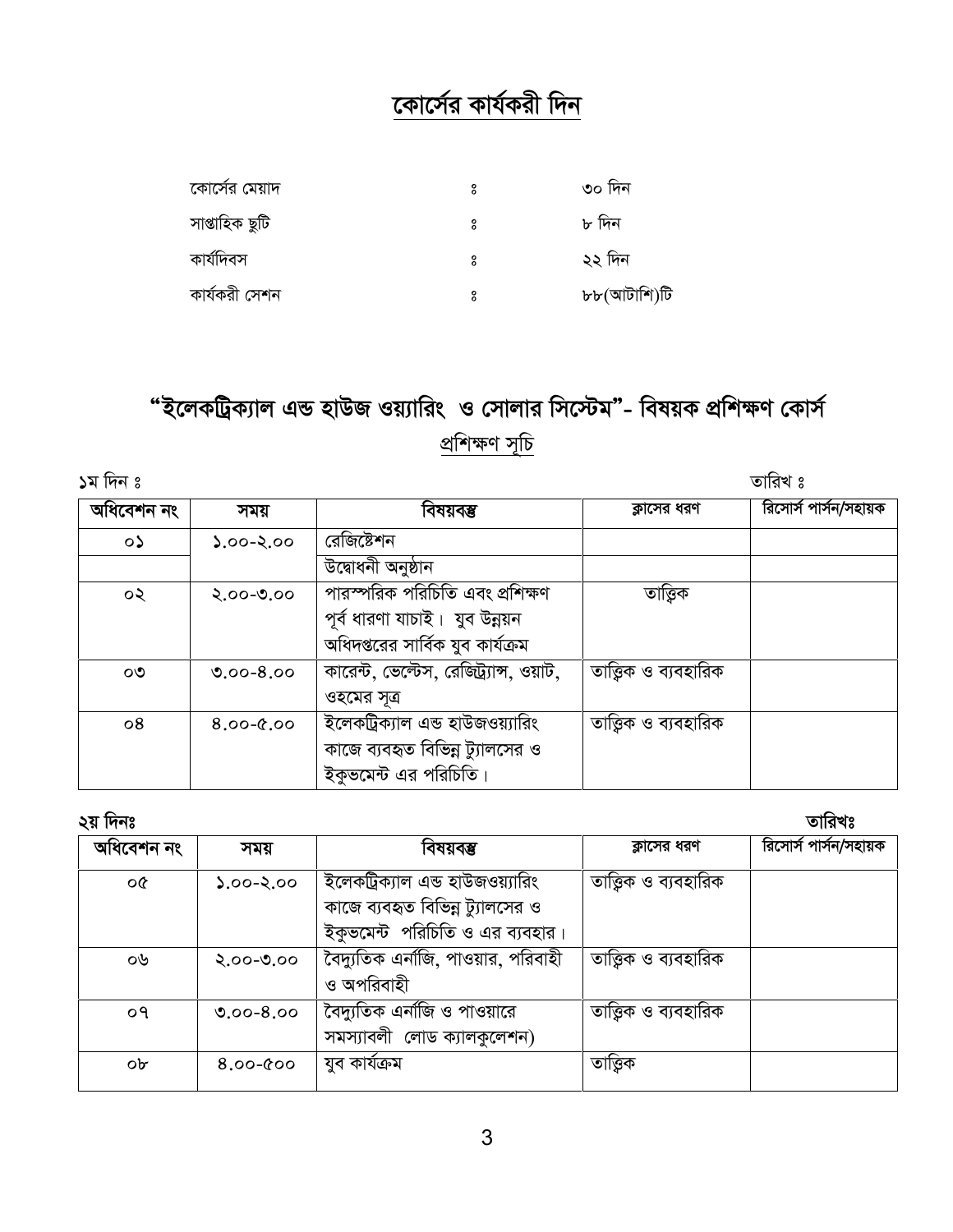3q w`b t ZvwiL t

| অধিবেশন নং | সময়          | বিষয়বম্ভ                                                                     | ক্লাসের ধরণ           | রিসোর্স<br>পাৰ্সন/সহায়ক |
|------------|---------------|-------------------------------------------------------------------------------|-----------------------|--------------------------|
| ০৯         | $0.00 - 2.00$ | বৈদ্যুতিক সার্কিট: সংগা আদর্শ বর্তনীর<br>উপাদানসমূহ, সার্কিটের প্রকারভেদ      | তাত্ত্বিক ও ব্যবহারিক |                          |
| ১০         | $2.00 - 0.00$ | বিভিন্ন ধরণের সার্কিট এর বৈশিষ্ট্য ও<br>পাৰ্থক্য, সুবিধা অসুবিধাসমূহ।         | তাত্তিক ও ব্যবহারিক   |                          |
| 55         | $0.00 - 8.00$ | বৈদ্যুতিক তার ও ক্যাবল: তার ও<br>ক্যাবল এর সংগা। তার ও ক্যাবলের<br>প্রকার ভেদ | তাত্তিক ও ব্যবহারিক   |                          |
| ১২         | $8.00 - 0.00$ | ওয়্যারিং এর কাজের ব্যবহারিত<br>ক্যাবলসমূহের নাম ও গঠন প্রনালী।               | তাত্তিক ও ব্যবহারিক   |                          |

| চতুৰ্থ দিনঃ |               |                                                                                        | তারিখঃ                |                          |
|-------------|---------------|----------------------------------------------------------------------------------------|-----------------------|--------------------------|
| অধিবেশন নং  | সময়          | বিষয়বম্ভ                                                                              | ক্লাসের ধরণ           | রিসোর্স<br>পাৰ্সন/সহায়ক |
| ১৩          | $0.90 - 2.00$ | তারের সাইজ নির্ণয় ও তালিকা<br>প্রনয়ন, তামার তার ও এ্যালুমিনিয়াম<br>তার মধ্যে পার্থক | তাত্ত্বিক ও ব্যবহারিক |                          |
| 58          | $2.00 - 0.00$ | জয়েন্ড, জয়েন্টের বৈশিষ্ট, জয়েন্টের<br>শ্ৰেণীবিন্যাস                                 | তাত্ত্বিক ও ব্যবহারিক |                          |
| ১৫          | $0.00 - 8.00$ | জয়েন্ট তৈরী করণ ও সোল্ডারিং                                                           | তাত্ত্বিক ও ব্যবহারিক |                          |
| ১৬          | $8.00 - 0.00$ | ইনসুলেটর বিষয়ে পর্যালোচনা                                                             | তাত্ত্বিক ও ব্যবহারিক |                          |

| অধিবেশন নং | সময়          | বিষয়বম্ভ                                                                      | ক্লাসের ধরণ           | রিসোর্স<br>পাৰ্সন/সহায়ক |
|------------|---------------|--------------------------------------------------------------------------------|-----------------------|--------------------------|
| 59         | $0.90 - 2.00$ | প্রতীক: বৈদ্যুতিক কাজে ব্যবহারিত<br>প্রথীকগুলোর ছবিসহ নামের তালিকা<br>প্ৰনয়ন। | তাত্ত্বিক ও ব্যবহারিক |                          |
| ১৮         | $2.00 - 0.00$ | বৈদ্যুতিক নিরাপদ কর্মপদ্ধতি                                                    | তাত্ত্বিক ও ব্যবহারিক |                          |
| ১৯         | $0.00 - 8.00$ | বৈদ্যুতিক ওয়্যার্রিং এর সাজসরঞ্জাম :<br>ফিক্সার ও ফিটিংস                      | তাত্ত্বিক ও ব্যবহারিক |                          |
| ২০         | $0.9 - 0.8$   | ফেজ কত প্রকার, ফেজ ও নিউটাল<br>তার কাকে বলে                                    | তাত্ত্বিক ও ব্যবহারিক |                          |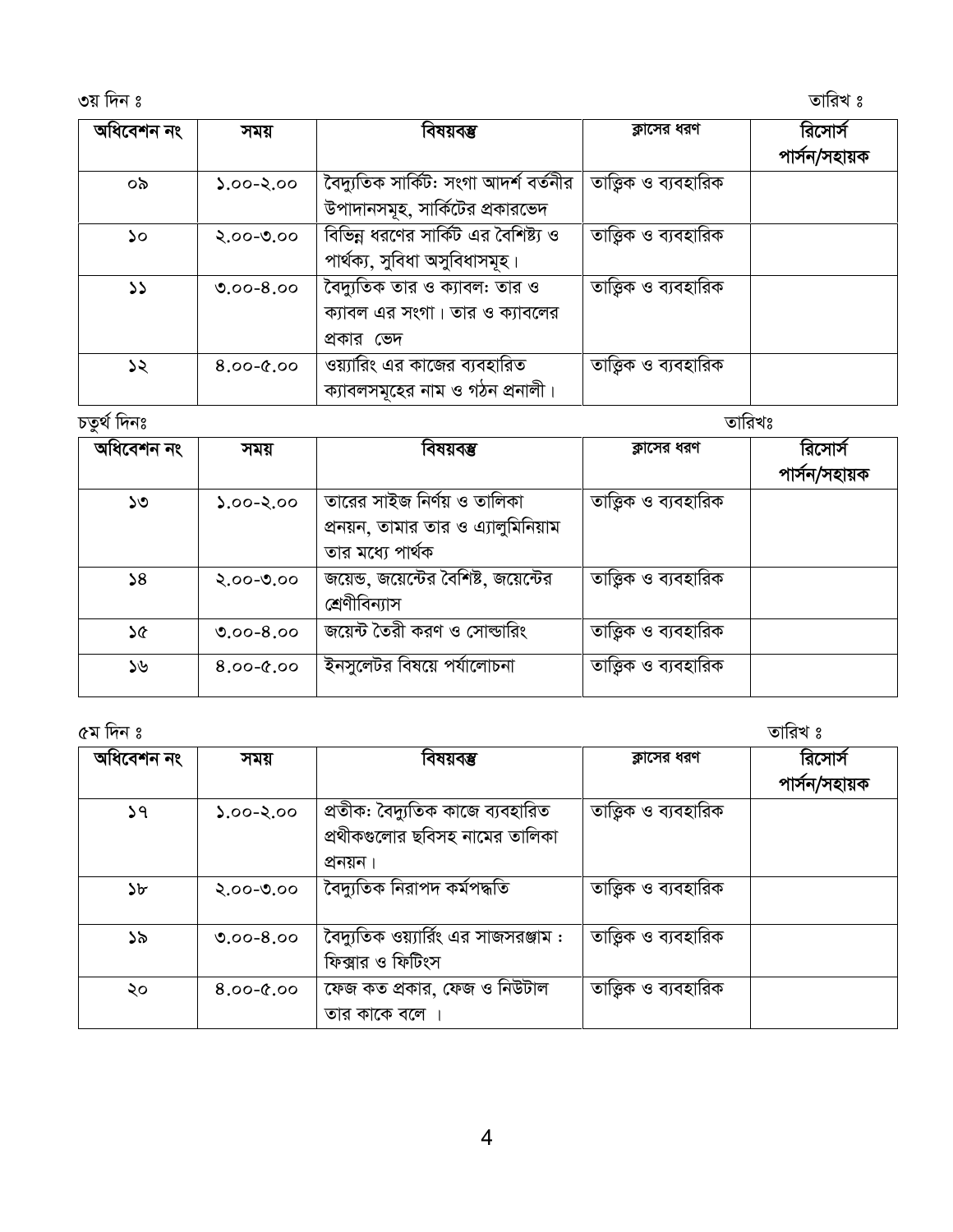| ৬ষ্ঠ দিনঃ  |               |                                                           |                       | তারিখঃ                   |
|------------|---------------|-----------------------------------------------------------|-----------------------|--------------------------|
| অধিবেশন নং | সময়          | বিষয়বম্ভ                                                 | ক্লাসের ধরণ           | রিসোর্স<br>পাৰ্সন/সহায়ক |
| ২১         | $0.00 - 2.00$ | সূইচ ও সূইচ এর প্রকারভেদ, হোল্ডার<br>ও সকেট এর প্রকারভেদ  | তাত্ত্বিক ও ব্যবহারিক |                          |
| ২২         | $2.00 - 0.00$ | ডিষ্ট্রিভিশন বোর্ড ও সাব-ডিষ্ট্রিভিশন<br>বোৰ্ড            | তাত্তিক ও ব্যবহারিক   |                          |
| ২৩         | $0.00 - 8.00$ | বিভিন্ন প্রকার মেইন সূইচ                                  | তাত্তিক ও ব্যবহারিক   |                          |
| ২৪         | $8.00 - 0.00$ | জীবন দক্ষতা কি? HIV/AIDS<br>প্রতিরোধে জীবন দক্ষতার শিক্ষা | তাত্তিক               |                          |

#### তারিখ ঃ

| অধিবেশন নং | সময়          | বিষয়বম্ভ                         | ক্লাসের ধরণ           | রিসোর্স       |
|------------|---------------|-----------------------------------|-----------------------|---------------|
|            |               |                                   |                       | পাৰ্সন/সহায়ক |
| ২৫         | $0.60 - 2.00$ | বৈদ্যুতিক হাউজ ওয়্যারিং : সংগা ও | তাত্ত্বিক ও ব্যবহারিক |               |
|            |               | প্রকারভেদ                         |                       |               |
| ২৬         | $0.00 - 0.00$ | বৈদ্যুতিক হাউজ ওয়্যারিং  করার    | তাত্তিক ও ব্যবহারিক   |               |
|            |               | সংক্ষিপ্ত পদ্ধতির কর্ণনা।         |                       |               |
| ২৭         | $0.00 - 8.00$ | বৈদ্যুতিক হাউজ ওয়্যারিং এর       | তাত্ত্বিক ও ব্যবহারিক |               |
|            |               | পদক্ষেপ।                          |                       |               |
| ২৮         | $8.00 - 0.00$ | ব্যাটেন ওয়্যারিং ।               | তাত্তিক ও ব্যবহারিক   |               |
|            |               |                                   |                       |               |

#### ৮ম দিনঃ

#### তারিখঃ

| অধিবেশন নং | সময়          | বিষয়বম্ভ                                         | ক্লাসের ধরণ           | রিসোর্স       |
|------------|---------------|---------------------------------------------------|-----------------------|---------------|
|            |               |                                                   |                       | পাৰ্সন/সহায়ক |
| ২৯         | $0.60 - 2.00$ | চ্যানেল ওয়্যারিং এর বর্ণনা।                      | তাত্তিক ও ব্যবহারিক   |               |
| ৩০         | $2.00 - 0.00$ | চ্যানেল ওয়্যারিং করা।                            | তাত্ত্বিক ও ব্যবহারিক |               |
| ৩১         | $0.00 - 8.00$ | কনডুইট ওয়্যারিং এ ব্যাবহৃত<br>মালামালের পরিচিতি। | তাত্তিক ও ব্যবহারিক   |               |
| ৩২         | $8.00 - 0.00$ | কনডুইট ওয়্যারিং করা।                             | তাত্ত্বিক ও ব্যবহারিক |               |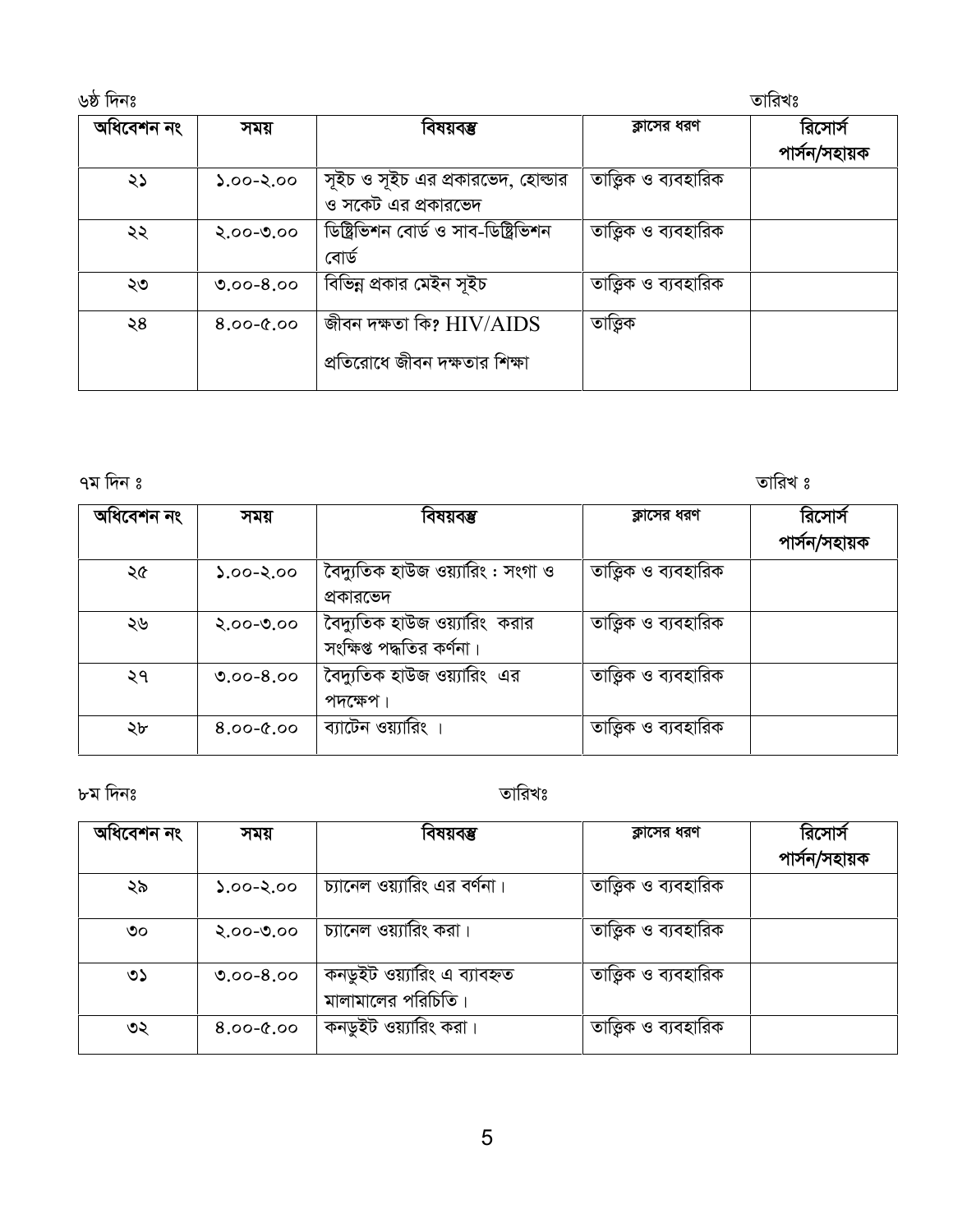9g w`b t ZvwiL t

| অধিবেশন নং    | সময়          | বিষয়বম্ভ                             | ক্লাসের ধরণ           | রিসোর্স       |
|---------------|---------------|---------------------------------------|-----------------------|---------------|
|               |               |                                       |                       | পাৰ্সন/সহায়ক |
| ৩৩            | $0.00 - 2.00$ | দুই রুম বিশিষ্ট একটি বাড়ির সার্কিট   | তাত্ত্বিক ও ব্যবহারিক |               |
|               |               | ডায়াগ্রামসহ লেআউট তৈরী করণ           |                       |               |
| $\mathcal{S}$ | $2.00 - 0.00$ | দুই রুম বিশিষ্ট একটি বাড়ির সার্কিট   | তাত্ত্বিক ও ব্যবহারিক |               |
|               |               | ডায়াগ্রামসহ লেআউট তৈরী করণ           |                       |               |
| ৩৫            | $0.00 - 8.00$ | দুই রুম বিশিষ্ট একটি বাড়ির ওয়্যারিং | তাত্তিক ও ব্যবহারিক   |               |
|               |               | এর আনুসংগিক খরচসহ প্রয়োজনীয়         |                       |               |
|               |               | মালামালের এষ্টিমেন্ট তৈরী করা।        |                       |               |
| ৩৬            | $8.00 - 0.00$ | দুই রুম বিশিষ্ট একটি বাড়ির ওয়্যারিং | তাত্ত্বিক ও ব্যবহারিক |               |
|               |               | এর আনুসংগিক খরচসহ প্রয়োজনীয়         |                       |               |
|               |               | মালামালের এষ্টিমেন্ট তৈরী করা।        |                       |               |

10 w`bt ZvwiLt

| সময়          | বিষয়বম্ভ                         | ক্লাসের ধরণ                     | রিসোর্স<br>পাৰ্সন/সহায়ক |
|---------------|-----------------------------------|---------------------------------|--------------------------|
| $0.60 - 2.00$ | ছাদে পাইপ ফেলা।                   | তাত্ত্বিক ও ব্যবহারিক           |                          |
| $2.00 - 0.00$ | ছাদে পাইপ ফেলা।                   | তাত্ত্বিক ও ব্যবহারিক           |                          |
| $0.00 - 8.00$ | পিভিসি পাইপ স্থাপনের জন্য দেয়ালে | তাত্তিক ও ব্যবহারিক             |                          |
| $8.00 - 0.00$ | কনসিল কভুইট ওয়্যার্রিং সম্পর্কে  | তাত্তিক ও ব্যবহারিক             |                          |
|               |                                   | খাচকাটা<br>বিশদ পর্যালোচনা করা। |                          |

11Zg w`b t ZvwiL t

| অধিবেশন নং     | সময়          | বিষয়বম্ভ                                               | ক্লাসের ধরণ           | রিসোর্স       |
|----------------|---------------|---------------------------------------------------------|-----------------------|---------------|
|                |               |                                                         |                       | পাৰ্সন/সহায়ক |
| $8\lambda$     | $0.00 - 2.00$ | সারফেজ কন্ডুইট ওয়্যার্রিং তৈরী করা                     | তাত্তিক ও ব্যবহারিক   |               |
| 8२             | $2.00 - 0.00$ | সারফেজ কভুইট ওয়্যার্রিং তৈরী করা                       | তাত্ত্বিক ও ব্যবহারিক |               |
| 8 <sub>0</sub> | $0.00 - 8.00$ | সার্ভিস কানেকশন সম্পর্কে ধারনা ও<br>তারের সাইজ নির্ণয়। | তাত্ত্বিক ও ব্যবহারিক |               |
| 88             | $8.00 - 0.00$ | ওয়্যারিং সম্পর্কে বিশদ আলোচনা।                         | তাত্ত্বিক ও ব্যবহারিক |               |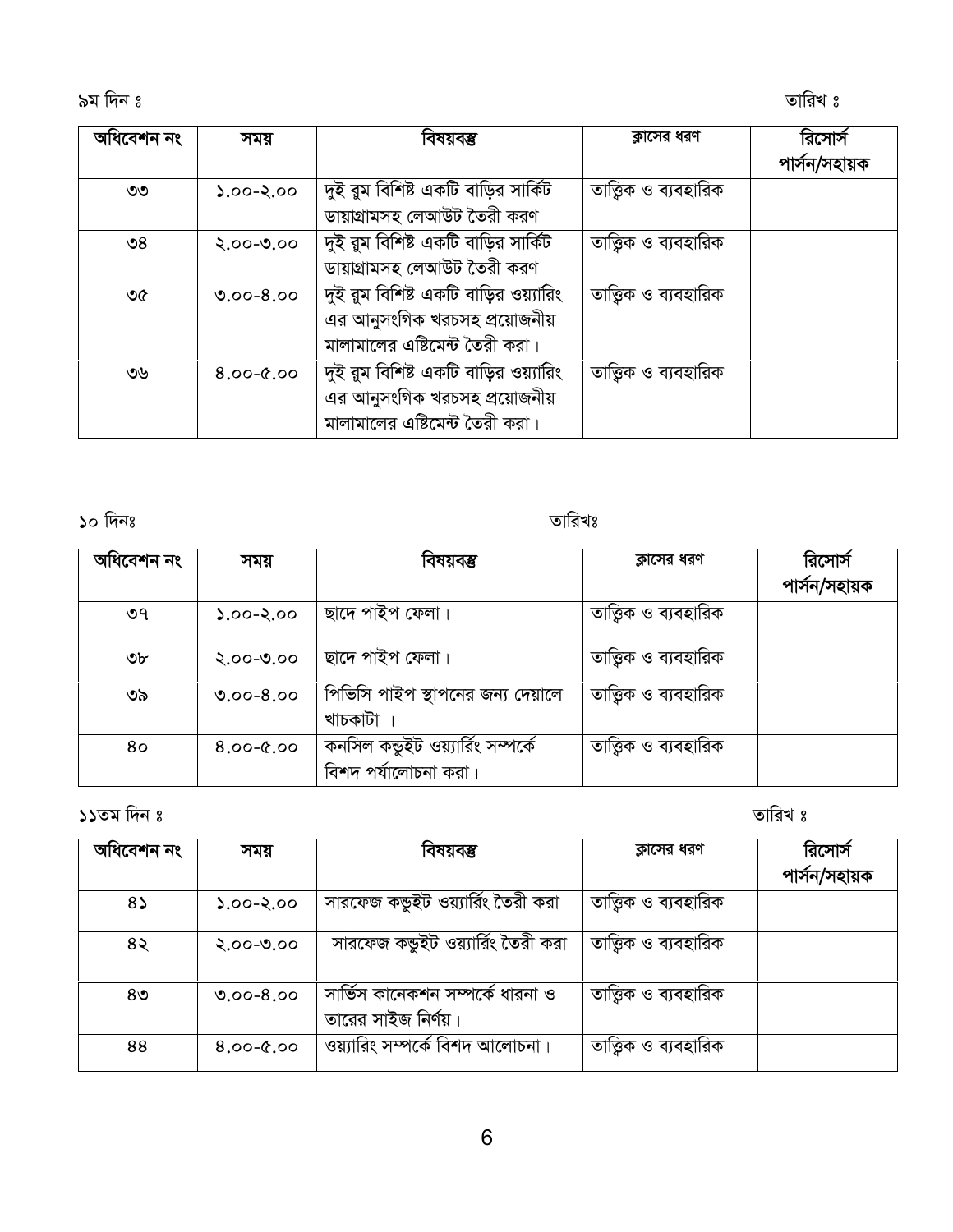| অধিবেশন নং     | সময়          | বিষয়বম্ভ                            | ক্লাসের ধরণ           | রিসোর্স       |
|----------------|---------------|--------------------------------------|-----------------------|---------------|
|                |               |                                      |                       | পাৰ্সন/সহায়ক |
| 8¢             | $0.00 - 2.00$ | সোলার সিস্টেম সম্পর্কে প্রাথমিক      | তাত্ত্বিক ও ব্যবহারিক |               |
|                |               | ধারনা: সৌর শক্তির প্রকারভেদ।         |                       |               |
| ৪৬             | $2.00 - 0.00$ | সোলার প্যানেলের প্রকারভেদ,           | তাত্তিক ও ব্যবহারিক   |               |
|                |               | প্যানেলের কার্যাকরীতা।               |                       |               |
| 89             | $0.00 - 8.00$ | চার্জ কন্টোলার কি ? গঠন ও ব্যবহার    | তাত্ত্বিক ও ব্যবহারিক |               |
| 8 <sub>b</sub> | $8.00 - 0.00$ | চার্জ কন্টোলার এর প্রকারভেদ, বৈশিষ্ট | তাত্ত্বিক ও ব্যবহারিক |               |
|                |               | ও স্থাপন করা।                        |                       |               |
|                |               |                                      |                       |               |

| অধিবেশন নং | সময়          | বিষয়বম্ভ                                            | ক্লাসের ধরণ           | রিসোর্স       |
|------------|---------------|------------------------------------------------------|-----------------------|---------------|
|            |               |                                                      |                       | পাৰ্সন/সহায়ক |
| ৪৯         | $0.90 - 2.00$ | ব্যাটারী কাকে বলে ? ব্যাটরী<br>প্রকারভেদ             | তাত্তিক ও ব্যবহারিক   |               |
| ৫০         | $2.00 - 0.00$ | ক্লিড এসিড ব্যাটারীর অংশসমুহ, চার্জ<br>ও গঠন প্ৰনালী | তাত্ত্বিক ও ব্যবহারিক |               |
| ৫১         | $0.00 - 8.00$ | লেড এসিড ব্যাটারী ইলেকট্রো লাইট<br>পরিমাপ করা।       | তাত্ত্বিক ও ব্যবহারিক |               |
| ৫২         | $8.00 - 0.00$ | ব্যাটারীর সংযোগ পদ্ধতি                               | তাত্ত্বিক ও ব্যবহারিক |               |

 $\frac{1}{2}$ ১৪তম দিনঃ

|                   |               | -                                          |                       |                          |
|-------------------|---------------|--------------------------------------------|-----------------------|--------------------------|
| অধিবেশন নং        | সময়          | বিষয়বম্ভ                                  | ক্লাসের ধরণ           | রিসোর্স<br>পাৰ্সন/সহায়ক |
| ৫৩                | $0.60 - 2.00$ | সোলার সিস্টেমের তার ও লোড<br>নিৰ্বাচন করা। | তাত্ত্বিক ও ব্যবহারিক |                          |
| 68                | $2.00 - 0.00$ | সোলার সিস্টেম স্থাপনের নিয়ামাবলী          | তাত্তিক ও ব্যবহারিক   |                          |
| <b>&amp;&amp;</b> | $0.00 - 8.00$ | সিস্টেম ওয়্যার্রিং করা                    | তাত্তিক ও ব্যবহারিক   |                          |
| ৫৬                | $8.00 - 0.00$ | সিস্টেম ওয়্যার্রিং করা                    | তাত্ত্বিক ও ব্যবহারিক |                          |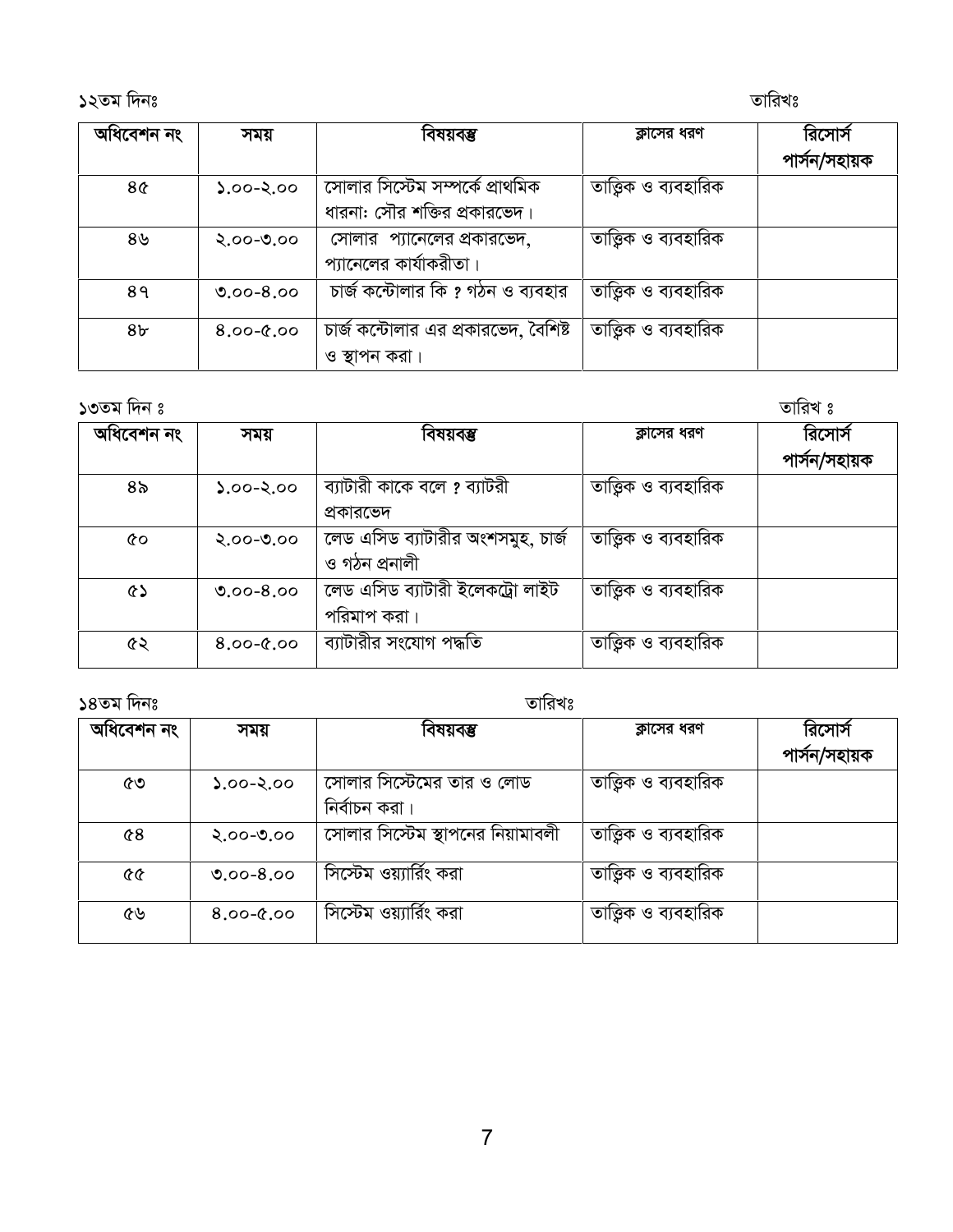| অধিবেশন নং | সময়          | বিষয়বম্ভ                           | ক্লাসের ধরণ           | রিসোর্স       |
|------------|---------------|-------------------------------------|-----------------------|---------------|
|            |               |                                     |                       | পাৰ্সন/সহায়ক |
| ৫৭         | $2.00 - 2.00$ | মাল্টিমিটারের সাহায্যে সৌর          | তাত্ত্বিক ও ব্যবহারিক |               |
|            |               | সিস্টেমের ভোন্ডজ ও কারেন্ট পরিমাপ   |                       |               |
|            |               | করা ।                               |                       |               |
| ৫৮         | $2.00 - 0.00$ | সৌর বিদ্যুৎ রক্ষনাবেক্ষন ক্রুটি     | তাত্ত্বিক ও ব্যবহারিক |               |
|            |               | প্রতিকার ও পরিদর্শন।                |                       |               |
| ৫৯         | $0.00 - 8.00$ | আত্মকর্মসংস্থান কি? এর              | তাত্ত্বিক ও ব্যবহারিক |               |
|            |               | প্রয়োজনীয়তা। আত্মকর্মসংস্থানের    |                       |               |
|            |               | লক্ষে প্রকল্প প্রণয়ন।              |                       |               |
|            |               | আত্মকর্মসংস্থানের লক্ষে প্রশিক্ষণের |                       |               |
|            |               | গুরুতু                              |                       |               |
| ৬০         | $0.9 - 0.8$   | সামাজিক সমস্যা (দুর্নীতি, মাদক,     | তাত্তিক               |               |
|            |               | ইভটিজিং)                            |                       |               |

১৬তম দিনঃ

তারিখঃ

তারিখ ঃ

| অধিবেশন নং | সময়          | বিষয়বম্ভ                                                   | ক্লাসের ধরণ           | রিসোর্স       |
|------------|---------------|-------------------------------------------------------------|-----------------------|---------------|
|            |               |                                                             |                       | পাৰ্সন/সহায়ক |
| ৬১         | $0.00 - 2.00$ | বাতি শ্রেণীবিভাগ                                            | তাত্তিক ও ব্যবহারিক   |               |
| ৬২         | $2.00 - 0.00$ | বিভিন্ন বাতির কার্যাবলী                                     | তাত্তিক ও ব্যবহারিক   |               |
| ৬৩         | $0.00 - 8.00$ | আর্থিং কি ? আর্থিং এর প্রয়োজনীয়তা,<br>আর্থিং এর প্রকারভেদ | তাত্ত্বিক ও ব্যবহারিক |               |
| ৬৪         | $8.00 - 0.00$ | আৰ্থিং করার পদ্ধতি বর্ণনা                                   | তাত্তিক ও ব্যবহারিক   |               |

১৭তম দিন ঃ

| অধিবেশন নং | সময়          | বিষয়বম্ভ                       | ক্লাসের ধরণ           | রিসোর্স       |
|------------|---------------|---------------------------------|-----------------------|---------------|
|            |               |                                 |                       | পাৰ্সন/সহায়ক |
| ৬৫         | $0.00 - 2.00$ | আৰ্থিং টেস্ট করা।               | তাত্তিক ও ব্যবহারিক   |               |
| ৬৬         | $2.00 - 0.00$ | ফিউজ এর শ্রেণী বিভাগ ও বর্ণনা   | তাত্ত্বিক ও ব্যবহারিক |               |
| ৬৭         | $0.00 - 8.00$ | সার্কিটব্রেকার এর সংগা ও বর্ণনা | তাত্ত্বিক ও ব্যবহারিক |               |
| ৬৮         | $8.00 - 0.00$ | যুব কাৰ্যক্ৰম                   | তাত্ত্বিক ও ব্যবহারিক |               |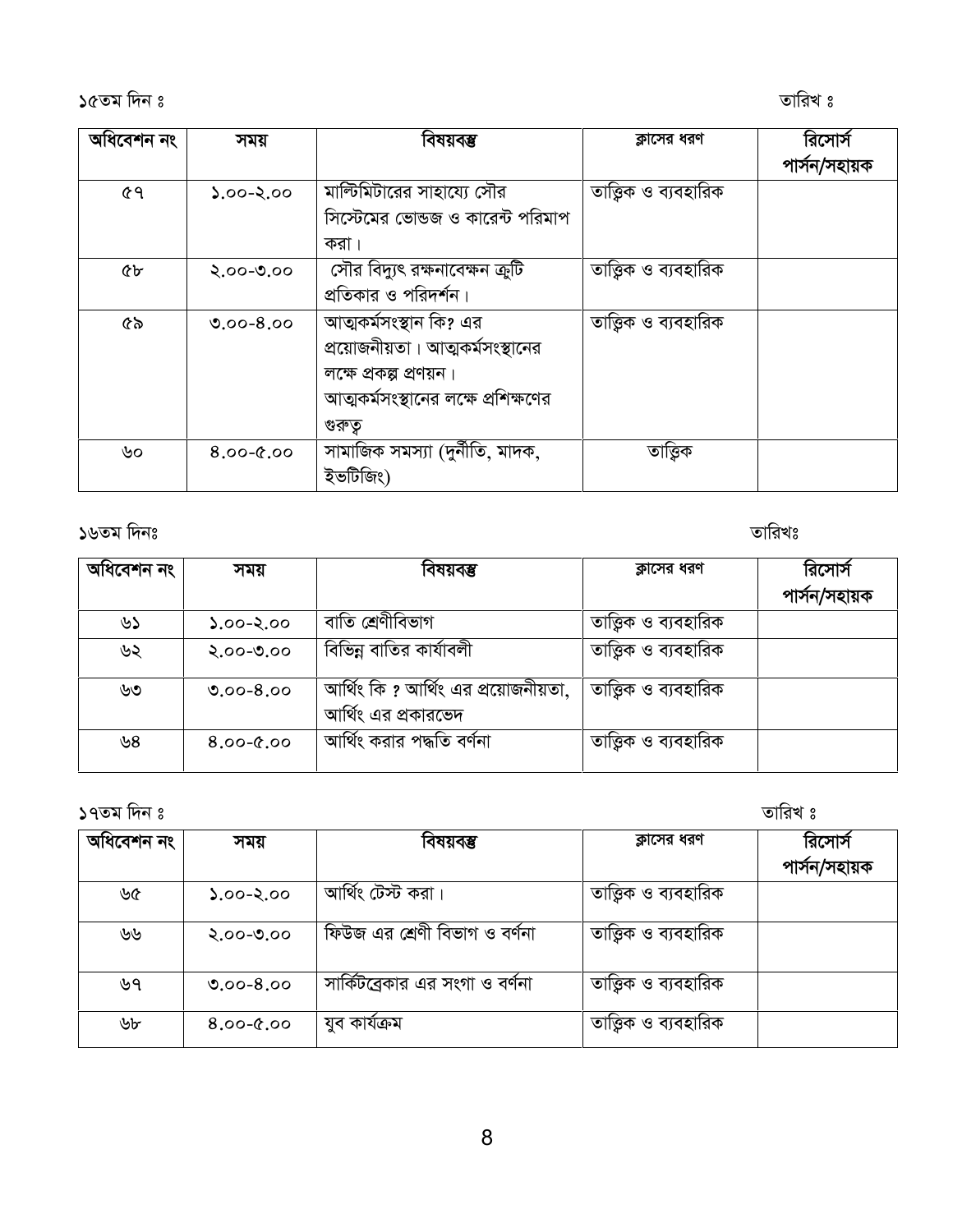| ১৮তম দিনঃ  |               |                                                       |                       | তারিখঃ                   |
|------------|---------------|-------------------------------------------------------|-----------------------|--------------------------|
| অধিবেশন নং | সময়          | বিষয়বম্ভ                                             | ক্লাসের ধরণ           | রিসোর্স<br>পাৰ্সন/সহায়ক |
| ৬৯         | $2.00 - 2.00$ | বৈদ্যুতিক পাখা : বিভিন্ন প্রকার<br>পাখার নাম ও বর্ণনা | তাত্ত্বিক ও ব্যবহারিক |                          |
| ٩o         | $2.00 - 0.00$ | সিলিং ফ্যান সংযোগ পদ্ধতি,<br>ক্যাপাসিটার টেস্টে       | তাত্তিক ও ব্যবহারিক   |                          |
| 95         | $0.00 - 8.00$ | টেবিল ফ্যান এগজাষ্ট ফ্যান সম্পৰ্কে<br>ধারনা           | তাত্তিক ও ব্যবহারিক   |                          |
| ৭২         | $8.00 - 0.00$ | বিভিন্ন প্রকার ফ্যানের ক্রুটি চিহ্ন করা               | তাত্ত্বিক ও ব্যবহারিক |                          |

তারিখ ঃ

| অধিবেশন নং | সময়          | বিষয়বম্ভ                          | ক্লাসের ধরণ           | রিসোর্স       |
|------------|---------------|------------------------------------|-----------------------|---------------|
|            |               |                                    |                       | পাৰ্সন/সহায়ক |
| ৭৩         | $0.00 - 2.00$ | বৈদ্যুতিক মটর : সিঙ্গেল ফেজ মটর    | তাত্ত্বিক ও ব্যবহারিক |               |
|            |               | কাকে বলে ? কত প্রকার কি কি ?       |                       |               |
| ۹8         | $2.00 - 0.00$ | সিঙ্গেল ফেজ মটরের বিভিন্ন অংশে নাম | তাত্ত্বিক ও ব্যবহারিক |               |
|            |               | ও বর্ণনা                           |                       |               |
| ዓ৫         | $0.00 - 8.00$ | সিঙ্গেল ফেজ মটরের সংযোগ ও ক্রুটি   | তাত্ত্বিক ও ব্যবহারিক |               |
|            |               | চিহ্ব করা                          |                       |               |
| ৭৬         | $8.00 - 0.00$ | খ্রি ফেজ মটর কাকে বলে ?            | তাত্ত্বিক ও ব্যবহারিক |               |
|            |               |                                    |                       |               |

২০ তম দিন ঃ

তারিখ ঃ

| অধিবেশন নং | সময়          | বিষয়বম্ভ                                                                   | ক্লাসের ধরণ           | রিসোর্স       |
|------------|---------------|-----------------------------------------------------------------------------|-----------------------|---------------|
|            |               |                                                                             |                       | পাৰ্সন/সহায়ক |
| ۹۹         | $0.60 - 2.00$ | খ্রি ফেজ স্টার ও ডেলটা কানেকশন                                              | তাত্ত্বিক ও ব্যবহারিক |               |
| ৭৮         | $2.00 - 0.00$ | মটরের স্টার্টার সম্পর্কে ধারনা , স্টার -<br>ডেলটা কানেকশন এর চিত্র অংকন করা | তাত্ত্বিক ও ব্যবহারিক |               |
| ৭৯         | $0.00 - 8.00$ | স্টার- ডেলটা ক স্টার্টারের সাহায্যে থ্রি<br>ফেজ মটর পরিচালনা করা            | তাত্ত্বিক ও ব্যবহারিক |               |
| bo         | $8.00 - 0.00$ | স্টার- ডেলটা ক স্টার্টারের সাহায্যে থ্রি<br>ফেজ মটর পরিচালনা করা            | তাত্তিক ও ব্যবহারিক   |               |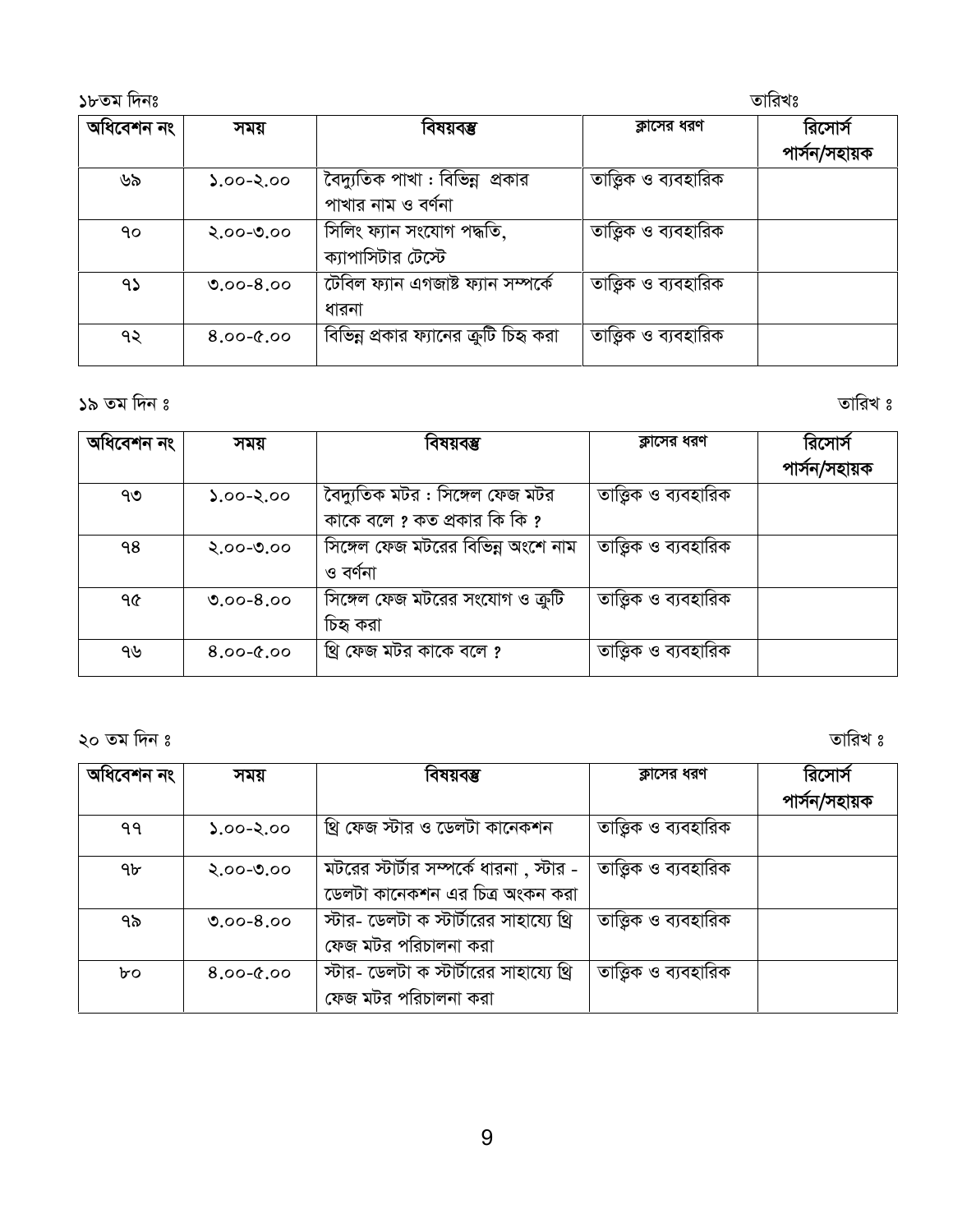#### তারিখ ঃ

| অধিবেশন নং | সময়            | বিষয়বম্ভ                                                            | ক্লাসের ধরণ           | রিসোর্স       |
|------------|-----------------|----------------------------------------------------------------------|-----------------------|---------------|
|            |                 |                                                                      |                       | পাৰ্সন/সহায়ক |
| ৮১         | $00,90-00,00$   | মেগার-এর সাহায্যে বিভিন্ন টেস্ট করা                                  | তাত্ত্বিক ও ব্যবহারিক |               |
| ৮২         | $02.00 - 00.00$ | টেকো মিটার, ফ্রিকোয়েন্সি মিটার,<br>পাওয়ার ফ্যাক্টর মিটারের ব্যবহার | তাত্ত্বিক ও ব্যবহারিক |               |
| ৮৩         | $00.00 - 08.00$ | প্যানেল কন্ট্রোল বোর্ড এর সম্পর্কে ধারণা                             | তাত্ত্বিক ও ব্যবহারিক |               |
| b8         | $0.90 - 00.80$  | ম্যাগনেটিভ কন্ট্রাক্ট, রিলে, টাইমার<br>সম্পৰ্কে ধারণা                | তাত্ত্বিক ও ব্যবহারিক |               |

২২ তম দিন ঃ

তারিখ ঃ

| অধিবেশন নং | সময়            | বিষয়বম্ভ                                  | ক্লাসের ধরণ           | রিসোর্স       |
|------------|-----------------|--------------------------------------------|-----------------------|---------------|
|            |                 |                                            |                       | পাৰ্সন/সহায়ক |
| ৮৫         | $00,60-00,60$   | ম্যাগনেটিভ কন্ট্রাক্ট, রিলে, টাইমার দ্বারা | তাত্ত্বিক ও ব্যবহারিক |               |
|            |                 | কিভাবে মটর কন্টল করা হয় সে সম্পর্কে       |                       |               |
|            |                 | ধারণা                                      |                       |               |
| ৮৬         | $02.00 - 00.00$ | হাউজওয়্যারিং সম্পর্কে পর্যালোচনা          | তাত্ত্বিক ও ব্যবহারিক |               |
| ৮৭         | $00.00 - 08.00$ | সোলার এনর্জি সম্পর্কে পর্যালোচনা           | তাত্ত্বিক ও ব্যবহারিক |               |
| ৮৮         | $00.90 - 00.80$ | সমাপনী ও সনদপত্ৰ বিতরণ অনুষ্ঠান            |                       |               |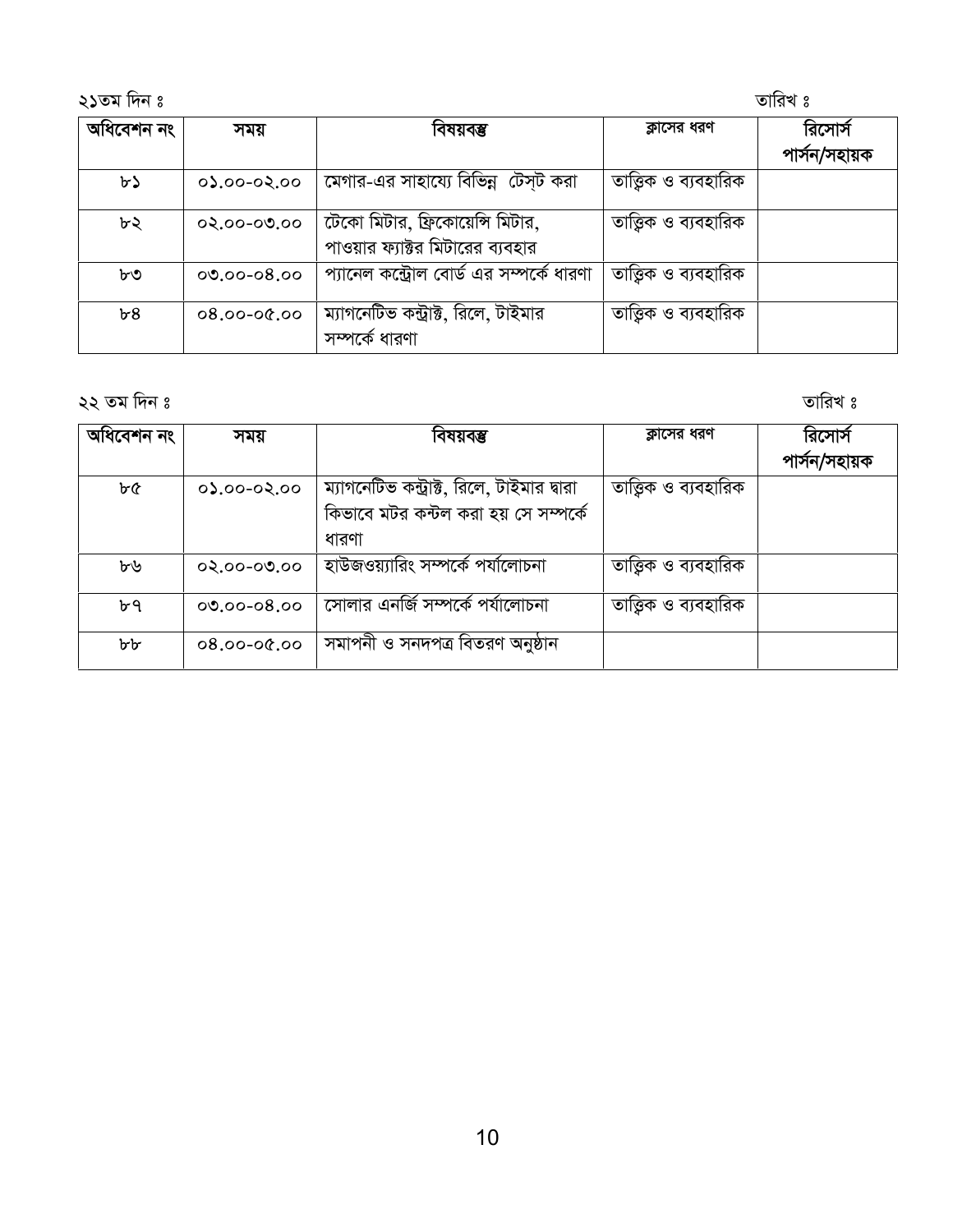যুব উন্নয়ন অধিদপ্তর যুব ও ক্রীড়া মন্ত্রণালয় গণপ্রজাতন্ত্রী বাংলাদেশ সরকার

> ১০৮ মতিঝিল বাণিজ্যিক এলাকা ঢাকা-১০০০ প্ৰস্তুতকাল ঃ ২০১৬ খ্ৰিঃ



## প্ৰশিক্ষণ পাঠ্যক্ৰম **TRAINING CURRICULUM**

"আইপিএস, ইউপিএস ও স্টাবিলাইজার প্রম্ভত এবং প্রতিস্থাপন"- বিষয়ক প্ৰশিক্ষণ কোৰ্স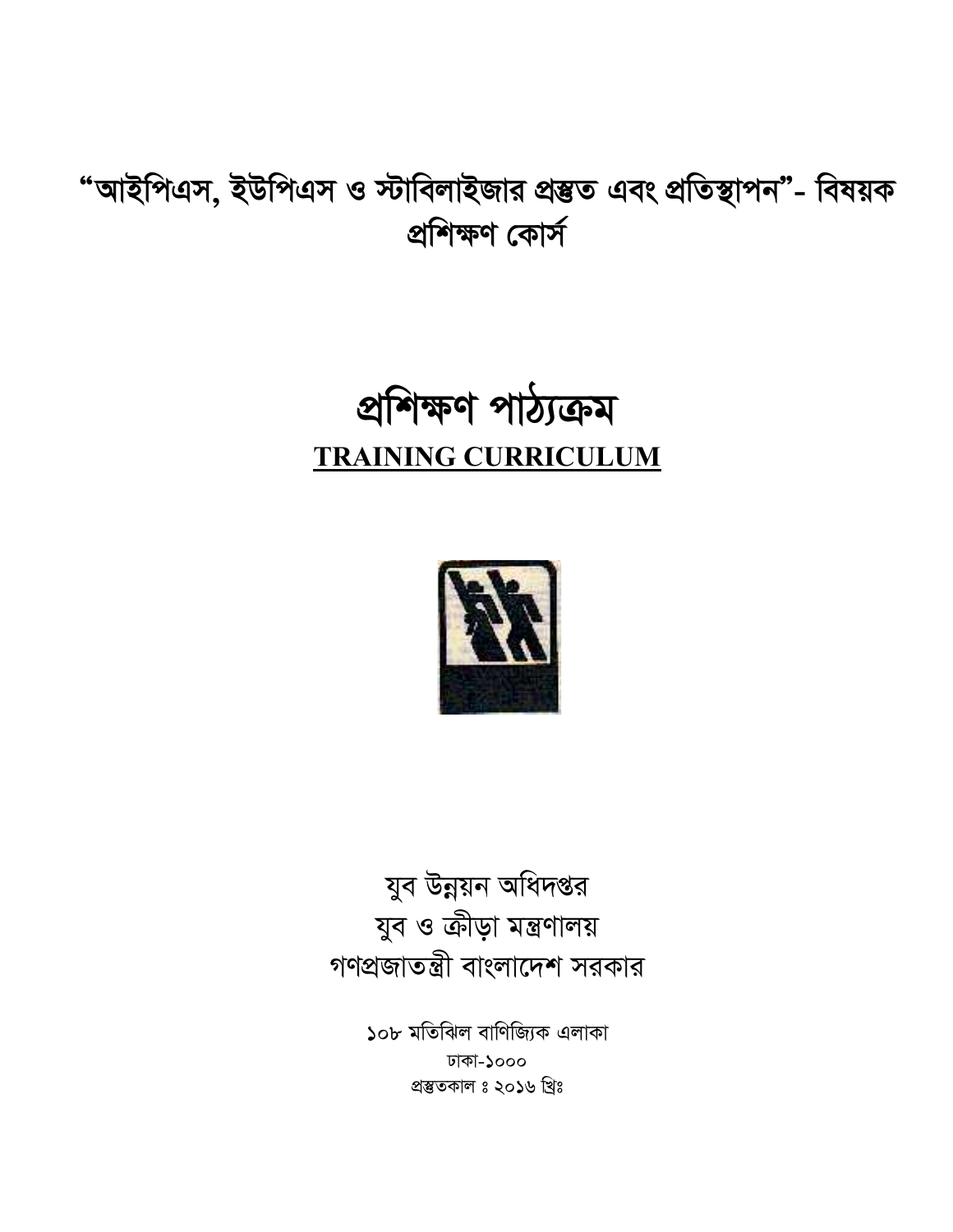## <u>কোর্স কারিকুলাম</u>

| কোর্সের নাম          | $\colon$       | "আইপিএস, ইউপিএস ও স্টাবিলাইজার প্রস্তুত এবং প্রতিস্থাপন"- বিষয়ক প্রশিক্ষণ কোর্স                 |
|----------------------|----------------|--------------------------------------------------------------------------------------------------|
| প্রশিক্ষণের মেয়াদ   | $\colon$       | $\circ$ ১(এক) মাস।                                                                               |
| প্রশিক্ষণাথীর ধরণ    | $\ddot{\cdot}$ | বেকার যুবক ও যুবমহিলা।                                                                           |
| প্রশিক্ষণাথীর সংখ্যা | $\ddot{\cdot}$ | ২৫জন                                                                                             |
| প্রশিক্ষণের ধরণ      | $\ddot{\cdot}$ | অনাবাসিক                                                                                         |
| উদ্দেশ্য             | $\ddot{\cdot}$ | কোৰ্সটি শেষ হলে অংশগ্ৰহণকারীগণঃ-                                                                 |
|                      |                | ইলেকট্রিসিটি, বেসিক ইলেকট্রনিক্স সম্পর্কে ধারণা অর্জন করতে পারবে।                                |
|                      |                | আই পি এস এর সকল খুটিনাটি বিষয়াদি সম্পর্কে জানতে পারবে।                                          |
|                      |                | আই পি এস তৈরী, প্রতিস্থাপন ও মেরামত করে সাবলম্বী হতে পারবে।                                      |
|                      |                | ইউ পি এস সকল বিষয়াদি দক্ষতার সাথে আয়তু করতে পারবে এবং উদ্যোক্তা হিসেবে নিজেকে                  |
|                      |                | প্রতিষ্টিত করতে পাবে।                                                                            |
|                      |                | ভোল্টেজ স্টাবিলাইজার সম্পর্কে বাস্তব জ্ঞান অর্জন করতে পারবে।                                     |
| বিষয়বম্ভ            | $\ddot{\cdot}$ | ইলেকট্ৰিসিটি, বেসিক ইলেকট্ৰনিক্স                                                                 |
|                      |                | ইলেকট্রিসিটি, ভোল্টেজ, কারেন্ট, ওয়াট,                                                           |
|                      |                | রেজিস্ট্যান্স, ওহমসের সূত্র, সমিকরণ, ক্যাবলের সাইজ নির্ণয় করণ।                                  |
|                      |                | মাল্ট মিটারের পরিমাপ পদ্ধতি।                                                                     |
|                      |                | মিটারের সাহায্যে ভোল্টেজ কারেন্ট রেজিস্ট্যান্স পরিমাপ করা।                                       |
|                      |                | ব্যাটারীর ভোল্টেজ, কারেন্ট, ওয়াট, এমপিআর আওয়ার নিরুপণ করা। চার্জ  ও গঠন প্রণালী।               |
|                      |                | ট্রান্সফরমার রিওয়েনডিং                                                                          |
|                      |                | ভোল্টেজ ষ্টাবিলাইজার                                                                             |
|                      |                | আই পি এস সকল                                                                                     |
|                      |                | মাইক্রো কন্টোলার বেইজ আই পি এস                                                                   |
|                      |                | ইউ পি এস সম্পৰ্কে ধারণা                                                                          |
| প্রশিক্ষণের স্থান    | $\ddot{\cdot}$ |                                                                                                  |
| অধিবেশন সংখ্যা       | $\colon$       | $b\bar{b}$ (আটাশি) টি।                                                                           |
| উপকরণ                |                | হোয়াইট বোর্ড, হোয়াইট বোর্ড মার্কার, পোস্টার পেপার, হ্যান্ড নোট, সার্কিট ডায়াগ্রাম, কম্পিউটার, |
|                      |                | মোবাইল ফোন ও যন্ত্রাংশ, কম্পোন্যান্টস,টুলস- ইকুইপমেন্ট, সফটওয়্যার ডিভাইস ইত্যাদি।               |
| প্ৰশিক্ষণ পদ্ধতি     | $\ddot{\cdot}$ | বক্তৃতা,প্রশ্লোত্তর,মস্তিস্কে ঝড়, প্রদর্শন, দলীয় আলোচনা ও উপস্থাপন, অনুশীলন, ত্বাত্তিক ও       |
|                      |                | ব্যবহারিক, ঘটনা বিশ্লেষণ।                                                                        |
| কোৰ্স ফি             | $\ddot{\cdot}$ | ১০০ (একশত) টাকা ।                                                                                |
| শিক্ষাগত যোগ্যতা     | $\ddot{\cdot}$ | অষ্টম শ্ৰেণী।                                                                                    |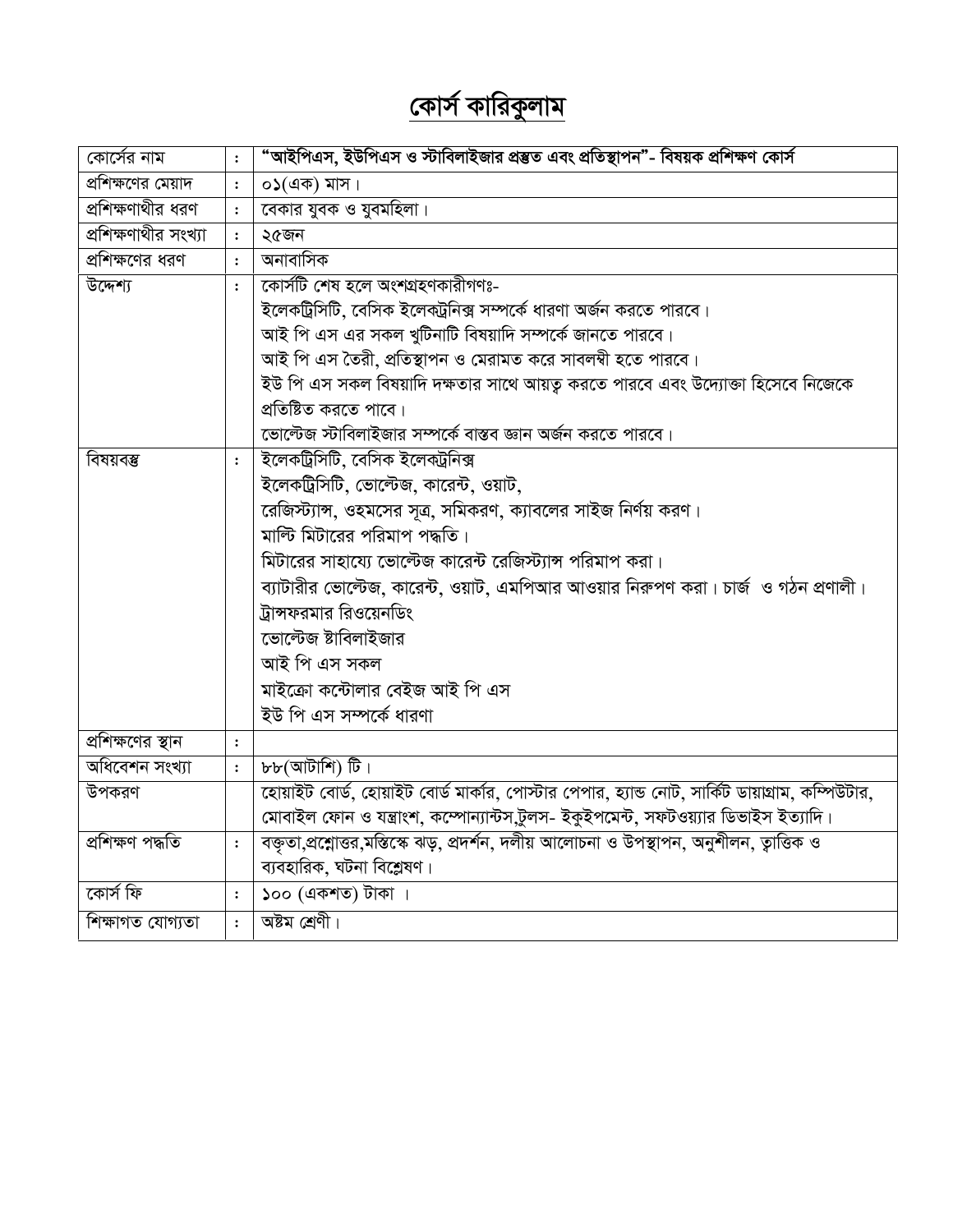#### কোর্সের কার্যকরী দিন

| কোর্সের মেয়াদ |      | ৩০ দিন |
|----------------|------|--------|
| সাপ্তাহিক ছুটি |      | ৮ দিন  |
| কাৰ্যদিবস      |      | ২২ দিন |
| কাৰ্যকরী সেশন  | ৮৮টি |        |

### "আইপিএস, ইউপিএস ও স্টাবিলাইজার প্রম্ভত এবং প্রতিস্থাপন"- বিষয়ক প্রশিক্ষণ কোর্স প্রশিক্ষণ সূচি

| ১ম দিন ঃ   |                 |                                        | তারিখ ঃ     |                       |
|------------|-----------------|----------------------------------------|-------------|-----------------------|
| অধিবেশন নং | সময়            | বিষয়বম্ভ                              | ক্লাসের ধরণ | রিসোর্স পার্সন/সহায়ক |
|            | $55.00 - 25.00$ | রেজিষ্টেশন                             |             |                       |
|            | $0.52-00.22$    | উদ্বোধনী অনুষ্ঠান                      |             |                       |
|            | $22.00 - 02.00$ | পারষ্পরিক পরিচিত ও যুব উন্নয়ন         |             |                       |
|            |                 | অধিদপ্তরের চলমান কার্যক্রম সম্পর্কে    |             |                       |
|            |                 | আলোচনা।                                |             |                       |
| $\circ$    | $0.90 - 2.00$   | ইলেকট্রিসিটি, ভোল্টেজ, কারেন্ট, ওয়াট, | তাত্তিক/    |                       |
|            |                 |                                        | ব্যাবহারিক  |                       |
| ০২         | $0.00 - 0.00$   | রেজিস্ট্যান্স, ওহমসের সূত্র, সমিকরণ,   | তাত্তিক/    |                       |
|            |                 | ক্যাবলের সাইজ নির্ণয় করণ।             | ব্যাবহারিক  |                       |
| ೦೨         | $0.00 - 8.00$   | মাল্টি মিটারের পরিমাপ পদ্ধতি।          | তাত্তিক/    |                       |
|            |                 |                                        | ব্যাবহারিক  |                       |
| 08         | $0.90 - 0.00$   | মিটারের সাহায্যে ভোল্টেজ কারেন্ট       | তাত্তিক/    |                       |
|            |                 | রেজিস্ট্যান্স পরিমাপ করা।              | ব্যাবহারিক  |                       |

| п<br>یم<br>٠ |
|--------------|
| п            |

তারিখঃ

| ~ * * * * * *  |               |                                      |             |                       |
|----------------|---------------|--------------------------------------|-------------|-----------------------|
| অধিবেশন নং     | সময়          | বিষয়বম্ভ                            | ক্লাসের ধরণ | রিসোর্স পার্সন/সহায়ক |
| o¢             | $0.90 - 2.00$ | ব্যাটারী, লেড এসিড ব্যাটারীর বিভিন্ন | তাত্তিক/    |                       |
|                |               | অংশ সমূহ।                            | ব্যাবহারিক  |                       |
| ০৬             | $2.00 - 0.00$ | ব্যাটারীর ভোল্টেজ, কারেন্ট, ওয়াট,   | তাত্তিক/    |                       |
|                |               | এমপিআর আওয়ার নিরুপণ করা। চার্জ      | ব্যাবহারিক  |                       |
|                |               | ও গঠন প্ৰণালী।                       |             |                       |
| O <sub>9</sub> | $0.00 - 8.00$ | ব্যাটারীর জীবন কাল, ব্যাটারী ডেফত    | তাত্তিক/    |                       |
|                |               | অফ ডিসচার্জ এর সাথে ভোল্টেজ এর       | ব্যাবহারিক  |                       |
|                |               | তারতম্য।                             |             |                       |
| $ob^c$         | $8.00 - 000$  | ব্যাটারীর সংযোগ পদ্ধতি, মাপন পদ্ধতি, | তাত্তিক/    |                       |
|                |               | ক্রটি নির্ণয়।                       | ব্যাবহারিক  |                       |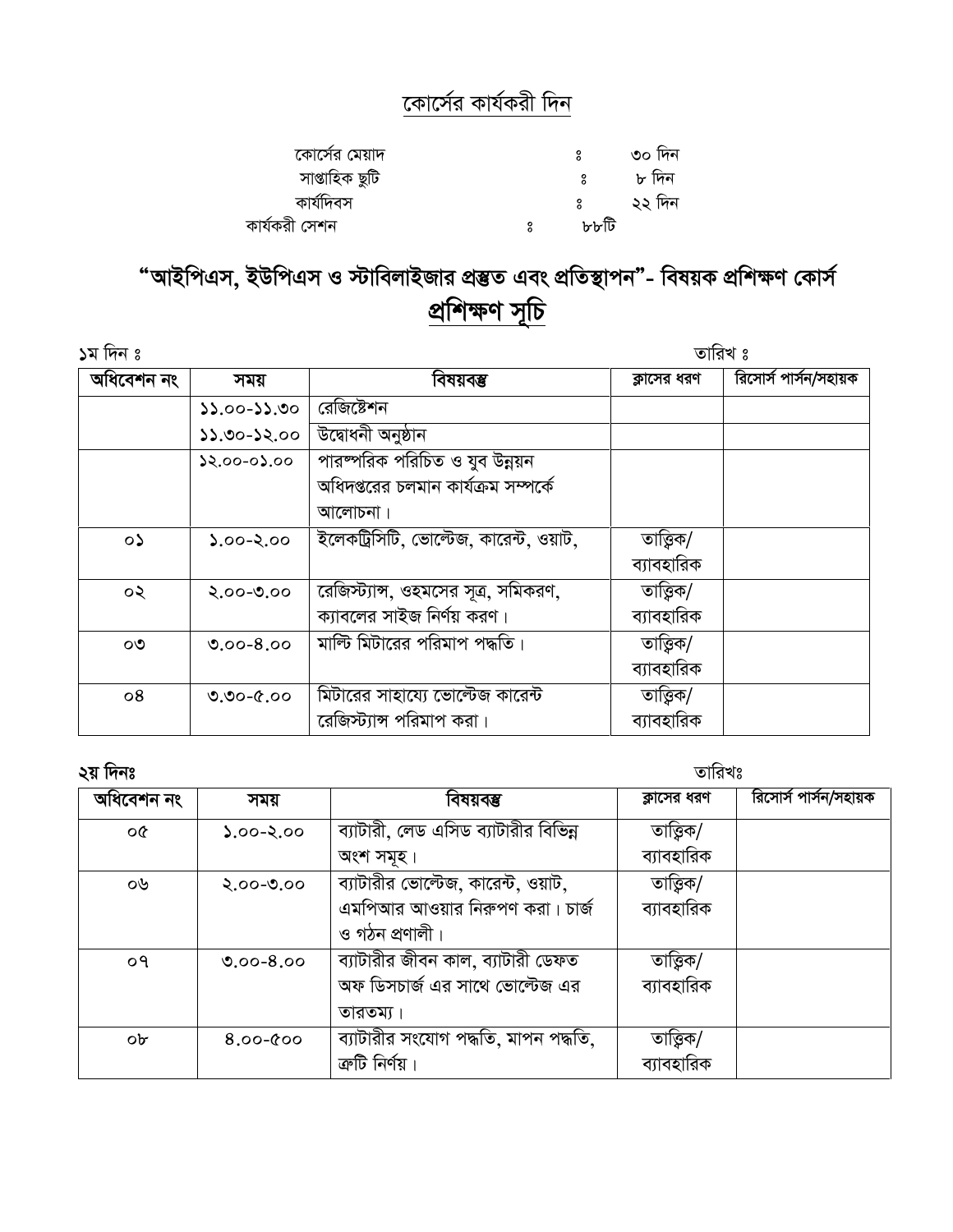3q w`b t ZvwiL t

| অধিবেশন নং | সময়          | বিষয়বম্ভ                            | ক্লাসের ধরণ | রিসোর্স       |
|------------|---------------|--------------------------------------|-------------|---------------|
|            |               |                                      |             | পাৰ্সন/সহায়ক |
| ০৯         | $0.60 - 2.00$ | টুলস এন্ড ইকুইপমেন্ট পরিচিতি ও       | তাত্তিক/    |               |
|            |               | ব্যাবহারের নিয়মাবলি                 | ব্যাবহারিক  |               |
| ১০         | $2.00 - 0.00$ | টুলস এন্ড ইকুইপমেন্ট পরিচিতি ও       | তাত্তিক/    |               |
|            |               | ব্যাবহারের নিয়মাবলি                 | ব্যাবহারিক  |               |
| دد         | $0.00 - 8.00$ | ইলেট্ৰিক্যাল এন্ড ইলেকট্ৰনিক্স সিমবল | তাত্তিক/    |               |
|            |               | পরিচিতি।                             | ব্যাবহারিক  |               |
| ১২         | $8.00 - 0.00$ | ইলেট্ৰিক্যাল এন্ড ইলেকট্ৰনিক্স সিমবল | তাত্তিক/    |               |
|            |               | পরিচিতি                              | ব্যাবহারিক  |               |

চতুৰ্থ দিনঃ **সম্ভাৱিষ**ঃ

| অধিবেশন নং | সময়          | বিষয়বম্ভ                                      | ক্লাসের ধরণ            | রিসোর্স<br>পাৰ্সন/সহায়ক |
|------------|---------------|------------------------------------------------|------------------------|--------------------------|
| ১৩         | $00.5-00.6$   | রেজিষ্টর সম্পর্কে আলোচনা।                      | তাত্তিক/<br>ব্যাবহারিক |                          |
| 58         | $2.00 - 0.00$ | রেজিষ্টরের কালার কোড পরিচিতি।                  | তাত্তিক/<br>ব্যাবহারিক |                          |
| ১৫         | $0.00 - 8.00$ | রেজিষ্টরের কালার কোডের সাহায্যে মান<br>নিৰ্ণয় | তাত্তিক/<br>ব্যাবহারিক |                          |
| ১৬         | $8.00 - 0.00$ | রেজিষ্টরের সিরিজ, প্যারালাল ও মিশ্র<br>সারকিট  | তাত্তিক/<br>ব্যাবহারিক |                          |

5g w`b t ZvwiL t

| অধিবেশন নং    | সময়          | বিষয়বম্ভ                                  | ক্লাসের ধরণ | রিসোর্স       |
|---------------|---------------|--------------------------------------------|-------------|---------------|
|               |               |                                            |             | পাৰ্সন/সহায়ক |
| ১৭            | $0.60 - 2.00$ | ক্যাপাসিটর এর বিস্তারিত                    | তাত্তিক/    |               |
|               |               |                                            | ব্যাবহারিক  |               |
| $\mathcal{P}$ | $2.00 - 0.00$ | ইনডাকটরের বিস্তারিত                        | তাত্ত্বিক/  |               |
|               |               |                                            | ব্যাবহারিক  |               |
| ১৯            | $0.00 - 8.00$ | রিলে, ম্যাগনেটিক কন্টাক্টর, বিভিন্ন প্রকার | তাত্তিক/    |               |
|               |               | সুইচ                                       | ব্যাবহারিক  |               |
| ২০            | $8.00 - 0.00$ | ট্রান্সফরমার এর বিস্তারিত                  | তাত্ত্বিক/  |               |
|               |               |                                            | ব্যাবহারিক  |               |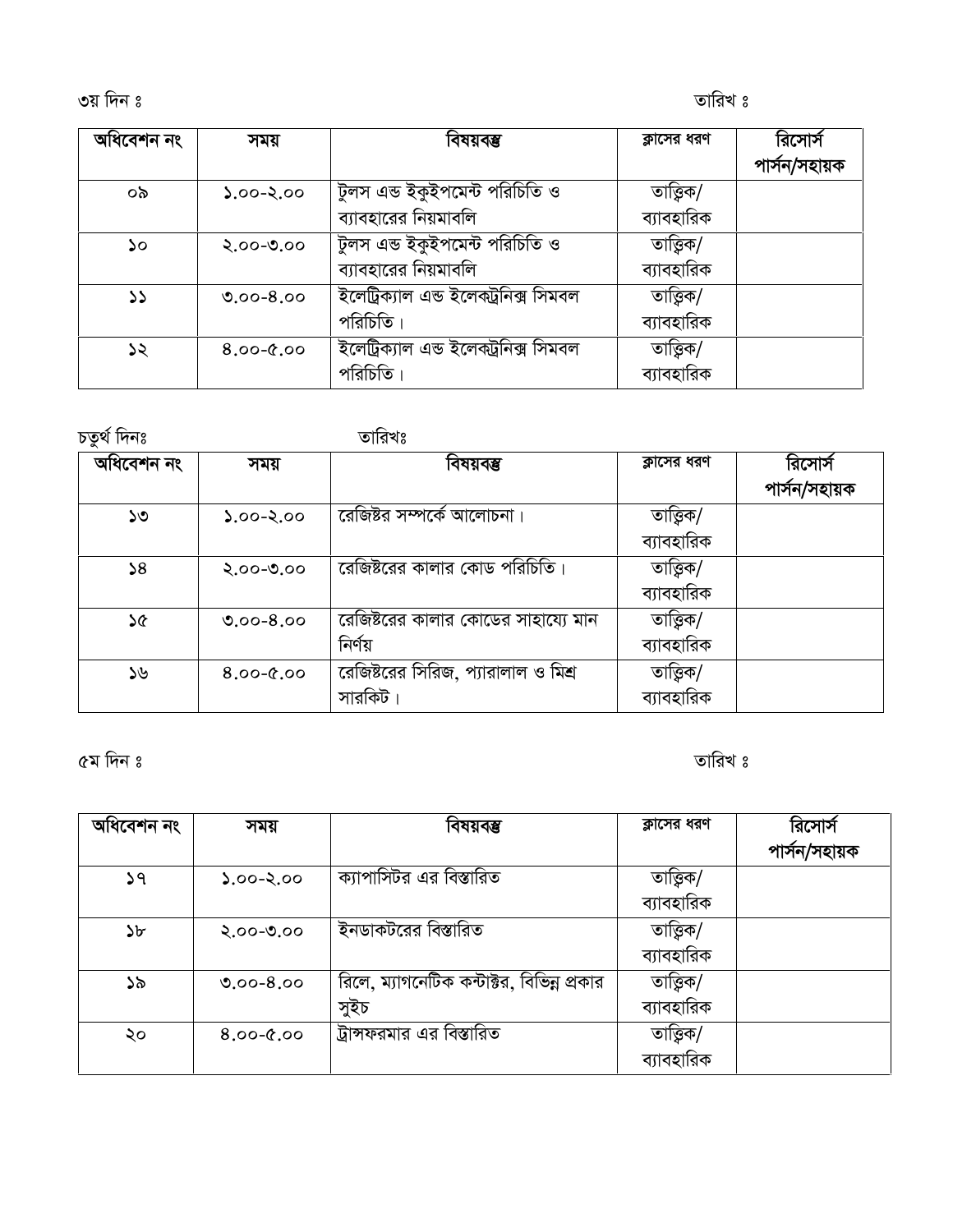| ৬ষ্ঠ দিনঃ  |               |                                     | তারিখঃ                   |                          |  |
|------------|---------------|-------------------------------------|--------------------------|--------------------------|--|
| অধিবেশন নং | সময়          | বিষয়বম্ভ                           | ক্লাসের ধরণ              | রিসোর্স<br>পাৰ্সন/সহায়ক |  |
| ২১         | $2.00 - 2.00$ | ট্রান্সফরমার রিওয়েনডিং ক্যালকুলেশন | তাত্তিক/<br>ব্যাবহারিক   |                          |  |
| ২২         | $2.00 - 0.00$ | ট্রান্সফরমার তৈরির উপকরণ সমূহ       | তাত্ত্বিক/<br>ব্যাবহারিক |                          |  |
| ২৩         | $0.00 - 8.00$ | ট্রান্সফরমার রিওয়েনডিং             | তাত্ত্বিক/<br>ব্যাবহারিক |                          |  |
| ২৪         | $8.00 - 0.00$ | ট্রান্সফরমার হিট বার্নিস            | তাত্তিক/<br>ব্যাবহারিক   |                          |  |

তারিখ ঃ

| অধিবেশন নং | সময়          | বিষয়বম্ভ                             | ক্লাসের ধরণ | রিসোর্স       |
|------------|---------------|---------------------------------------|-------------|---------------|
|            |               |                                       |             | পাৰ্সন/সহায়ক |
| ২৫         | $2.00 - 2.00$ | ডায়োড, ডায়োড পরিমাপ পদ্ধতি,         | তাত্তিক/    |               |
|            |               |                                       | ব্যাবহারিক  |               |
| ২৬         | $2.00 - 0.00$ | রেকটিফায়ার সার্কিট তৈরি ও পরিমাপ     | তাত্তিক/    |               |
|            |               |                                       | ব্যাবহারিক  |               |
| ২৭         | $0.00 - 8.00$ | ট্রানজিসটর, ট্রানজিসটর পরিমাপ পদ্ধতি, | তাত্তিক/    |               |
|            |               | ট্রানজিসটরের সংযোগ পদ্ধতি             | ব্যাবহারিক  |               |
| ২৮         | $8.00 - 0.00$ | মসফেট, মসফেট পরিমাপ পদ্ধতি,           | তাত্তিক/    |               |
|            |               | মসফেটের সংযোগ পদ্ধতি                  | ব্যাবহারিক  |               |

৮ম দিনঃ

তারিখঃ

| অধিবেশন নং | সময়          | বিষয়বম্ভ                             | ক্লাসের ধরণ | রিসোর্স       |
|------------|---------------|---------------------------------------|-------------|---------------|
|            |               |                                       |             | পাৰ্সন/সহায়ক |
| ২৯         | $2.00 - 2.00$ | আই জি বি টি, আই জি বি টি পরিমাপ       | তাত্তিক/    |               |
|            |               | পদ্ধতি, আই জি বি টি সংযোগ পদ্ধতি      | ব্যাবহারিক  |               |
| ৩০         | $2.00 - 0.00$ | এস, সি, আর, ডায়াক, ট্রায়াক          | তাত্তিক/    |               |
|            |               |                                       | ব্যাবহারিক  |               |
| ৩১         | $0.00 - 8.00$ | অপ্ এ্যাম্প আই সি, পি ডাবলু এম/মাল্টি | তাত্তিক/    |               |
|            |               | ফাংশন আই সি                           | ব্যাবহারিক  |               |
| ৩২         | $8.00 - 0.00$ | জীবন দক্ষতা কি? $HIV/AIDS$            |             |               |
|            |               | প্রতিরোধে জীবন দক্ষতার শিক্ষা         |             |               |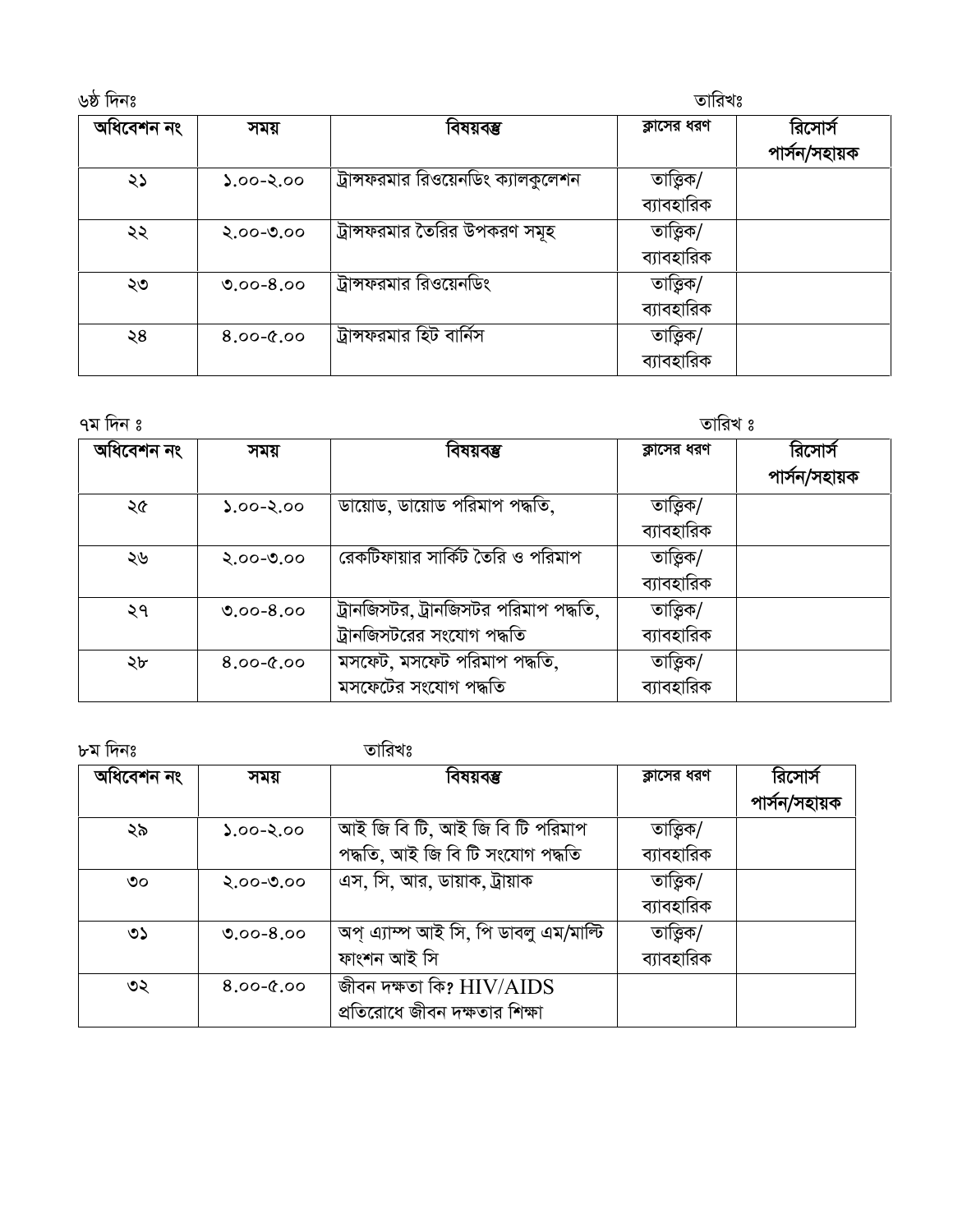| তারিখ ঃ<br>৯ম দিন ঃ   |               |                                    |                          |                          |
|-----------------------|---------------|------------------------------------|--------------------------|--------------------------|
| অধিবেশন নং            | সময়          | বিষয়বম্ভ                          | ক্লাসের ধরণ              | রিসোর্স<br>পাৰ্সন/সহায়ক |
| ಄                     | $0.90 - 2.00$ | সার্কিট ডায়াগ্রাম সম্পর্কে ধারণা। | তাত্ত্বিক/<br>ব্যাবহারিক |                          |
| $\mathcal{S}^{\circ}$ | $2.00 - 0.00$ | লেআউট তৈরী করণ।                    | তাত্ত্বিক/<br>ব্যাবহারিক |                          |
| ৩৫                    | $0.00 - 8.00$ | পিসিবি তৈরী করণ।                   | তাত্তিক/<br>ব্যাবহারিক   |                          |
| ৩৬                    | $8.00 - 0.00$ | পিসিবি ড্রিলিং ও ফিনিসিং।          | তাত্ত্বিক/<br>ব্যাবহারিক |                          |

১০ দিনঃ $\overline{\phantom{a}}$ 

| অধিবেশন নং | সময়          | বিষয়বম্ভ                                                            | ক্লাসের ধরণ            | রিসোর্স পার্সন/সহায়ক |
|------------|---------------|----------------------------------------------------------------------|------------------------|-----------------------|
|            |               |                                                                      |                        |                       |
| ৩৭         | $0.90 - 2.00$ | ভোল্টেজ স্টাবিলাইজার এর কর্ম কৌশল<br>সম্পৰ্কে ধারণা।                 | তাত্তিক/<br>ব্যাবহারিক |                       |
| ৩৮         | $2.00 - 0.00$ | ভোল্টেজ স্টাবিলাইজার এর সার্কিট                                      | তাত্তিক/               |                       |
|            |               | ডায়াগ্রাম পর্যালোচনা।                                               | ব্যাবহারিক             |                       |
| ৩৯         | $0.00 - 8.00$ | ভোল্টেজ স্টাবিলাইজার এর অটো                                          | তাত্তিক/               |                       |
|            |               | ট্রান্সফরমার সম্পর্কে আলোচনা ও                                       | ব্যাবহারিক             |                       |
|            |               | পরিচিতি।                                                             |                        |                       |
| 80         | $8.00 - 0.00$ | ভোল্টেজ স্টাবিলাইজার এ ব্যাবহৃত<br>সার্ভো মেটর সম্পর্কে ধারণা অর্জন। | তাত্তিক/<br>ব্যাবহারিক |                       |
|            |               |                                                                      |                        |                       |

| $55$ তম দিন ঃ  |               |                                     | তারিখ ঃ     |                       |  |
|----------------|---------------|-------------------------------------|-------------|-----------------------|--|
| অধিবেশন নং     | সময়          | বিষয়বম্ভ                           | ক্লাসের ধরণ | রিসোর্স পার্সন/সহায়ক |  |
| $8\lambda$     | $0.90 - 2.00$ | ভোল্টেজ ষ্টাবিলাইজার এর সার্কিট ও   | তাত্তিক/    |                       |  |
|                |               | ট্রান্সফরমার সংযোগ ও এ্যসেমবেল করা। | ব্যাবহারিক  |                       |  |
| $8\lambda$     | $2.00 - 0.00$ | ভোল্টেজ ষ্টাবিলাইজার এর সার্কিট ও   | তাত্তিক/    |                       |  |
|                |               | ট্রান্সফরমার সংযোগ ও এসেমবেল করা।   | ব্যাবহারিক  |                       |  |
| 8 <sub>0</sub> | $0.00 - 8.00$ | ভোল্টেজ ষ্টাবিলাইজার ভেরিএকের       | তাত্তিক/    |                       |  |
|                |               | সাহায্যে ক্যালিবারেট করা।           | ব্যাবহারিক  |                       |  |
| 88             | $8.00 - 0.00$ | ভোল্টেজ ষ্টাবিলাইজার এর ক্রটি নিরসন | তাত্তিক/    |                       |  |
|                |               | করা                                 | ব্যাবহারিক  |                       |  |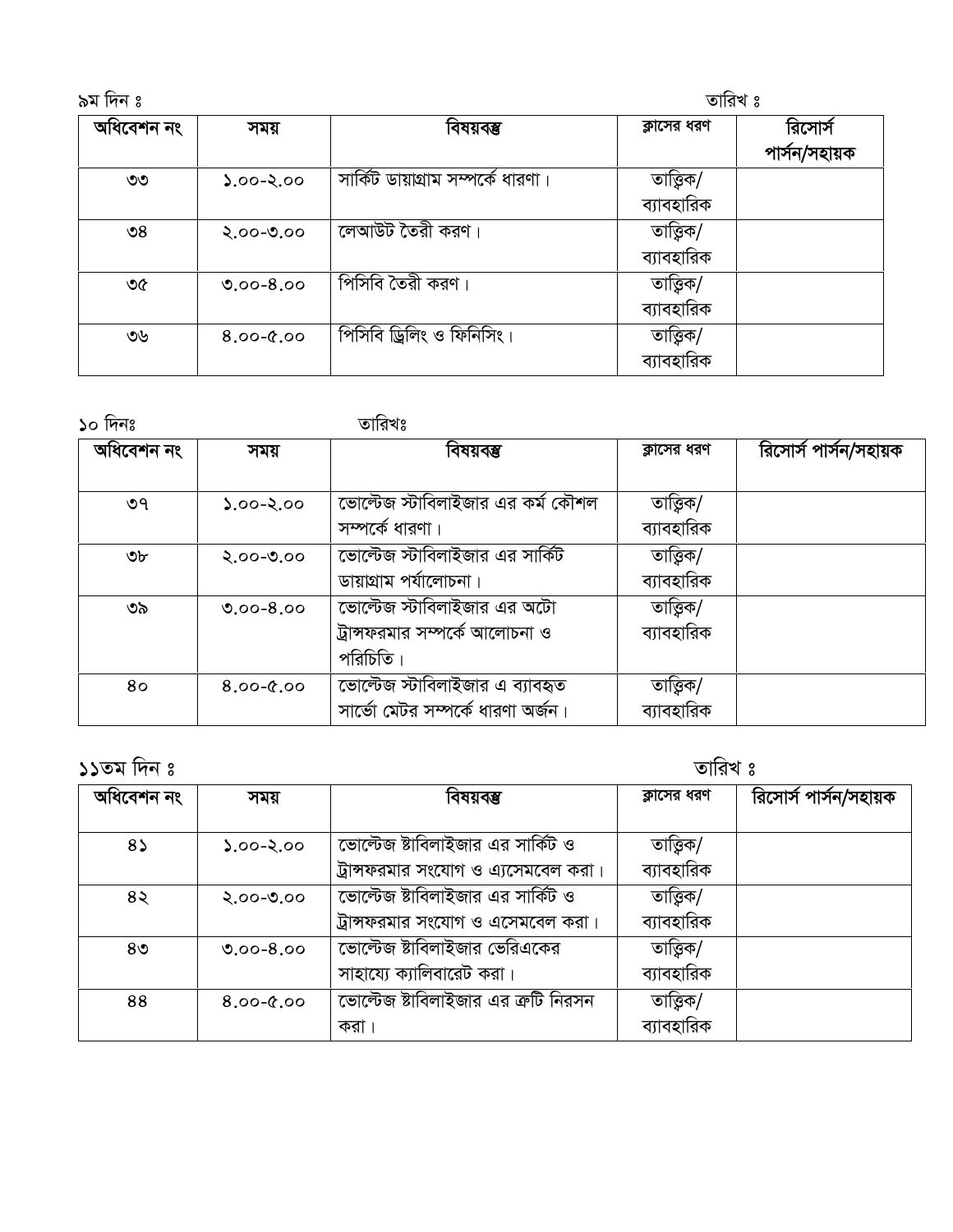১২তম দিনঃ অধিবেশন নং বিষয়বম্ভ রিসোর্স পার্সন/সহায়ক ক্লাসের ধরণ সময় আই পি এস সম্পৰ্কে ধারণা ও আই পি তাত্ত্বিক/  $0.90 - 2.00$  $8<sub>0</sub>$ এস এর বিভিন্ন ব্যাবহার সম্পর্কে ব্যাবহারিক আলোচনা। আই পি এস এর ব্লাক ডায়াগ্রাম পরিচিতি তাত্তিক/  $8\,$ ৬ २.००-७.०० ও কৰ্ম কৌশল। ব্যাবহারিক আই পি এস এর সার্কিট ডায়াগ্রাম তাত্ত্বিক/  $0.00 - 8.00$  $89$ পর্যালোচনা ও পরিচিতি। ব্যাবহারিক আই পি এস এর বিভিন্ন সার্কিট পরিচিতি ও তাত্ত্বিক/  $8.00 - 0.00$  $8<sub>b</sub>$ এর ভোল্টেজ, কারেন্ট, ওয়াট, ফ্রিকুয়েন্সি, ব্যাবহারিক লোড, চাজিং সম্পর্কে ধারণা অর্জন করা।

| ১৩তম দিন ঃ     |               |                                                                                                                 | তারিখ ঃ                |                          |  |
|----------------|---------------|-----------------------------------------------------------------------------------------------------------------|------------------------|--------------------------|--|
| অধিবেশন নং     | সময়          | বিষয়বম্ভ                                                                                                       | ক্লাসের ধরণ            | রিসোর্স<br>পাৰ্সন/সহায়ক |  |
| 8 <sub>o</sub> | $0.00 - 2.00$ | আই পি এস ট্রান্সফরমার এবং ট্রান্সফরমার,<br>ভোল্টেজ, কারেন্ট, ওয়াট, ইনপুট আউটপুট<br>ইত্যাদি বিষয় নিয়ে আলোচনা। | তাত্তিক/<br>ব্যাবহারিক |                          |  |
| $\infty$       | $2.00 - 0.00$ | আই পি এস সকল সার্কিট সুইজ,<br>ইনডিগেটর, ট্রান্সফরমার সংযোগ স্থাপন<br>করা ।                                      | তাত্তিক/<br>ব্যাবহারিক |                          |  |
| ৫১             | $0.00 - 8.00$ | আই পি এস কে ব্যাটারীর সংঙ্গে সংযোগ<br>স্থাপন করা।                                                               | তাত্তিক/<br>ব্যাবহারিক |                          |  |
| ৫২             | $8.00 - 0.00$ | আই পি এস কে মেন লাইনের সংঙ্গে সংযোগ<br>করা এবং চাজিং ও আউটপুট ভোল্টেজ<br>পরীক্ষা করা এবং এডজাস্ট করা।           | তাত্তিক/<br>ব্যাবহারিক |                          |  |

| ১৪তম দিনঃ      |               | তারিখঃ                                                                                     |                        |                          |
|----------------|---------------|--------------------------------------------------------------------------------------------|------------------------|--------------------------|
| অধিবেশন নং     | সময়          | বিষয়বম্ভ                                                                                  | ক্লাসের ধরণ            | রিসোর্স<br>পাৰ্সন/সহায়ক |
| ৫৩             | $0.90 - 2.00$ | মাইক্রো কন্টোলার সম্পর্কে ধারণা লাভ<br>করা ।                                               | তাত্তিক/<br>ব্যাবহারিক |                          |
| $\mathcal{C}8$ | $2.00 - 0.00$ | মাইক্রো কন্টোলার অ আই পি এস এস<br>সার্কিট নিয়ে আলোচনা ও সার্কিট এর সঙ্গে<br>পরিচিত হওয়া। | তাত্তিক/<br>ব্যাবহারিক |                          |
|                | $0.00 - 8.00$ | মাইক্রো কন্টোলার বেইজ সার্কিট স্থাপন ও<br>সংযোগ করা এবং আই পি এস এসেমবেল<br>করা ।          | তাত্তিক/<br>ব্যাবহারিক |                          |
| ৫৬             | $0.9 - 0.8$   | মাইক্রো কন্টোলার বেইজ আই পি এস<br>এডজাস্ট করা এবং লোড দেওয়া।                              | তাত্তিক/<br>ব্যাবহারিক |                          |

তারিখঃ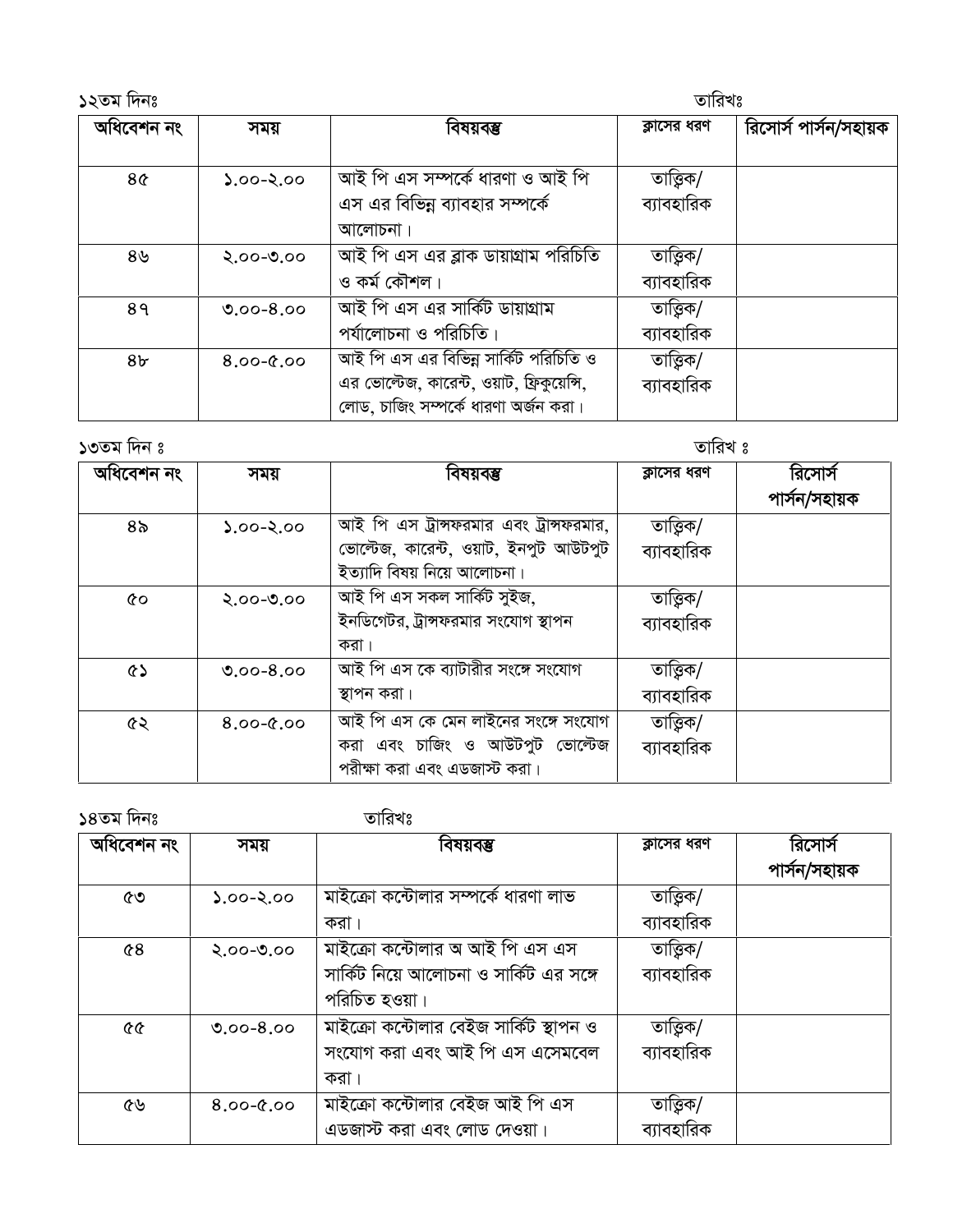| ১৫তম দিন ঃ |               |                                                                                                       |                        | তারিখ ঃ                  |
|------------|---------------|-------------------------------------------------------------------------------------------------------|------------------------|--------------------------|
| অধিবেশন নং | সময়          | বিষয়বম্ভ                                                                                             | ক্লাসের ধরণ            | রিসোর্স<br>পাৰ্সন/সহায়ক |
| ৫৭         | $2.00 - 2.00$ | আই পি এস এর সহিত ভোল্ট মিটার,<br>এমপিআর মিটার, ফ্রিকুয়েন্সি মিটার, ওয়াট<br>মিটার সংযোগ করা।         | তাত্তিক/<br>ব্যাবহারিক |                          |
| <b>cr</b>  | $2.00 - 0.00$ | আই পি এস লোড সম্পৰ্কে ধারণা অৰ্জন<br>করা। লোড এর সহিত সংযোগ স্থাপন<br>করা ।                           | তাত্তিক/<br>ব্যাবহারিক |                          |
| ৫৯         | $0.00 - 8.00$ | আই পি এস এর লোড টেস্ট করা এবং<br>বিভিন্ন কন্টোলের মাধ্যমে আই পি এস এর<br>সকল প্যারামিটার এডজাস্ট করা। | তাত্তিক/<br>ব্যাবহারিক |                          |
| ৬০         | ১২.৩০-০২.০০   | আই পি এস এর লোড টেস্ট করা এবং<br>বিভিন্ন কন্টোলের মাধ্যমে আই পি এস এর<br>সকল প্যারামিটার এডজাস্ট করা। | তাত্তিক/<br>ব্যাবহারিক |                          |

| ১৬তম দিনঃ  |               |                                                                                    | তারিখঃ                   |                          |
|------------|---------------|------------------------------------------------------------------------------------|--------------------------|--------------------------|
| অধিবেশন নং | সময়          | বিষয়বম্ভ                                                                          | ক্লাসের ধরণ              | রিসোর্স<br>পাৰ্সন/সহায়ক |
| ৬১         | $0.90 - 2.00$ | আই পি এস ইনষ্টলেষনের জন্য ইলেকট্রিক্যাল<br>ওয়্যারিং সম্পর্কে ধারণা লাভ করা।       | তাত্ত্বিক/<br>ব্যাবহারিক |                          |
| ৬২         | $2.00 - 0.00$ | ওয়াট, ভোল্টেজ ও কারেন্ট সম্পর্কে ধারণা<br>প্রদান করা এবং তারের সাইজ নির্ধারণ করা। | তাত্তিক/<br>ব্যাবহারিক   |                          |
| ৬৩         | $0.00 - 8.00$ | আই পি এস এর জন্য ইল্ট্রেক্যাল ওয়ারিং<br>করা                                       | তাত্তিক/<br>ব্যাবহারিক   |                          |
| ৬৪         | $8.00 - 0.00$ | আই পি এস এর সহিত ব্যাটারি, লোড,<br>মেইন লাইন সংযোগসহ ইনষ্টলেষন করা।                | তাত্তিক/<br>ব্যাবহারিক   |                          |

তাৱিখ ঃ

| $\sim$ 1991 1111 0 |                                         | 0 רגוו ש                                   |               |  |
|--------------------|-----------------------------------------|--------------------------------------------|---------------|--|
| সময়               | বিষয়বম্ভ                               | ক্লাসের ধরণ                                | রিসোর্স       |  |
|                    |                                         |                                            | পাৰ্সন/সহায়ক |  |
| $0.60 - 2.00$      | প্ৰশিক্ষণাৰ্থীদ্বারা আই পি এস এর সকল    | তাত্তিক/                                   |               |  |
|                    | যন্ত্রাশের সাহায্যে আই পি এস তৈরী করা।  | ব্যাবহারিক                                 |               |  |
| $2.00 - 0.00$      | প্রশিক্ষণার্থীদ্বারা আই পি এস এর সকল    | তাত্তিক/                                   |               |  |
|                    | যন্ত্রাশের সাহায্যে আই পি এস তৈরী করা।  | ব্যাবহারিক                                 |               |  |
| $0.00 - 8.00$      | প্ৰশিক্সণাৰ্থী কৰ্তৃক তৈরী কৃত আই পি এস | তাত্তিক/                                   |               |  |
|                    |                                         | ব্যাবহারিক                                 |               |  |
| $0.9 - 0.8$        | তৈরী কৃত আই পি এস লোড এর সহিত           | তাত্তিক/                                   |               |  |
|                    | সংযোগ স্থাপন করা এবং চালু করা।          | ব্যাবহারিক                                 |               |  |
|                    |                                         | পরীক্ষা নীরিক্ষার মাধ্যমে ক্রটি নিরসন করা। |               |  |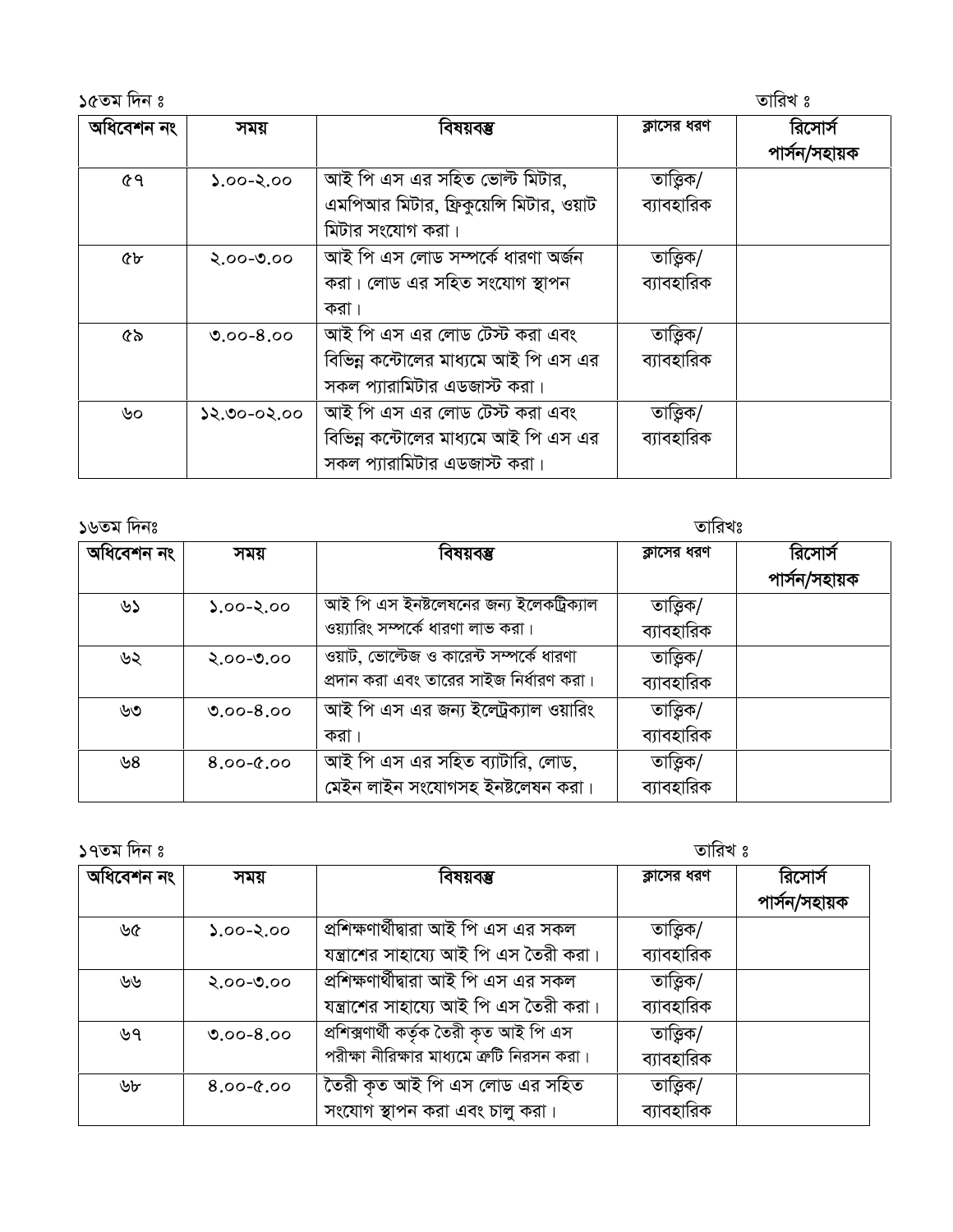১৮তম দিনঃ তারিখঃ অধিবেশন নং বিষয়বস্তু রিসোর্স ক্লাসের ধরণ সময় পাৰ্সন/সহায়ক সোলার সিস্টেমে আই পি এস ব্যাবহার ৬৯  $0.5 - 0.02$ করে আধুনিক ইলেকট্রক্যাল, ইলেকট্রনিক্স, কম্পিউটার ও মটরসহ এসি ভোল্ট ডিভাইস সম্পৰ্কিত জ্ঞান অৰ্জন করা। আই পি এস কে সোলার সিষ্টেমের সহিত ব্যবহারিক ٩o  $2.00 - 0.00$ সংযোগ স্থাপন করে টিসি ভোল্টেজকে এসি ভোল্টেজে রুপান্তর করা। <u>সোলার সিষ্টেমে আই পি এস ব্যাবহার করে</u> ব্যবহারিক  $95$  $0.00 - 8.00$ বিভিন্ন ডিভাইস পরিচালনা করা। সোলার সিষ্টেমের সাহায্যে ইন্ডাষ্ট্রিয়াল পাওয়ার  $0.9 - 0.8$ ৭২ সরবরাহের লক্ষ্যে গ্রিড টাই আই পি এস/ইনভারটার সম্পর্কে ধারণা লাভ করা।

১৯ তম দিন ঃ

তারিখ ঃ

| অধিবেশন নং | সময়          | বিষয়বম্ভ                                  | ক্লাসের ধরণ | রিসোর্স       |
|------------|---------------|--------------------------------------------|-------------|---------------|
|            |               |                                            |             | পাৰ্সন/সহায়ক |
| ৭৩         | $2.00 - 2.00$ | ইউ পি এস সম্পর্কে ধারণ লাভ করা।            | তাত্তিক/    |               |
|            |               |                                            | ব্যাবহারিক  |               |
| ۹8         | $2.00 - 0.00$ | ইউ পি এস এর প্রতিটি ব্লাক ডায়াগ্রাম এর    | তাত্তিক/    |               |
|            |               | কর্ম কৌশল ও ব্যবহার সম্পর্কে জানা।         | ব্যাবহারিক  |               |
| ዓ৫         | $0.00 - 8.00$ | ইউ পি এস এর সার্কিট ডায়াগ্রাম সম্পর্কে    | তাত্তিক/    |               |
|            |               | আলোচনা ও পরিচিত হওয়া।                     | ব্যাবহারিক  |               |
| ৭৬         | $8.00 - 0.00$ | উদ্যোগ, উদ্যোক্তা, উদ্যোক্তা হওয়ার উপায়, |             |               |
|            |               | আদর্শ উদ্যোক্তার গুণাবলী।                  |             |               |

১০ তম দিন *ং* 

তাবিখ ?

| $50 - 7 - 1$ |               |                                                    | $\sim$ וואי |               |
|--------------|---------------|----------------------------------------------------|-------------|---------------|
| অধিবেশন নং   | সময়          | বিষয়বম্ভ                                          | ক্লাসের ধরণ | রিসোর্স       |
|              |               |                                                    |             | পাৰ্সন/সহায়ক |
| ۹۹           |               | ইউ পি এস ইনষ্টলেষন করা এবং কম্পিউটার ও             | তাত্তিক/    |               |
|              |               | অন্যান্য গুরুত্বপূর্ণ ডিভাইস এর সঙ্গে সংযোগ স্থাপন | ব্যাবহারিক  |               |
|              |               | করা এবং ইউ পি এস এর বিভিন্ন ক্রটি নিরসন            |             |               |
|              |               | করা ।                                              |             |               |
| ঀ৮           | $2.00 - 2.00$ | নষ্ট আই পি এস মেরামত করার পদ্ধতি                   | তাত্ত্বিক/  |               |
|              |               | সম্পৰ্কে জ্ঞান অৰ্জন করা।                          | ব্যাবহারিক  |               |
| ৭৯           | $2.00 - 0.00$ | নষ্ট আই পি এস মেরামত করা।                          | তাত্ত্বিক/  |               |
|              |               |                                                    | ব্যাবহারিক  |               |
| bo           | $0.00 - 8.00$ | যুব কৰ্ম কি। যুব কাৰ্যক্ৰমে যুব কৰ্মীর             |             |               |
|              |               | ভূমিকা                                             |             |               |
|              |               |                                                    |             |               |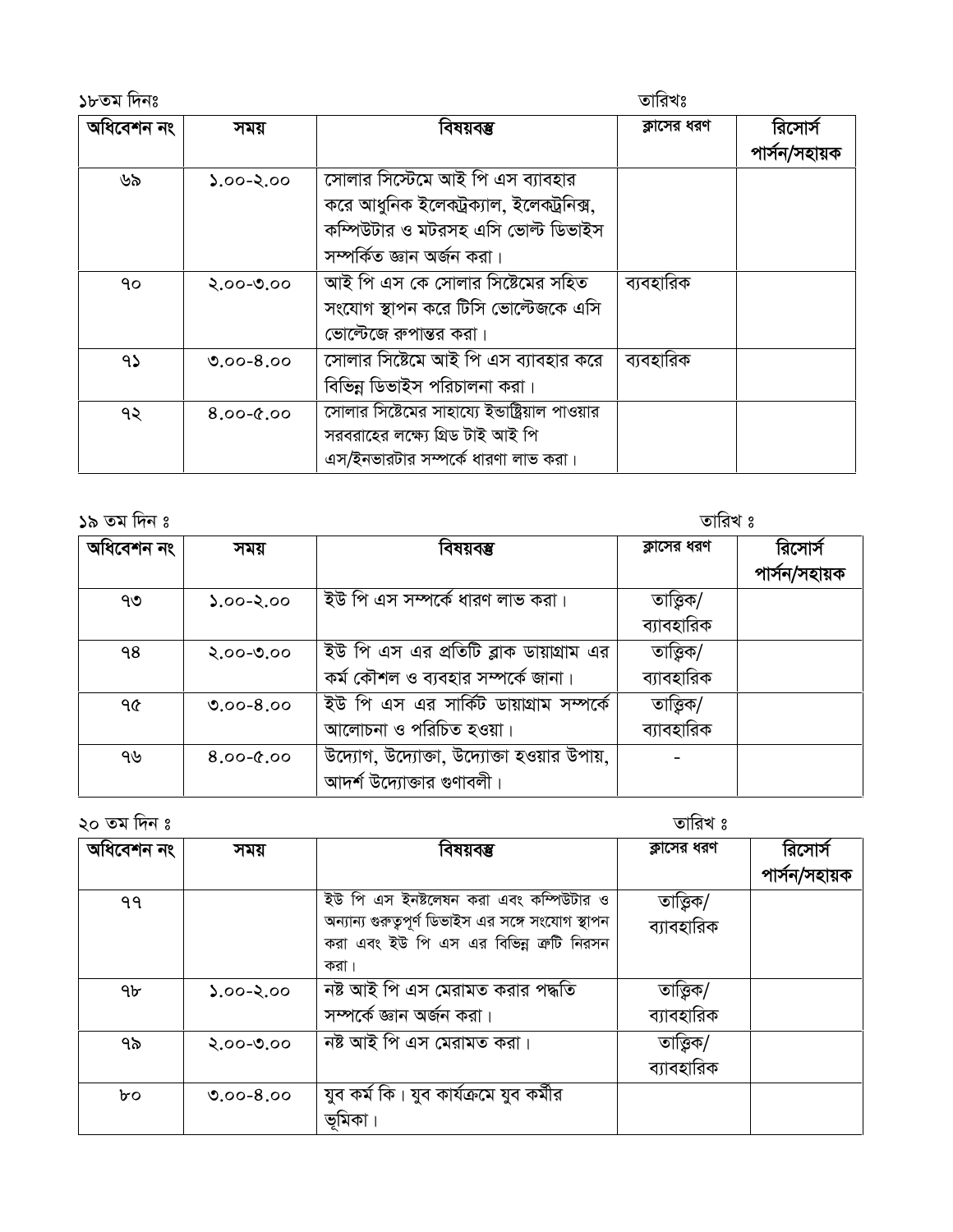| ২১তম দিন ঃ |               |                                                                                                                                     | তারিখ ঃ                |                          |
|------------|---------------|-------------------------------------------------------------------------------------------------------------------------------------|------------------------|--------------------------|
| অধিবেশন নং | সময়          | বিষয়বম্ভ                                                                                                                           | ক্লাসের ধরণ            | রিসোর্স<br>পাৰ্সন/সহায়ক |
| ৮১         |               | নষ্ট আই পি এস মেরামত করা।                                                                                                           | তাত্তিক/<br>ব্যাবহারিক |                          |
| ৮২         | $8.00 - 0.00$ | প্ৰশিক্ষণাৰ্থী কৰ্তৃক নষ্ট আই পি এস<br>মেরামত করা।                                                                                  | তাত্তিক/<br>ব্যাবহারিক |                          |
| ৮৩         | $0.90 - 2.00$ | আত্ম কর্মসংস্থান কি? এর প্রয়োজনীয়তা।<br>আত্মকর্মসংস্থানের লক্ষে প্রকল্প প্রণয়ন।<br>আত্মকর্মসংস্থানের লক্ষে প্রশিক্ষণের<br>গুরুতূ |                        |                          |
| b8         | $2.00 - 0.00$ | সামাজিক সমস্যা (দুর্নীতি, মাদক,<br>ইভটিজিং)                                                                                         |                        |                          |

| ২২ তম দিন ঃ |               |                                                     | তারিখ ঃ                  |                          |  |
|-------------|---------------|-----------------------------------------------------|--------------------------|--------------------------|--|
| অধিবেশন নং  | সময়          | বিষয়বম্ভ                                           | ক্লাসের ধরণ              | রিসোর্স<br>পাৰ্সন/সহায়ক |  |
| ৮৫          | $0.60 - 2.00$ | নষ্ট ইউ পি এস মেরামত করা।                           | তাত্ত্বিক/<br>ব্যাবহারিক |                          |  |
| ৮৬          | $2.00 - 0.00$ | প্ৰশিক্ষণাৰ্থী কৰ্তৃক নষ্ট ইউ পি এস<br>মেরারমত করা। | তাত্তিক/<br>ব্যাবহারিক   |                          |  |
| ৮৭          | $0.00 - 8.00$ | ষ্টেবিলাইজার এর সকল প্রকার ক্রটি<br>নিরসন করা।      | তাত্তিক/<br>ব্যাবহারিক   |                          |  |
| ৮৮          | $8.00 - 0.00$ | সমাপনী অনুষ্ঠান ও সনদপত্র বিতরণ।                    |                          |                          |  |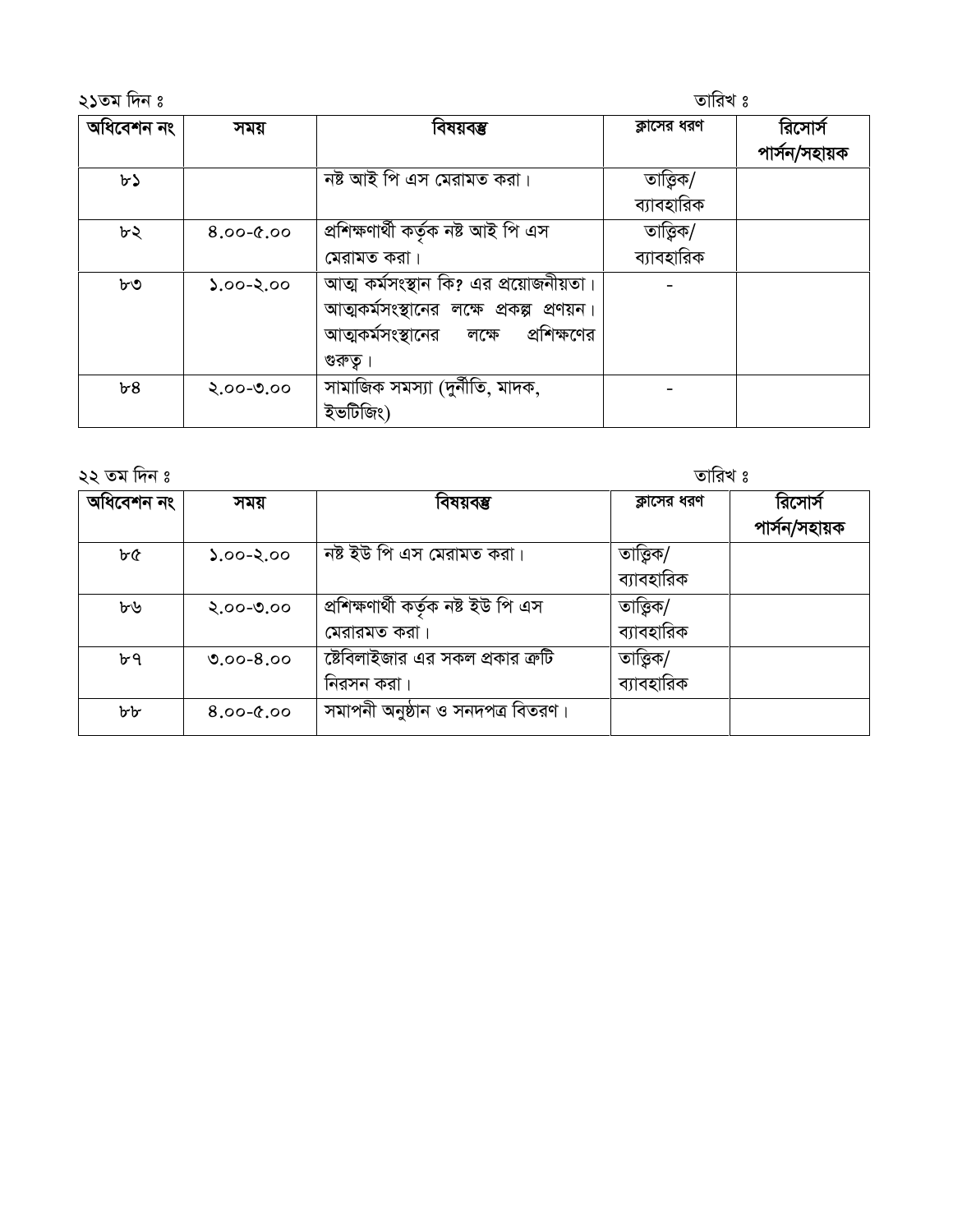যুব ও ক্রীড়া মন্ত্রণালয় গণপ্রজাতন্ত্রী বাংলাদেশ সরকার



যুব উন্নয়ন অধিদপ্তর



## প্ৰশিক্ষণ পাঠ্যক্ৰম **TRAINING CURRICULUM**

## "উইন্ডো এন্ডস্প্লিটটাইপ এসি মেরামত ও প্রতিস্থাপন" বিষয়ক প্ৰশিক্ষণ কোৰ্স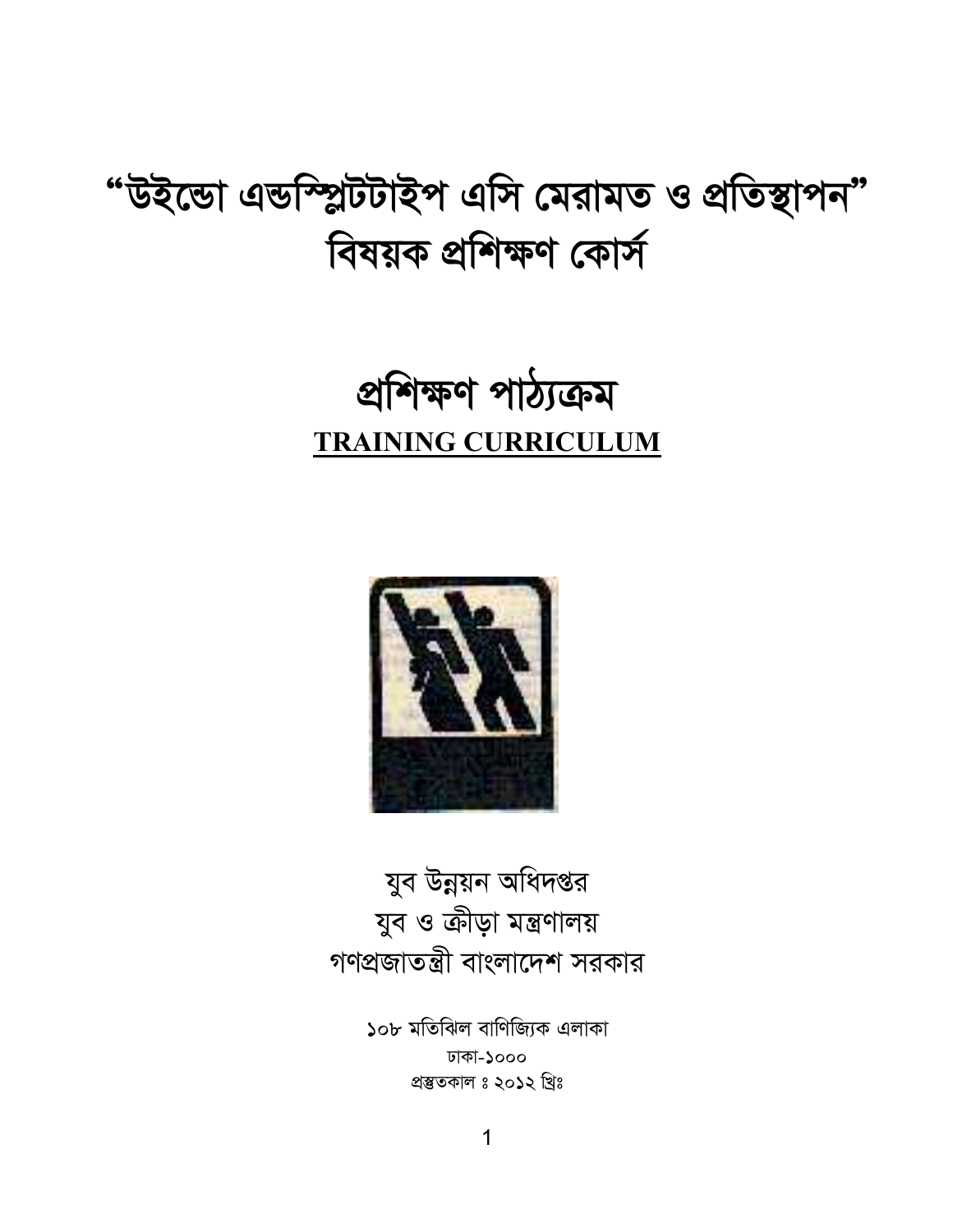## <u>কোর্স কারিকুলাম</u>

| কোর্সের নাম          | $\ddot{\cdot}$ | উইন্ডো এন্ড স্প্লিটটাইপ এসি মেরামত ও প্রতিস্থাপন বিষয়ক প্রশিক্ষণ কোর্স                           |
|----------------------|----------------|---------------------------------------------------------------------------------------------------|
| প্রশিক্ষণের মেয়াদ   | $\ddot{\cdot}$ | $\circ$ ১(এক) মাস।                                                                                |
| প্রশিক্ষণাথীর ধরণ    | $\ddot{\cdot}$ | বেকার যুবক ও যুবমহিলা।                                                                            |
| প্রশিক্ষণাথীর সংখ্যা | $\ddot{\cdot}$ | ২৫জন                                                                                              |
| প্রশিক্ষণের ধরণ      | $\ddot{\cdot}$ | অনাবাসিক                                                                                          |
| উদ্দেশ্য             | $\ddot{\cdot}$ | কোর্সটি শেষ হলে অংশগ্রহণকারীগণঃ-উইন্ডো এয়ারকন্ডিশনার এবং স্প্লিটটাইপ এয়ারকন্ডিশনার"             |
|                      |                | সম্পৰ্কে বিশদ আলোচনা ও হাতে কলমে শিক্ষা প্ৰদান।                                                   |
|                      |                | উইন্ডো এয়ারকন্ডিশনার এবং স্প্লিটটাইপ এয়ারকন্ডিশনার" সম্পর্কে হাতে কলমে শিক্ষাদান।               |
|                      |                | কম্প্রেসর মটর সম্পর্কে হাতে কলমে শিক্ষা দান।                                                      |
|                      |                | কম্প্রেসর মটর কিভাবে চালানো হয় তা হাতে কলমে শিক্ষা দান।                                          |
|                      |                | পাওয়ার কন্ট্রোল বোর্ড সম্পর্কে ধারনা                                                             |
|                      |                | যুব উন্নয়ন অধিদপ্তরের কার্যক্রমের উপর আলোচনা।                                                    |
|                      |                |                                                                                                   |
| বিষয়বম্ভ            | $\ddot{\cdot}$ | এ ট্রেডে প্রশিক্ষণ গ্রহণ করলে উইন্ডো এয়ারকভিশনার এবং শিপ্লট টাইপ এয়ারকভিশনার"সংশ্লিষ্ট          |
|                      |                | বিভিন্ন বিষয়ে যেমন-কারেন্ট, ভোল্টেজ, ওয়াট পাওয়ার এনার্জি, বিভিন্ন রকম মিটারের সংযোগ            |
|                      |                | পদ্ধতি, বিভিন্ন রকম সম্পর্কে ধারনা ও হাতে কলমে শিক্ষাদান, কম্প্রেসর মটরের ক্রটি চিহ্নিতকরণ ও      |
|                      |                | মেরামতকরণ,                                                                                        |
|                      |                | থ্রি-ফেজ কম্প্রেসর মটর সংযোগ পদ্ধতি হাতে কলমে শিক্ষা দান।উইন্ডো এয়ারকন্ডিশনার এবং শিপ্লট         |
|                      |                | টাইপ এয়ারকভিশনার" স্থাপন রক্ষণা-বেক্ষণ ও মেরামত করা এ কোর্সের মাধ্যমে শিক্ষা লাভ করা             |
|                      |                | যাবে।                                                                                             |
| প্রশিক্ষণের স্থান    | $\ddot{\cdot}$ | ৫টি জেলায় (ঢাকা, চউগ্রাম, বগুড়া, মাগুরা, ফেনী)।                                                 |
| অধিবেশন সংখ্যা       | $\ddot{\cdot}$ | $b\bar{b}$ (আটাশি) টি।                                                                            |
| উপকরণ                |                | হোয়াইট বোর্ড, হোয়াইট বোর্ড মার্কার, পোস্টার পেপার, হ্যান্ড নোট, সার্কিট ডায়াগ্রাম ও যন্ত্রাংশ, |
|                      |                | কম্পোন্যান্টস,টুলস- ইকুইপমেন্ট, সফটওয়্যার ডিভাইস ইত্যাদি।                                        |
| প্ৰশিক্ষণ পদ্ধতি     | $\ddot{\cdot}$ | বক্তৃতা,প্রশ্লোত্তর,মস্তিস্কে ঝড়, প্রদর্শন, দলীয় আলোচনা ও উপস্থাপনা, অনুশীলন, ত্বাত্তিক ও       |
|                      |                | ব্যবহারিক, ঘটনা বিশ্লেষণ।                                                                         |
| কোৰ্স ফি             | $\ddot{\cdot}$ | ১০০ (একশত) টাকা ।                                                                                 |
| শিক্ষাগত যোগ্যতা     | $\ddot{\cdot}$ | অষ্টম শ্ৰেণী।                                                                                     |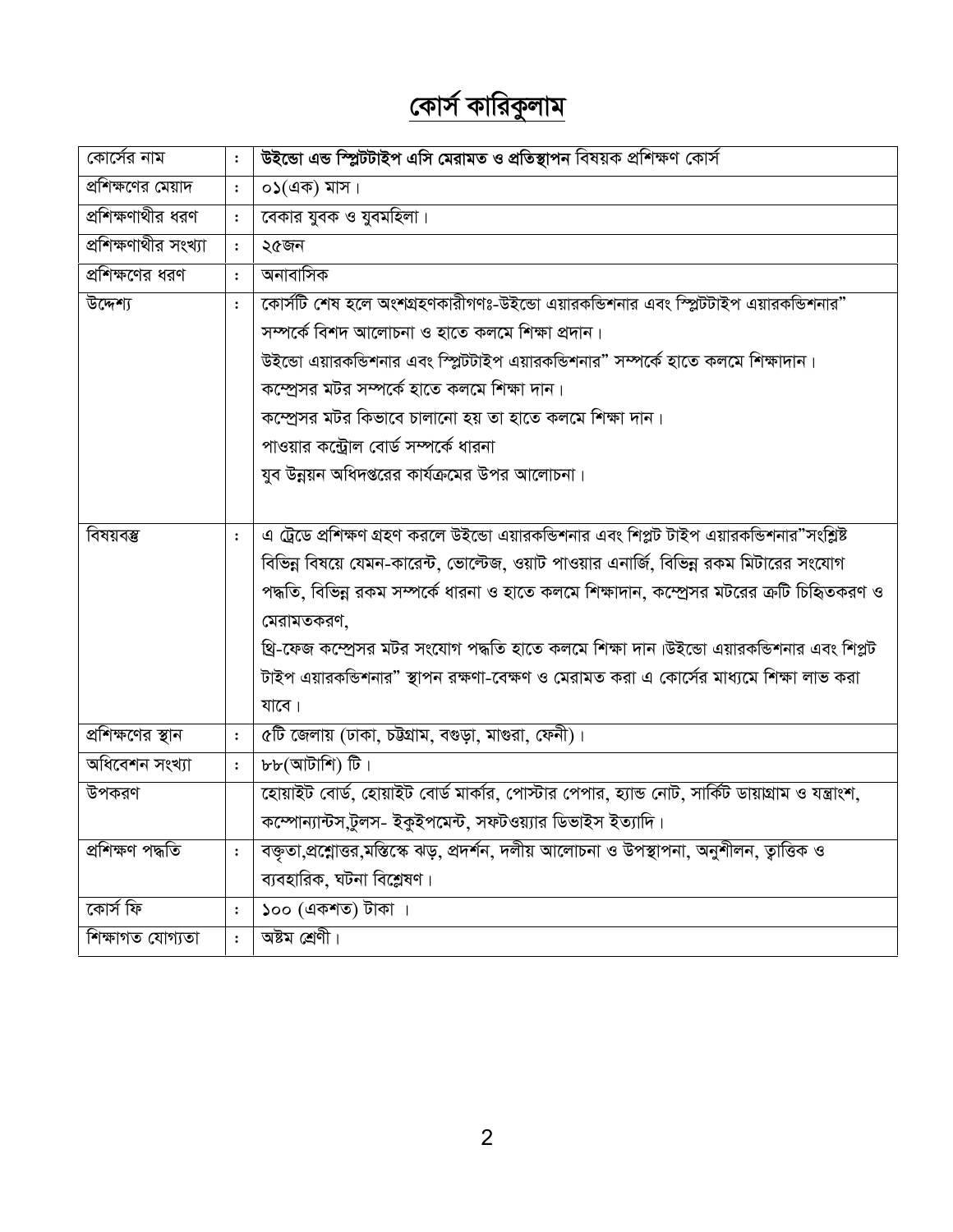#### কোর্সের কার্যকরী দিন ও ঘন্টা নির্ধারণ

| কোর্সের মেয়াদ | å | ৩০ দিন      |
|----------------|---|-------------|
| সাপ্তাহিক ছুটি | å | ৮ দিন       |
| কাৰ্যদিবস      | å | ২২ দিন      |
| কাৰ্যকরী সেশন  | ° | ৮৮(আটাশি)টি |
| কাৰ্যকরী ঘন্টা | å | ৮৮X১.০ঘন্টা |

"উইন্ডো এন্ড স্প্লিটটাইপ এসি মেরামত ও প্রতিস্থাপন"বিষয়ক প্রশিক্ষণ কোর্স প্ৰশিক্ষণ সূচি

১ম দিন ঃ

| অধিবেশন নং | সময়          | বিষয়বস্তু                              | ক্লাসের ধরণ           | রিসোর্স পার্সন/সহায়ক |
|------------|---------------|-----------------------------------------|-----------------------|-----------------------|
| $\circ$    | $0.90 - 2.00$ | রেজিষ্টেশন                              |                       |                       |
|            |               | উদ্বোধনী অনুষ্ঠান                       |                       |                       |
| ০২         | $2.00 - 0.00$ | পারস্পরিক পরিচিতি এবং প্রশিক্ষণ         | তাত্তিক               |                       |
|            |               | পূর্ব ধারণা যাচাই। যুব উন্নয়ন          |                       |                       |
|            |               | অধিদপ্তরের সার্বিক যুব কার্যক্রম        |                       |                       |
| ೦೨         | $0.00 - 8.00$ | কারেন্ট, ভেল্টেস, রেজিট্র্যাঙ্গ, ওয়াট, | তাত্ত্বিক ও ব্যবহারিক |                       |
|            |               | ওহমের সূত্র                             |                       |                       |
| $\circ 8$  | $8.00 - 0.00$ | উইন্ডো এয়ারকন্ডিশনার এবং স্প্লিট       | তাত্ত্বিক ও ব্যবহারিক |                       |
|            |               | টাইপ এয়ারকন্ডিশনার"ব্যবহৃত বিভিন্ন     |                       |                       |
|            |               | ট্যালসের ও ইকুভমেন্ট এর পরিচিতি।        |                       |                       |

তারিখঃ

তারিখ ঃ

| <b>APIIIII</b> |               |                                                  |                       | .                     |
|----------------|---------------|--------------------------------------------------|-----------------------|-----------------------|
| অধিবেশন নং     | সময়          | বিষয়বম্ভ                                        | ক্লাসের ধরণ           | রিসোর্স পার্সন/সহায়ক |
| ০৫             | $0.00 - 2.00$ | উইন্ডো এয়ারকভিশনার সংজ্ঞা ও<br>পরিচিতি।         | তাত্তিক ও ব্যবহারিক   |                       |
| ০৬             | $2.00 - 0.00$ | উইন্ডো এয়ারকভিশনারপ্রকারভেদ ও<br>আলোচনা         | তাত্ত্বিক ও ব্যবহারিক |                       |
| ०१             | $0.00 - 8.00$ | উইন্ডো এয়ারকন্ডিশনারব্যবহার<br>সম্পৰ্কে আলোচনা। | তাত্ত্বিক ও ব্যবহারিক |                       |
| ob             | $8.00 - 000$  | যুব কাৰ্যক্ৰম                                    | তাত্তিক               |                       |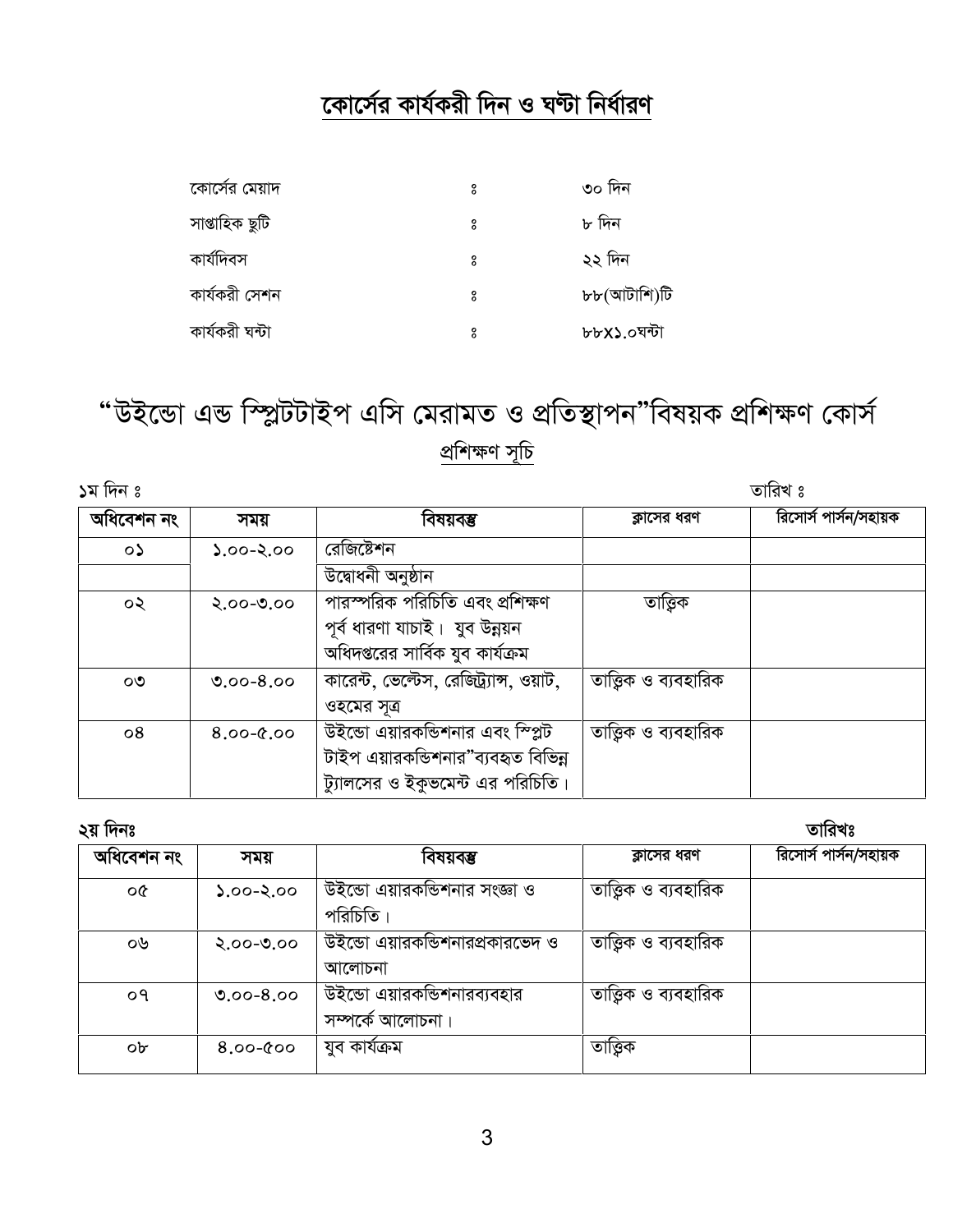3q w`b t ZvwiL t

| অধিবেশন নং    | সময়          | বিষয়বম্ভ                                                 | ক্লাসের ধরণ           | রিসোর্স পার্সন/সহায়ক |
|---------------|---------------|-----------------------------------------------------------|-----------------------|-----------------------|
| ০৯            | $2.00 - 2.00$ | উইন্ডো এয়ারকভিশনার মেকানিকেল                             | তাত্তিক ও ব্যবহারিক   |                       |
| ১০            | $2.00 - 0.00$ | বর্তনীর সম্পর্কে আলোচনা।<br>উইন্ডো এয়ারকভিশনার মেকানিকেল | তাত্ত্বিক ও ব্যবহারিক |                       |
|               |               | বর্তনীর সম্পর্কে সংযোজন ও<br>বিয়োজকরণা।                  |                       |                       |
| $\mathcal{L}$ | $0.00 - 8.00$ | উইন্ডো এয়ারকভিশনারফ্যান মটর                              | তাত্তিক ও ব্যবহারিক   |                       |
| ১২            | $8.00 - 0.00$ | সম্পৰ্কে আলোচনা।<br>উইন্ডো এয়ারকন্ডিশনার ফ্যান মটর       | তাত্তিক ও ব্যবহারিক   |                       |
|               |               | পরীক্ষাকরণ ।                                              |                       |                       |

| তারিখঃ              |                       |
|---------------------|-----------------------|
|                     | রিসোর্স পার্সন/সহায়ক |
| তাত্তিক ও ব্যবহারিক |                       |
| তাত্তিক ও ব্যবহারিক |                       |
|                     |                       |
| তাত্তিক ও ব্যবহারিক |                       |
| তাত্তিক ও ব্যবহারিক |                       |
|                     |                       |

| ৫ম দিন ঃ   |               |                                                                 |                       | তারিখ ঃ               |
|------------|---------------|-----------------------------------------------------------------|-----------------------|-----------------------|
| অধিবেশন নং | সময়          | বিষয়বম্ভ                                                       | ক্লাসের ধরণ           | রিসোর্স পার্সন/সহায়ক |
| 59         | $0.90 - 2.00$ | উইন্ডো এয়ারকন্ডিশনারের রক্ষণা-                                 | তাত্তিক ও ব্যবহারিক   |                       |
| ১৮         | $2.00 - 0.00$ | বেক্ষণ সম্পৰ্কে আলোচনা।<br>উইন্ডো এয়ারকন্ডিশনার সার্ভিসিং      | তাত্তিক ও ব্যবহারিক   |                       |
| ১৯         | $0.00 - 8.00$ | পদ্ধতি ধারাবাহিকভাবে আলোচনা।<br>উইন্ডো এয়ারকন্ডিশনারের ক্রটি ও | তাত্তিক ও ব্যবহারিক   |                       |
|            |               | কারণ ধারাবাহিকভাবে আলোচনা।                                      |                       |                       |
| ২০         | $0.9 - 0.8$   | উইন্ডো এয়ারকন্ডিশনার<br>মেরামতকরণের ধারাবাহিকতা নিয়ে          | তাত্ত্বিক ও ব্যবহারিক |                       |
|            |               | আলোচনা।                                                         |                       |                       |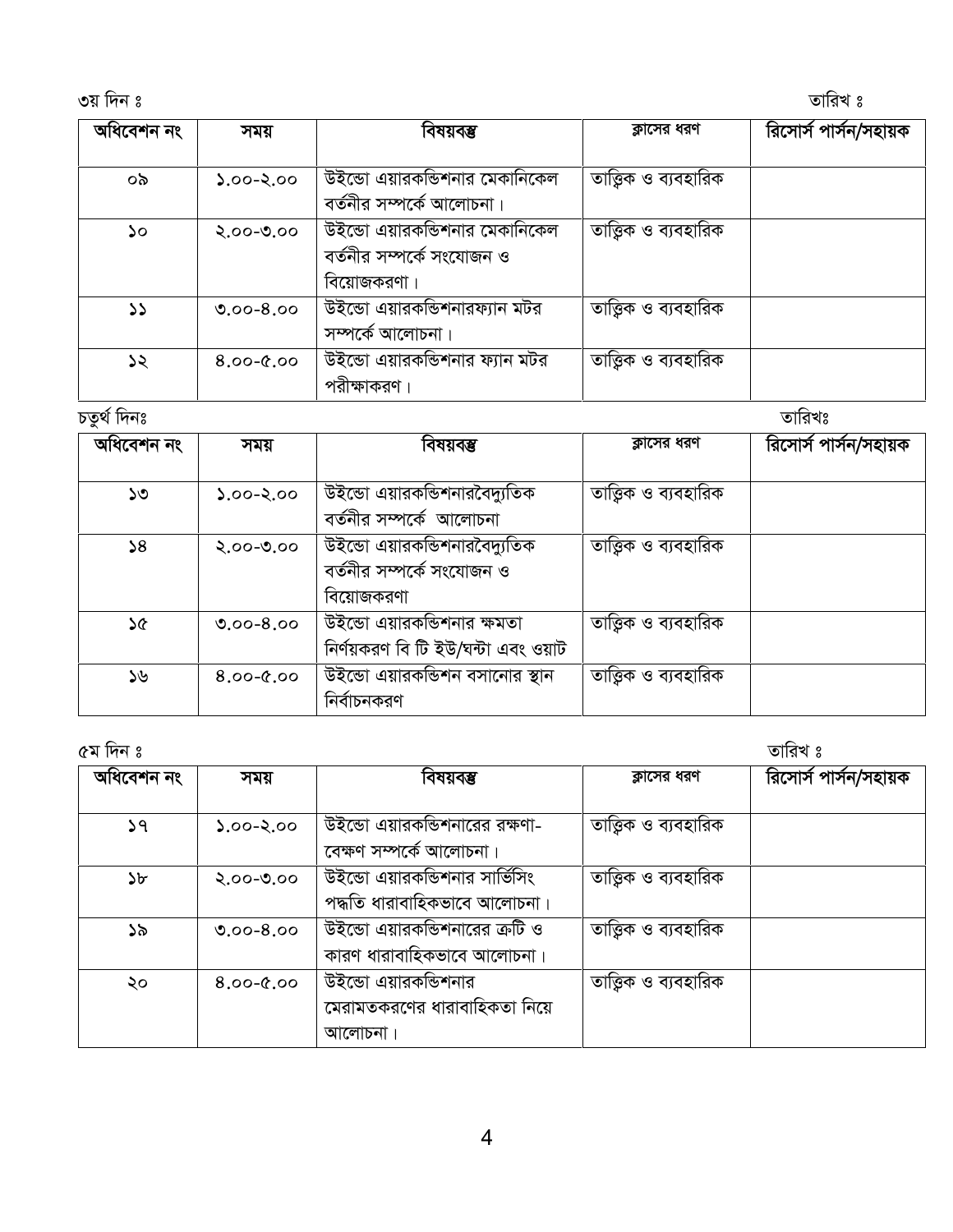| ৬ষ্ঠ দিনঃ  |               |                                                             |                       | তারিখঃ                |
|------------|---------------|-------------------------------------------------------------|-----------------------|-----------------------|
| অধিবেশন নং | সময়          | বিষয়বম্ভ                                                   | ক্লাসের ধরণ           | রিসোর্স পার্সন/সহায়ক |
| ২১         | $0.00 - 2.00$ | ক্যাপাসিটর কত প্রকার ও কি কি তা<br>নিয়ে আলোচনা             | তাত্ত্বিক ও ব্যবহারিক |                       |
| ২২         | $2.00 - 0.00$ | সিলেটর সুইচের সংযোগ নিয়ে<br>আলোচনা                         | তাত্ত্বিক ও ব্যবহারিক |                       |
| ২৩         | $0.00 - 8.00$ | রুম থামোস্ট্যাট এবং থামোস্ট্যাট<br>পাইপ নিয়ে আলোচনা        | তাত্তিক ও ব্যবহারিক   |                       |
| ২8         | $8.00 - 0.00$ | জীবন দক্ষতা কি? $HIV/AIDS$<br>প্রতিরোধে জীবন দক্ষতার শিক্ষা | তাত্ত্বিক             |                       |

তারিখ ঃ

| অধিবেশন নং | সময়          | বিষয়বম্ভ                                                          | ক্লাসের ধরণ           | রিসোর্স পার্সন/সহায়ক |
|------------|---------------|--------------------------------------------------------------------|-----------------------|-----------------------|
| ২৫         | $2.00 - 2.00$ | রেফ্রিজারেন্ট নিয়ে আলোচনা                                         | তাত্ত্বিক ও ব্যবহারিক |                       |
| ২৬         | $2.00 - 0.00$ | রেফ্রিজারেন্ট রিকভারী, রিসাইক্লিন ও<br>ও রেট্রোফিটিং সমন্ধে আলোচনা | তাত্ত্বিক ও ব্যবহারিক |                       |
| ২৭         | $0.00 - 8.00$ | রেফ্রিজারেন্ট আর-৪১০, আর-৬০০-<br>এ, আর-৪০৪ এর পেসার নিয়ে          | তাত্ত্বিক ও ব্যবহারিক |                       |
|            |               | আলোচনা।<br>ফ্লাসিং এবং লিকটেস্ট সিস্টেম নিয়ে                      |                       |                       |
| ২৮         | $8.00 - 0.00$ | আলোচনা                                                             | তাত্ত্বিক ও ব্যবহারিক |                       |

৮ম দিনঃ

তারিখঃ

| অধিবেশন নং | সময়          | বিষয়বম্ভ                            | ক্লাসের ধরণ           | রিসোর্স পার্সন/সহায়ক |
|------------|---------------|--------------------------------------|-----------------------|-----------------------|
|            |               |                                      |                       |                       |
| ২৯         | $0.90 - 2.00$ | ম্যাগনেটিভ কন্ট্যাটর ও স্টাটার নিয়ে | তাত্তিক ও ব্যবহারিক   |                       |
|            |               | আলোচনা                               |                       |                       |
| ৩০         | $2.00 - 0.00$ | খ্রিফ্রেইজ কম্পেসরের সংযোগ চিত্র।    | তাত্তিক ও ব্যবহারিক   |                       |
| ৩১         | $0.00 - 8.00$ | খ্রিফ্রেইজ কম্পেসরের ব্যবহার ক্ষেত্র | তাত্ত্বিক ও ব্যবহারিক |                       |
|            |               | আলোচনা।                              |                       |                       |
| ৩২         | $8.00 - 0.00$ | কম্পেসরের ম্যাকানিকেল অংশ            | তাত্ত্বিক ও ব্যবহারিক |                       |
|            |               | সংযোজন ও বিয়োজনকরণ।                 |                       |                       |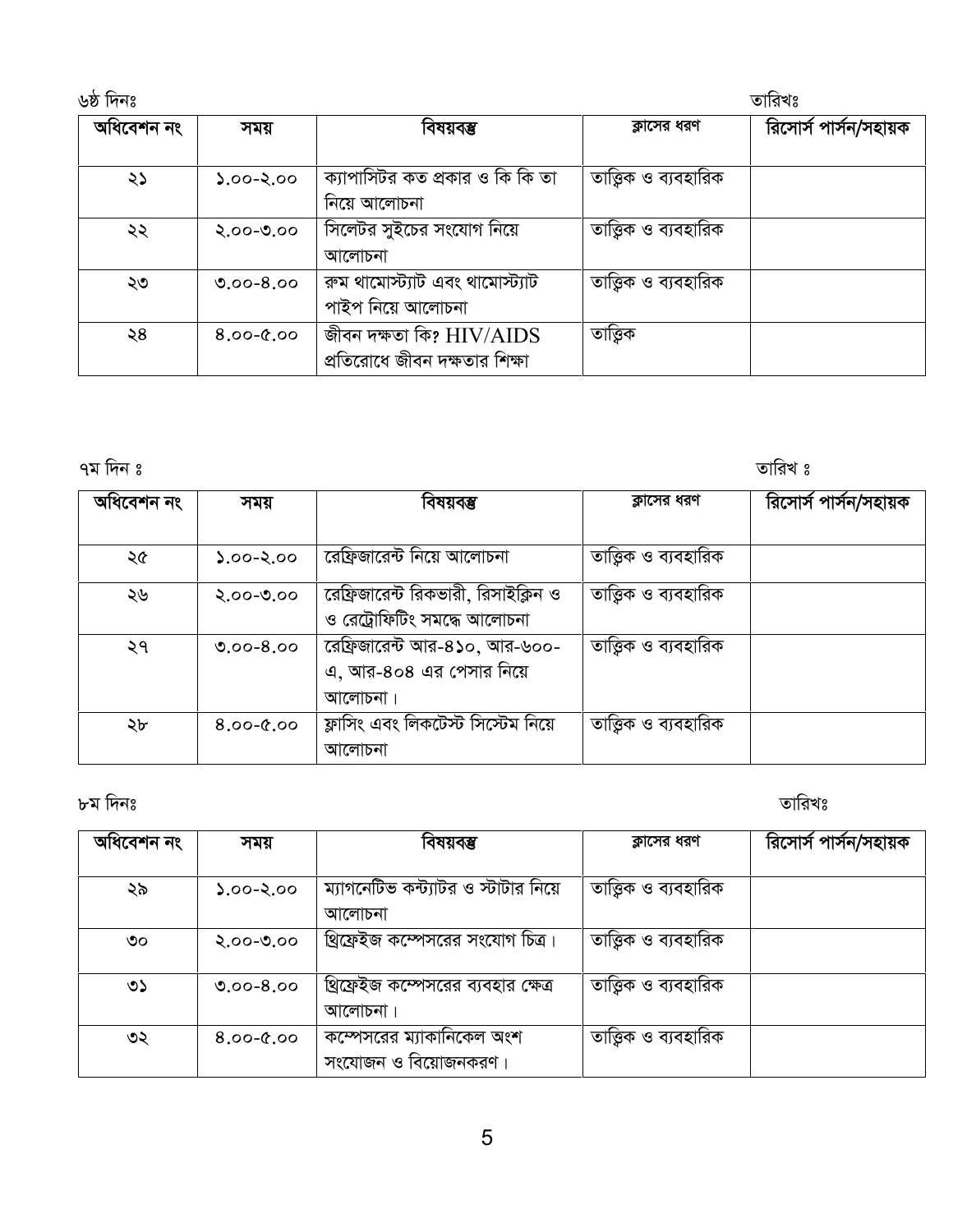| অধিবেশন নং      | সময়          | বিষয়বম্ভ                                                                     | ক্লাসের ধরণ           | রিসোর্স পার্সন/সহায়ক |
|-----------------|---------------|-------------------------------------------------------------------------------|-----------------------|-----------------------|
| ৩৩              | $0.00 - 2.00$ | অটোরিলের কাজসমূহ কি কি?                                                       | তাত্ত্বিক ও ব্যবহারিক |                       |
| $\mathcal{S}$ ల | $2.00 - 0.00$ | অটোরিলের ব্যবহার ক্ষেত্রসমূহ                                                  | তাত্ত্বিক ও ব্যবহারিক |                       |
| ৩৫              | $0.00 - 8.00$ | স্টার ও ডেল্টা স্টাটারের সাহায্যে<br>কিভাবে থ্রিফ্রেইজ কম্পেসর চালানো<br>হয়। | তাত্ত্বিক ও ব্যবহারিক |                       |
| ৩৬              | $8.00 - 0.00$ | হিটিং সিস্টেমসমূহ কি কি?                                                      | তাত্ত্বিক ও ব্যবহারিক |                       |

#### $\mathcal{S}$ ০ দিনঃ

তারিখঃ

| অধিবেশন নং | সময়          | বিষয়বম্ভ                          | ক্লাসের ধরণ           | রিসোর্স পার্সন/সহায়ক |
|------------|---------------|------------------------------------|-----------------------|-----------------------|
|            |               |                                    |                       |                       |
| ৩৭         | $0.00 - 2.00$ | স্প্লিট টাইপ এয়ারকভিশনার সম্পর্কে | তাত্তিক ও ব্যবহারিক   |                       |
|            |               | আলোচনা                             |                       |                       |
| ৩৮         | $2.00 - 0.00$ | স্প্লিট টাইপ এয়ারকভিশনার          | তাত্ত্বিক ও ব্যবহারিক |                       |
|            |               | প্রকারভেদ সম্পর্কে আলোচনা।         |                       |                       |
| ৩৯         | $0.00 - 8.00$ | স্প্লিট টাইপ এয়ারকভিশনার পাইপ     | তাত্ত্বিক ও ব্যবহারিক |                       |
|            |               | ফিটিং সম্পৰ্কে আলোচনা              |                       |                       |
| 80         | $8.00 - 0.00$ | স্প্লিট টাইপ এয়ারকন্ডিশনার ক্ষমতা | তাত্ত্বিক ও ব্যবহারিক |                       |
|            |               | নির্ণয়করণ                         |                       |                       |
|            |               |                                    |                       |                       |

১১তম দিন ঃ

তারিখ ঃ

| অধিবেশন নং     | সময়          | বিষয়বম্ভ                         | ক্লাসের ধরণ           | রিসোর্স পার্সন/সহায়ক |
|----------------|---------------|-----------------------------------|-----------------------|-----------------------|
|                |               |                                   |                       |                       |
| $8\lambda$     | $2.00 - 2.00$ | স্প্লিট টাইপ এয়ারকন্ডিশনার স্থান | তাত্ত্বিক ও ব্যবহারিক |                       |
|                |               | নিৰ্বাচন                          |                       |                       |
| $8\lambda$     | $2.00 - 0.00$ | স্প্লিট টাইপ এয়ারকন্ডিশনার বসানো | তাত্ত্বিক ও ব্যবহারিক |                       |
|                |               | রুমের পরিমাপ সম্পর্কে আলোচনা      |                       |                       |
| 8 <sub>0</sub> | $0.00 - 8.00$ | স্প্লিট টাইপ এয়ারকভিশনের হিমায়ন | তাত্ত্বিক ও ব্যবহারিক |                       |
|                |               | চক্ৰের আলোচনা                     |                       |                       |
| 88             | $8.00 - 0.00$ | স্প্লিট টাইপ এয়ারকভিশনের হিমায়ন | তাত্তিক ও ব্যবহারিক   |                       |
|                |               | চক্রের সংযোজন ও বিয়োজনকরণ        |                       |                       |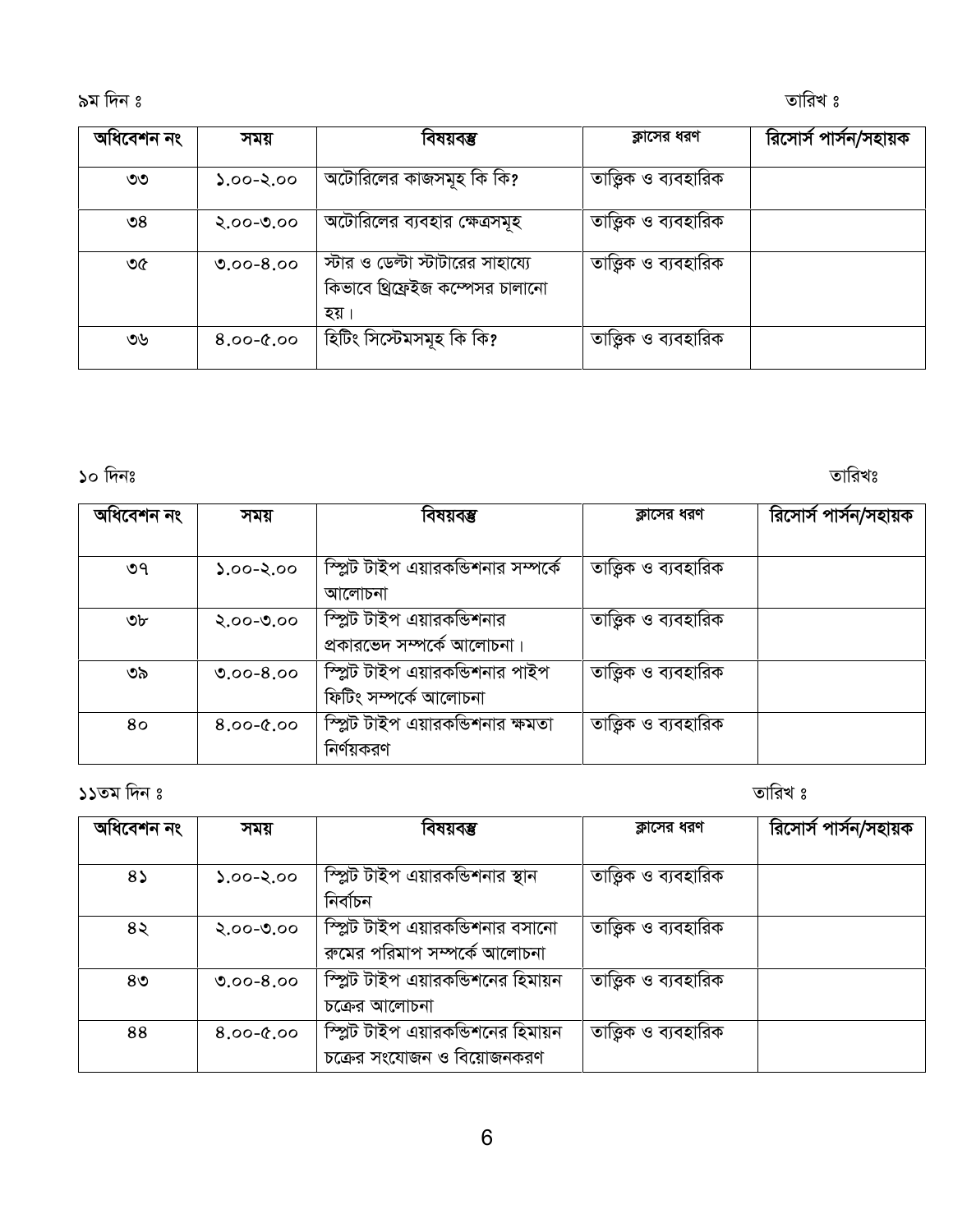১২তম দিনঃ আছিল আৰু স্থানীয় স্থানীয় স্থানীয় স্থানীয় স্থানীয় স্থানীয় স্থানীয় স্থানীয় স্থানীয় স্থানীয় স

| অধিবেশন নং     | সময়          | বিষয়বম্ভ                                                         | ক্লাসের ধরণ         | রিসোর্স পার্সন/সহায়ক |
|----------------|---------------|-------------------------------------------------------------------|---------------------|-----------------------|
| 8¢             | $0.90 - 2.00$ | স্প্লিট টাইপ এয়ারকন্ডিশনের বৈদ্যুতিক<br>বৰ্তনি আলোচনা            | তাত্তিক ও ব্যবহারিক |                       |
| ৪৬             | $2.00 - 0.00$ | স্প্লিট টাইপ এয়ারকভিশনের বৈদ্যুতিক<br>বর্তনি সংযোজন ও বিয়োজনকরণ | তাত্তিক ও ব্যবহারিক |                       |
| 89             | $0.00 - 8.00$ | সাইক্রোমেটিক ও সাইক্রোমিটার<br>সম্পৰ্কে আলোচনা                    | তাত্তিক ও ব্যবহারিক |                       |
| 8 <sub>b</sub> | $8.00 - 0.00$ | সাইক্রোমেটিক ও সাইক্রোমিটার<br>ব্যবহারসমূহ                        | তাত্তিক ও ব্যবহারিক |                       |

| ১৩তম দিন ঃ |  |
|------------|--|

| ১৩তম দিন ঃ |               |                                                          |                     | তারিখ ঃ               |
|------------|---------------|----------------------------------------------------------|---------------------|-----------------------|
| অধিবেশন নং | সময়          | বিষয়বম্ভ                                                | ক্লাসের ধরণ         | রিসোর্স পার্সন/সহায়ক |
| ৪৯         | $0.60 - 2.00$ | পটেনশিয়ালরিলের কাজসমূহ                                  | তাত্তিক ও ব্যবহারিক |                       |
| 6Q         | $2.00 - 0.00$ | পটেনশিয়ালরিলের সংযোগ চিত্র                              | তাত্তিক ও ব্যবহারিক |                       |
| ৫১         | $0.00 - 8.00$ | পটেনশিয়ালরিলের ব্যবহারের সুবিধা-<br>অসুবিধাসমূহ আলোচনা। | তাত্তিক ও ব্যবহারিক |                       |
| ৫২         | $8.00 - 0.00$ | পাওয়ার প্যাক-এর সংযোগ চিত্র                             | তাত্তিক ও ব্যবহারিক |                       |

১৪তম দিনঃ স্থানীয় স্থানীয় স্থানীয় স্থানীয় স্থানীয় স্থানীয় স্থানীয় স্থানীয় স্থানীয় স্থানীয় স্থানীয় স  $\frac{1}{2}$  সময় বিষয়বঞ্জ কাসের ধরণ রিসোর্স পার্সন∕সহায়ক  $\frac{1}{2}$   $\frac{1}{2}$   $\frac{1}{2}$   $\frac{1}{2}$   $\frac{1}{2}$   $\frac{1}{2}$   $\frac{1}{2}$   $\frac{1}{2}$   $\frac{1}{2}$   $\frac{1}{2}$   $\frac{1}{2}$   $\frac{1}{2}$   $\frac{1}{2}$   $\frac{1}{2}$   $\frac{1}{2}$   $\frac{1}{2}$   $\frac{1}{2}$   $\frac{1}{2}$   $\frac{1}{2}$   $\frac{1}{2}$   $\frac{1}{2}$   $\frac{1}{2}$ তা ধারাবাহিক আলোচনা। অত্তিক ও ব্যবহারিক  $\boxed{68}$  ২.০০-৩.০০ এক্সপানসন ডিভাইজের প্ৰকাৱভেদসমূহ অত্তিক ও ব্যবহারিক  $\overline{66}$   $\overline{6}$  ৩.০০-৪.০০  $\overline{6}$  এক্সপানসন ডিভাইজ কোথায় বসানো থাকে এবং কেন? অত্তিক ও ব্যবহারিক  $\overline{6}$ ৬  $\overline{8.00}$ - $\overline{6.00}$  এক্সপানসন ডিভাইজ বন্ধ থাকলে সিস্টেমের কি ক্ষতি হয়। তা আলোচনা। <u>তাত্ত্বিক ও ব্যবহারিক</u>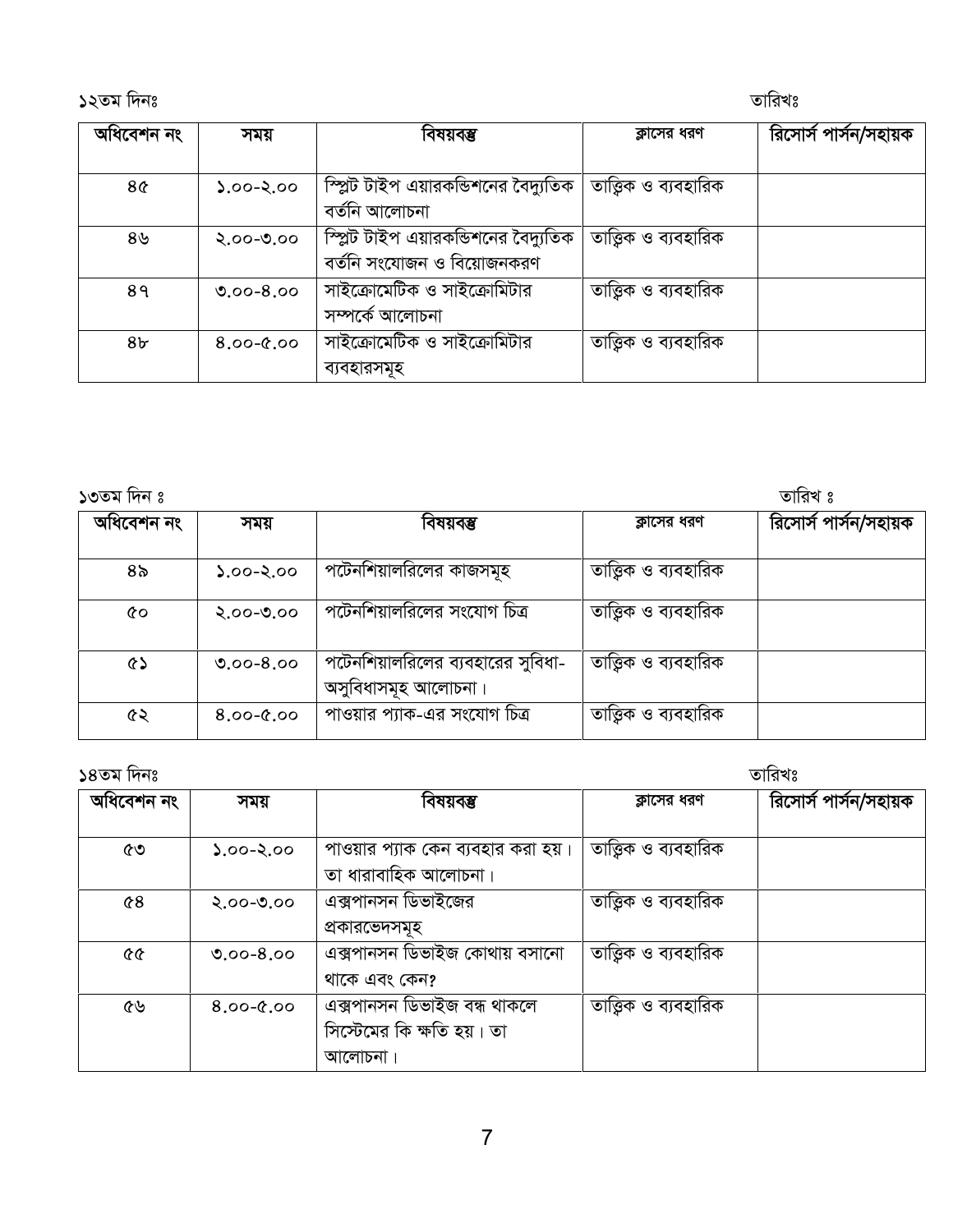১৫তম দিন ঃ $\overline{\phantom{a}}$ 

| অধিবেশন নং    | সময়          | বিষয়বম্ভ                                                     | ক্লাসের ধরণ           | রিসোর্স পার্সন/সহায়ক |
|---------------|---------------|---------------------------------------------------------------|-----------------------|-----------------------|
| ৫৭            | $0.00 - 2.00$ | তিনগতি সম্পন্ন এসি' র লুব কয়টি                               | তাত্ত্বিক ও ব্যবহারিক |                       |
| <b>&amp;p</b> | $2.00 - 0.00$ | থাকে ও কি কি?<br>ফ্যান মটরের লুবসমূহ হাইলো                    | তাত্ত্বিক ও ব্যবহারিক |                       |
|               |               | মিডিয়াম কিভাবে বাহির করা হয়<br>পদ্ধতি আলোচনা।               |                       |                       |
| ৫৯            | $0.00 - 8.00$ | আত্মকর্মসংস্থান কি? এর<br>প্রয়োজনীয়তা। আত্মকর্মসংস্থানের    | তাত্ত্বিক ও ব্যবহারিক |                       |
|               |               | লক্ষে প্রকল্প প্রণয়ন।<br>আত্মকর্মসংস্থানের লক্ষে প্রশিক্ষণের |                       |                       |
|               |               | গুরুতু                                                        |                       |                       |
| ৬০            | $8.00 - 0.00$ | সামাজিক সমস্যা (দুর্নীতি, মাদক,<br>ইভটিজিং)                   | তাত্তিক               |                       |
|               |               |                                                               |                       |                       |

১৬তম দিনঃ $\frac{1}{2}$  জাৱিখঃ

| অধিবেশন নং | সময়          | বিষয়বম্ভ                                                      | ক্লাসের ধরণ           | রিসোর্স পার্সন/সহায়ক |
|------------|---------------|----------------------------------------------------------------|-----------------------|-----------------------|
| ৬১         | $0.00 - 2.00$ | কিভাবে কস্পেসরের পাস্পিংলেস বুঝা                               | তাত্তিক ও ব্যবহারিক   |                       |
| ৬২         | $2.00 - 0.00$ | যায় তা ধারাবাহিক আলোচনা।<br>পাম্পিংলেস হওয়ার কারণসমূহ।       | তাত্তিক ও ব্যবহারিক   |                       |
| ৬৩         | $0.00 - 8.00$ | স্প্লিট এসি'র ইনডোর ও আউটডোর                                   | তাত্তিক ও ব্যবহারিক   |                       |
|            |               | পাইপিং করার ধারাবাহিকভাবে লিখ?<br>স্প্লিট এসি'র ইনডোর ও আউটডোর | তাত্ত্বিক ও ব্যবহারিক |                       |
| ৬৪         | $8.00 - 0.00$ | পাইপিং দুরত্ব কত থাকা দরকার।                                   |                       |                       |

 $17\sqrt{2}$  স্বাধীন কৰিবলৈ স্থাপন কৰিবলৈ স্থাপন কৰিবলৈ স্থাপন কৰিবলৈ স্থাপন কৰিবলৈ স্থাপন কৰিবলৈ স্থাপন কৰিবলৈ স্থাপন কৰিবলৈ স্থাপন কৰিবলৈ স্থাপন কৰিবলৈ স্থাপন কৰিবলৈ স্থাপন কৰিবলৈ স্থাপন কৰিবলৈ স্থাপন কৰিবলৈ স্থাপন কৰিবলৈ

| অধিবেশন নং | সময়          | বিষয়বম্ভ                        | ক্লাসের ধরণ           | রিসোর্স পার্সন/সহায়ক |
|------------|---------------|----------------------------------|-----------------------|-----------------------|
| ৬৫         | $0.60 - 2.00$ | স্প্লিট এসি'র আউটডোর বাহিরে থাকে | তাত্ত্বিক ও ব্যবহারিক |                       |
|            |               | কেন? তার কারণ ধারাবাহিক          |                       |                       |
| ৬৬         | $2.00 - 0.00$ | ফিউজ এর শ্রেণী বিভাগ ও বর্ণনা    | তাত্তিক ও ব্যবহারিক   |                       |
| ৬৭         | $0.00 - 8.00$ | সার্কিটব্রেকার এর সংগা ও বর্ণনা  | তাত্তিক ও ব্যবহারিক   |                       |
| ৬৮         | $8.00 - 0.00$ | যুব কাৰ্যক্ৰম                    | তাত্ত্বিক ও ব্যবহারিক |                       |
|            |               |                                  |                       |                       |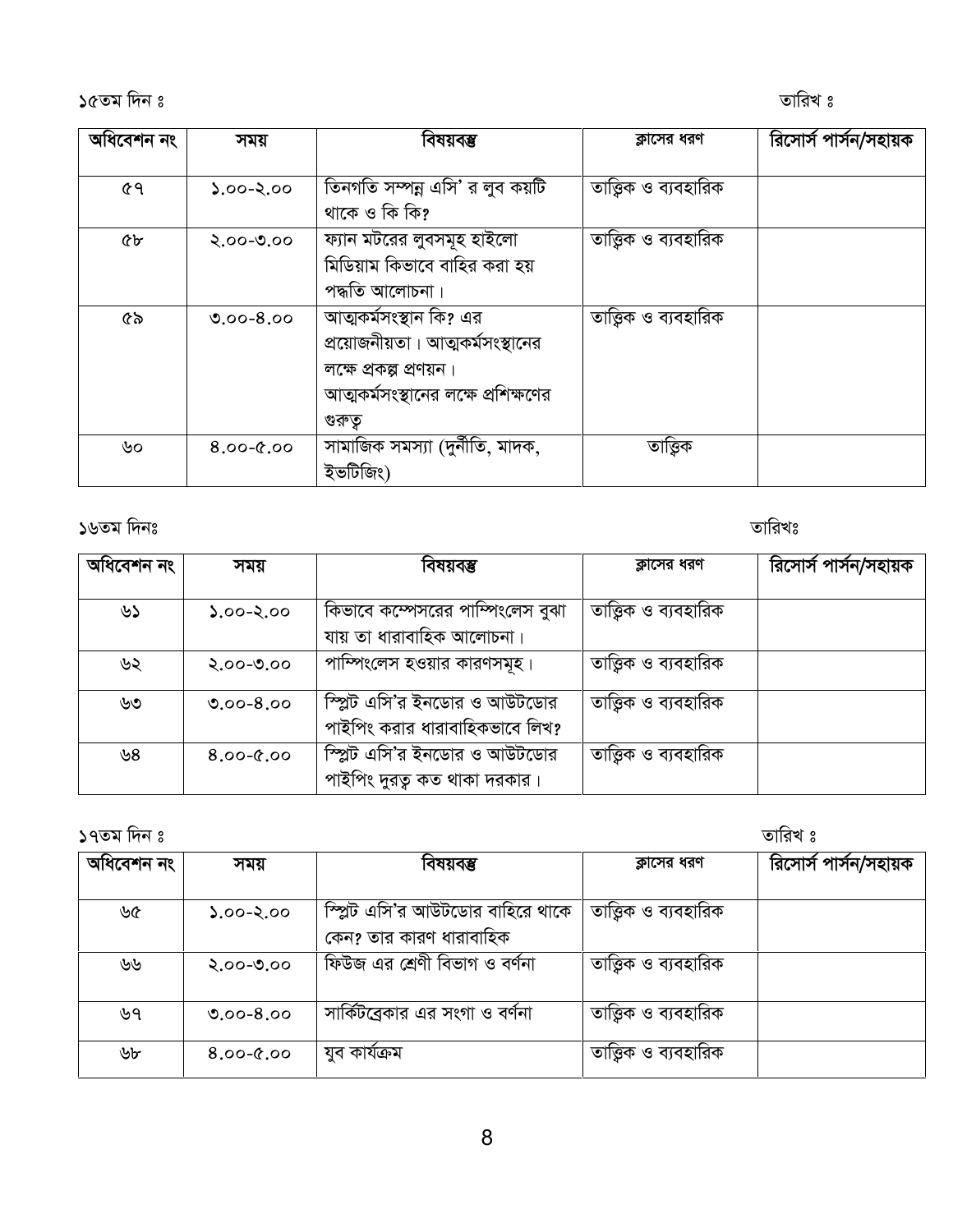| ১৮তম দিনঃ  |               |                                                     | তারিখঃ                |                       |  |
|------------|---------------|-----------------------------------------------------|-----------------------|-----------------------|--|
| অধিবেশন নং | সময়          | বিষয়বম্ভ                                           | ক্লাসের ধরণ           | রিসোর্স পার্সন/সহায়ক |  |
| ৬৯         | $0.90 - 2.00$ | এসি ঠান্ডা হয় না তার কারণ ও<br>প্রতিকার আলোচনা।    | তাত্তিক ও ব্যবহারিক   |                       |  |
| ٩o         | $2.00 - 0.00$ | লিক বের করার পদ্ধতিসমূহ আলোচনা                      | তাত্তিক ও ব্যবহারিক   |                       |  |
| 95         | $0.00 - 8.00$ | লিক ডিরেক্টরের কাজ কি?                              | তাত্তিক ও ব্যবহারিক   |                       |  |
| ৭২         | $8.00 - 0.00$ | লিক ডিরেক্টরের দিয়ে কিভাবে লিক<br>নির্ণয় করা হয়। | তাত্ত্বিক ও ব্যবহারিক |                       |  |

19 Zg w`b t ZvwiL t

| অধিবেশন নং | সময়          | বিষয়বম্ভ                                                | ক্লাসের ধরণ           | রিসোর্স পার্সন/সহায়ক |
|------------|---------------|----------------------------------------------------------|-----------------------|-----------------------|
| ৭৩         | $0.60 - 2.00$ | এসি'র কন্ডেনসার এবং ইভাপোরেটর<br>ফিন্স-এর কাজসমূহ আলোচনা | তাত্ত্বিক ও ব্যবহারিক |                       |
| ۹8         | $2.00 - 0.00$ | কন্ডেসারের ক্ষমতা নির্ণয়-এর<br>ধারাবাহিকভাবে আলোচনা।    | তাত্ত্বিক ও ব্যবহারিক |                       |
| ዓ৫         | $0.00 - 8.00$ | সিঙ্গেল ফেজ মটরের সংযোগ ও ক্রুটি<br>চিহ্ব করা            | তাত্ত্বিক ও ব্যবহারিক |                       |
| ৭৬         | $8.00 - 0.00$ | খ্রি ফেজ মটরের সংযোগ চিত্র।                              | তাত্ত্বিক ও ব্যবহারিক |                       |

20 Zg w`b t ZvwiL t

| অধিবেশন নং | সময়          | বিষয়বম্ভ                                      | ক্লাসের ধরণ           | রিসোর্স পার্সন/সহায়ক |
|------------|---------------|------------------------------------------------|-----------------------|-----------------------|
| ۹۹         | $0.60 - 2.00$ | খ্রি ফেজ স্টার ও ডেলটা কানেকশন                 | তাত্ত্বিক ও ব্যবহারিক |                       |
| 9b         | $2.00 - 0.00$ | স্প্রিট টাইপ এসি'র ভেকুয়াম                    | তাত্তিক ও ব্যবহারিক   |                       |
| ৭৯         | $0.00 - 8.00$ | আলোচনা।<br>স্প্লিট টাইপ এসি'র ভেকুয়াম ধাপসমূহ | তাত্তিক ও ব্যবহারিক   |                       |
|            |               | আলোচনা।                                        |                       |                       |
| bo         | $8.00 - 0.00$ | ভেকুয়াম কেন করা হয় না করলে কি                | তাত্তিক ও ব্যবহারিক   |                       |
|            |               | ক্ষতি হয়?                                     |                       |                       |